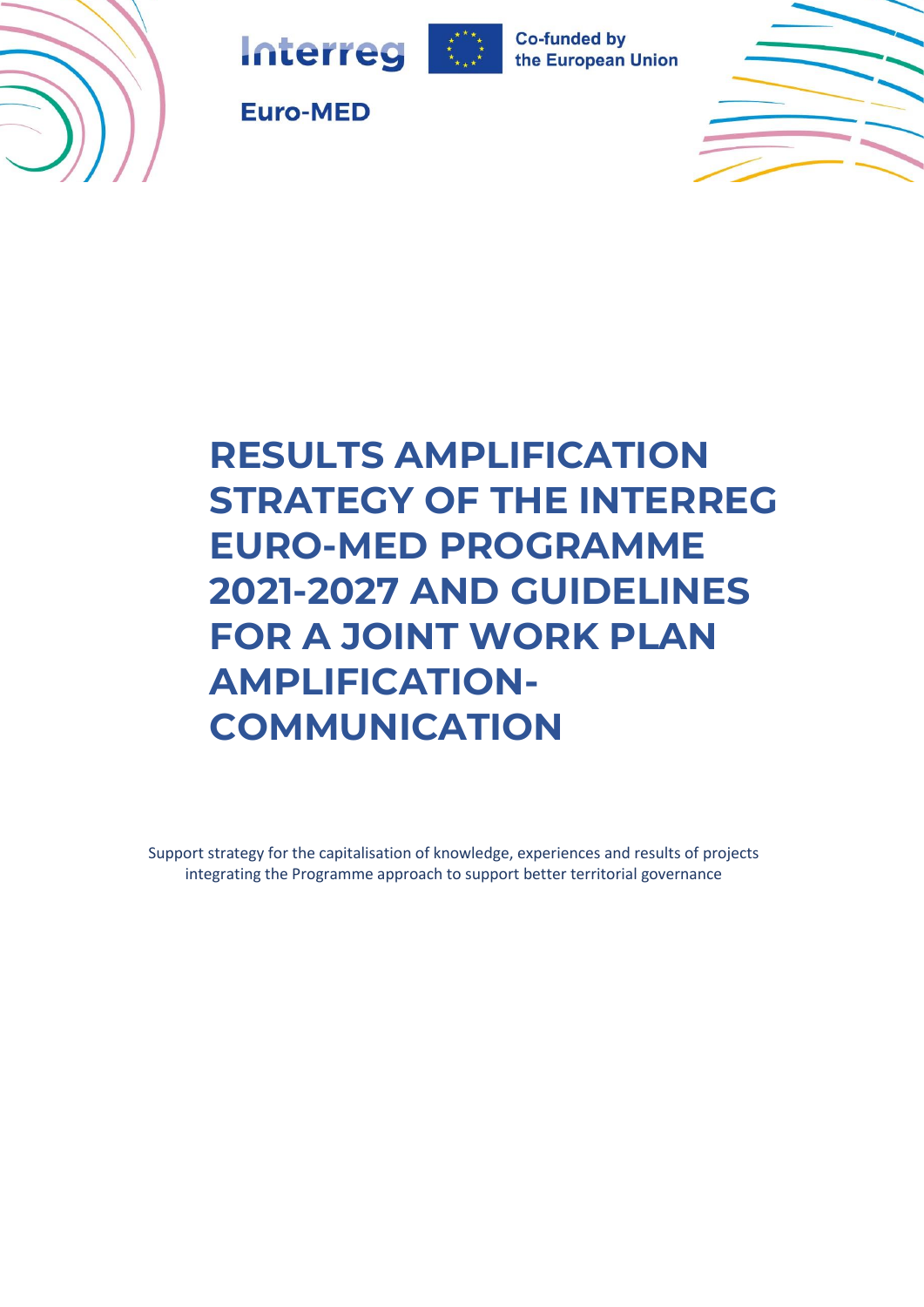## EDITION

## **Service Interreg MED**

Direction-Générale Europe et Coopération Méditerranéenne Direction de l'Autorité de Gestion Région Provence-Alpes-Côte d'Azur 27, Place Jules Guesde 13481 Marseille Cedex 20 France

## **VERSION**

| <b>CONTENT</b>                                                                                                                                                                                                                                                                                                 | <b>VERSION</b> | DATF       |
|----------------------------------------------------------------------------------------------------------------------------------------------------------------------------------------------------------------------------------------------------------------------------------------------------------------|----------------|------------|
| <b>Interreg Euro-MED</b><br><b>Programme RESULTS</b><br><b>AMPLIFICATION</b><br><b>STRATEGY</b><br><b>Support strategy for</b><br>the capitalisation of<br>knowledge,<br>experiences and<br>results of projects<br>integrating the<br><b>Programme approach</b><br>to support better<br>territorial governance | Final          | 07/10/2021 |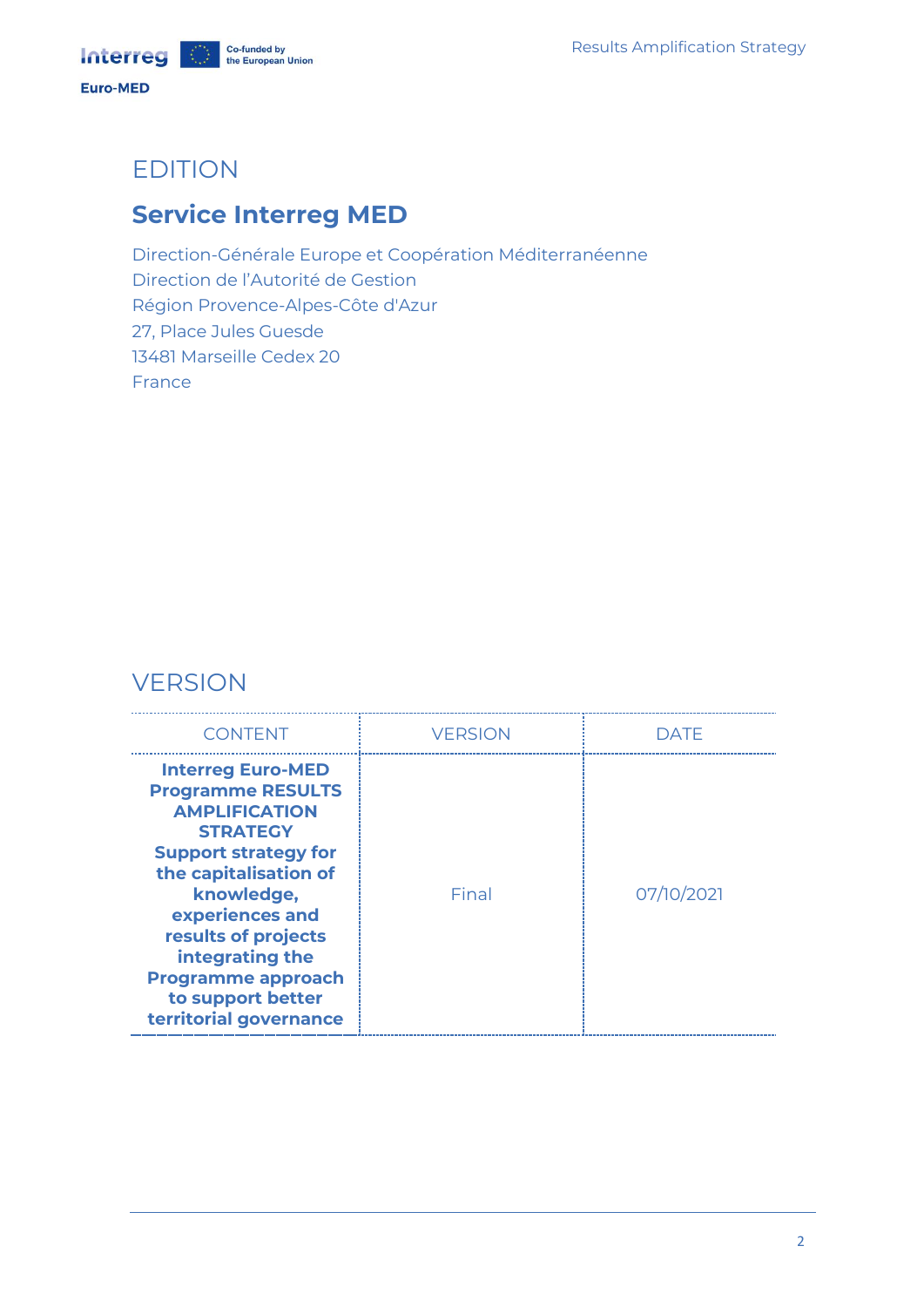**Co-funded by<br>the European Union Interreg** 

Euro-MED

## ABREVIATIONS

| EC | <b>European Commission</b> |  |
|----|----------------------------|--|
|    |                            |  |

- EU European Union
- IDP Institutional Dialogue Project
- MP Modular Project
- MC Monitoring Committee
- NCP National Contact Point
- TCP Thematic Community Project
- TP Thematic Project
- STP Strategic Territorial Project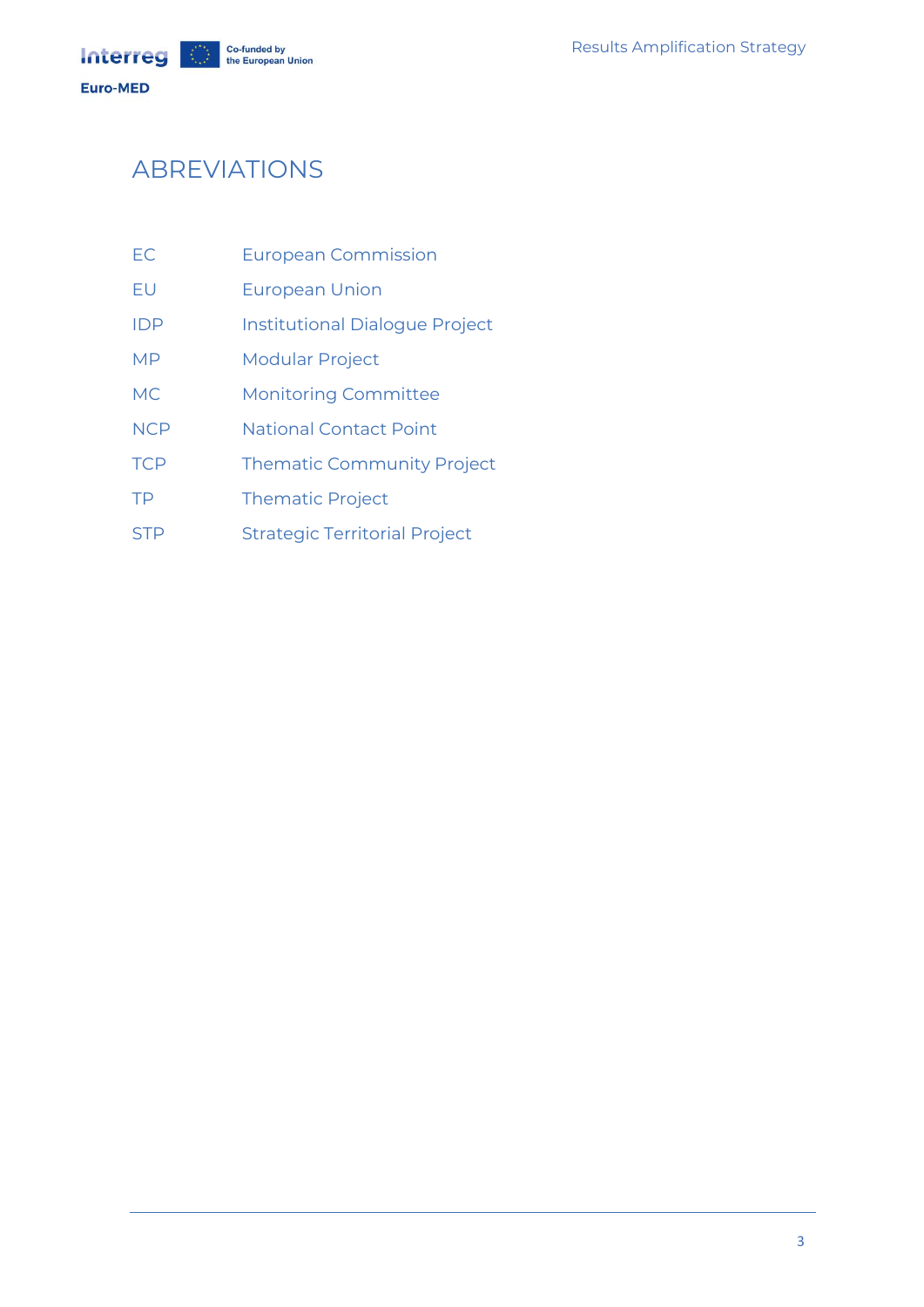Euro-MED

| Support strategy for the capitalisation of knowledge, experience and |  |
|----------------------------------------------------------------------|--|
|                                                                      |  |
|                                                                      |  |
|                                                                      |  |
|                                                                      |  |
|                                                                      |  |
|                                                                      |  |
|                                                                      |  |
|                                                                      |  |
|                                                                      |  |
|                                                                      |  |
|                                                                      |  |
|                                                                      |  |
|                                                                      |  |
|                                                                      |  |
|                                                                      |  |
|                                                                      |  |
| Increase coordination between actors working on the Mediterranean22  |  |
|                                                                      |  |
| ORIENTATIONS TOWARDS A JOINT AMPLIFICATION-COMMUNICATION             |  |
| <b>OVERVIEW OF MONITORING AND EVALUATION OF THE IMPLEMENTATION</b>   |  |
|                                                                      |  |
|                                                                      |  |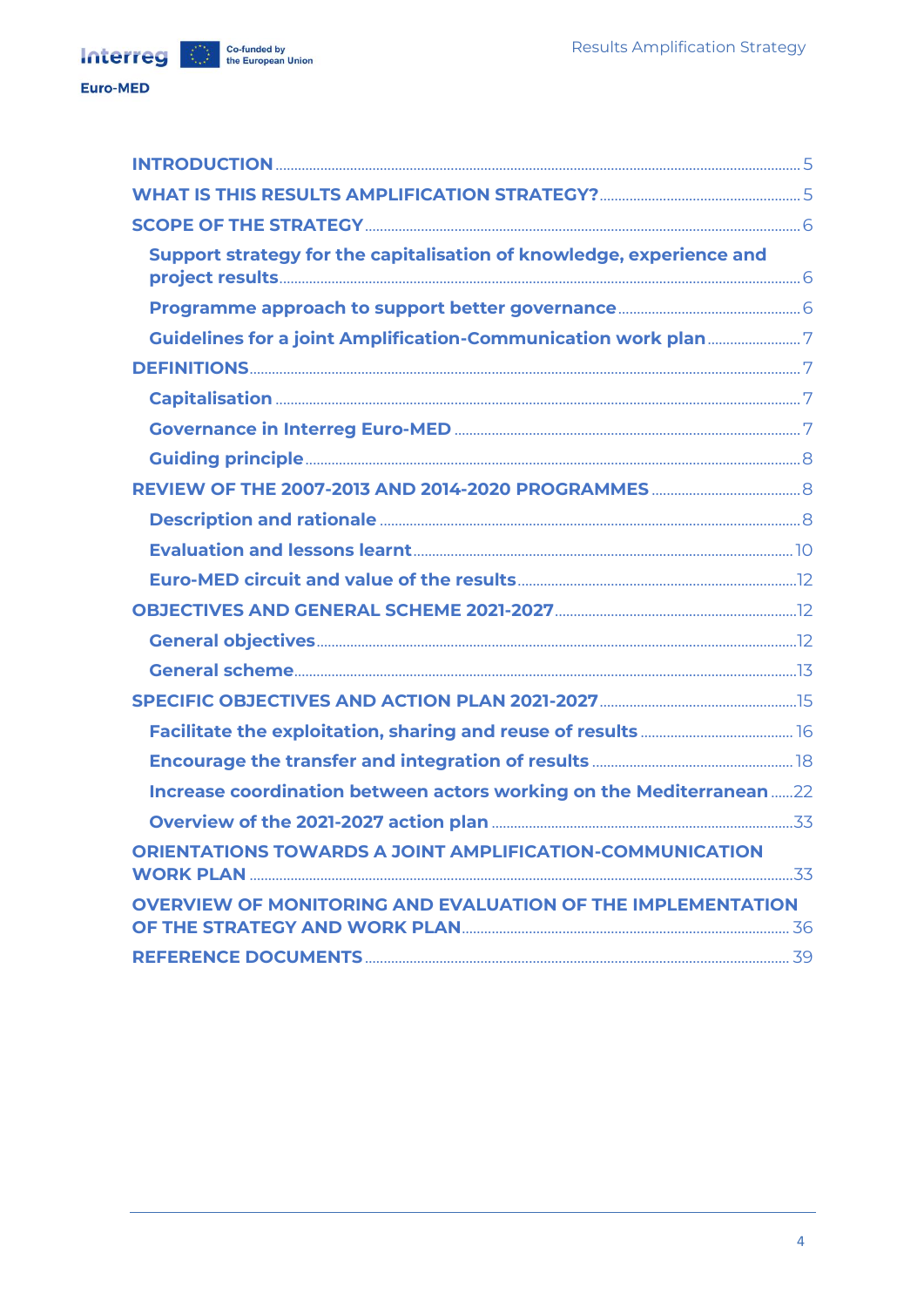## <span id="page-4-0"></span>**INTRODUCTION**

This document is one of the guiding documents for a better project implementation and expected results valorisation of the Interreg Euro-MED Transnational Cooperation Programme 2021-2027.

It is functional to the implementation of the intervention logic of the programme and accompanies the *Programme document*.

It takes into account the evaluations of the MED programmes 2007-2013 and 2014-2020.

It is complementary to the Communication Strategy 2021-2027 and is completed by a detailed work plan.

This document

- explains the concepts and provides definitions that reflect the programme's vision;
- takes stock of the previous periods, which is essential to understand the successive choices of the programme and to evolve the scheme by fully benefiting from the experience gained;
- proposes general objectives and a framework that identifies all the actors and defines what can be expected from each of them according to their roles in the implementation of the programme;
- proposes specific objectives and corresponding types of actions per actor to ensure complementarity of efforts and thus optimise resources according to the profiles and responsibilities pre-defined in the programme;
- proposes an overview of the action plan for the duration of the programme;
- lays the foundations for a joint work plan with the communication strategy;
- proposes a plan for the internal management of the strategy;
- outlines a plan for monitoring and evaluating the implementation.

This document will support the drafting of the terms of references for the calls. A simplified version will be published online.

## <span id="page-4-1"></span>**WHAT IS THIS RESULTS AMPLIFICATION STRATEGY?**

Since 2014, the programme has proposed an intervention logic that closely links a strategy to capitalise on project results and an approach to improve governance in order to increase its potential impact on the Programme area.

For the period 2021-2027, the programme proposes to formalise this interweaving in an overall strategy that integrates support mechanisms for capitalisation and governance as inseparable processes to promote the transfer and integration of project results into practices and policymaking at European, national, regional and local levels.

The choice of the word "amplification" comes from the programme's desire to multiply the effect of project results, to increase their reach and to make the most of the Common Funds.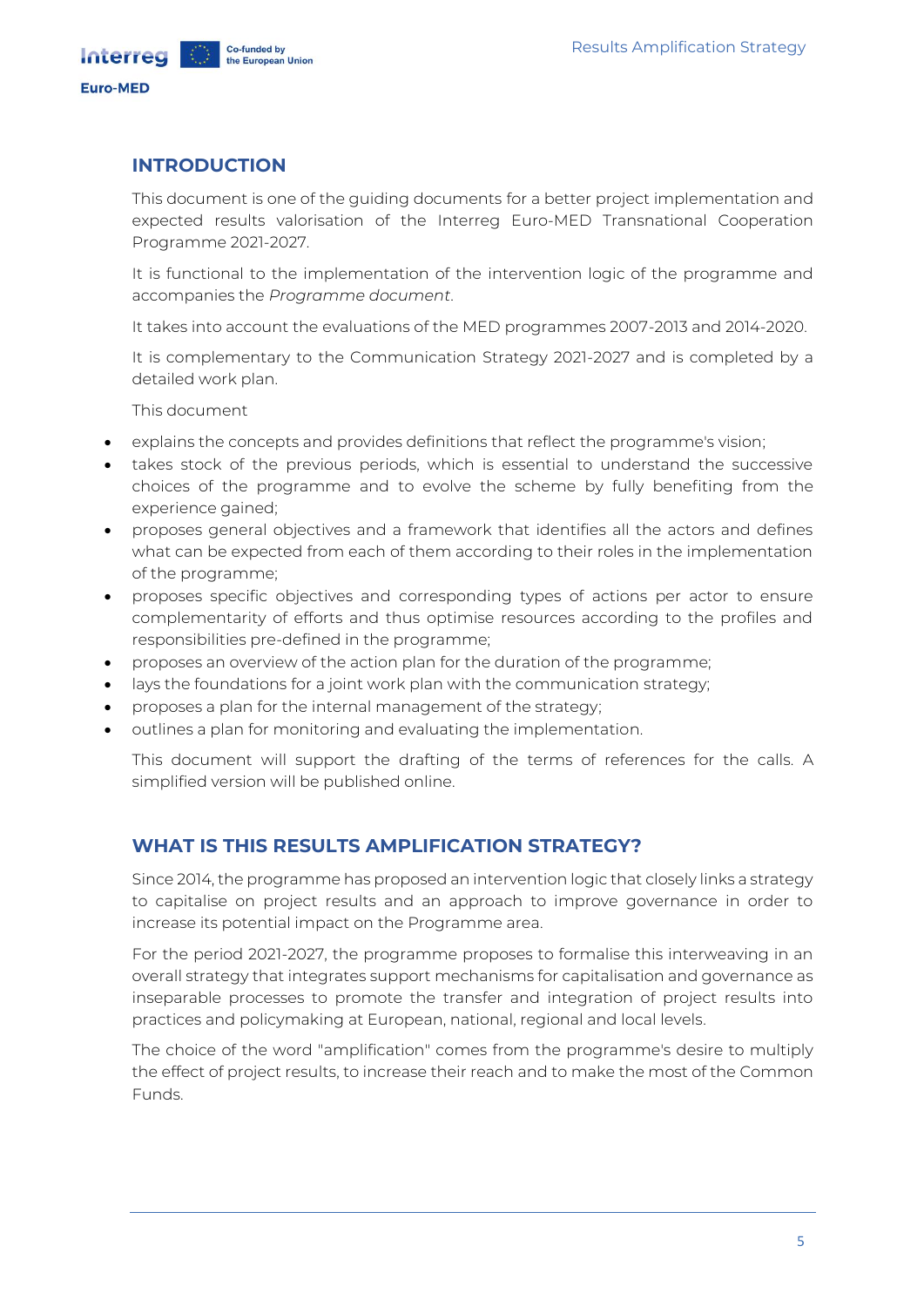## <span id="page-5-0"></span>**SCOPE OF THE STRATEGY**

Co-funded by

the European Union

The Results Amplification Strategy encompasses the programme's *strategy for supporting the capitalisation of knowledge, experience and project results* and its approach to *supporting improved governance of cooperation* and contains guidelines for a *joint Amplification-Communication* work plan.

## <span id="page-5-1"></span>**Support strategy for the capitalisation of knowledge, experience and project results**

The strategy aims to optimise the conditions for capitalising on the "results generated by the projects" in the programme and beyond. The strategy does not concern all capitalisation processes operating in the programme (e.g. management procedures).

The programme will encourage the capitalisation of results from previous MED projects and ongoing Euro-MED projects as well as the capitalisation of results from projects of other programmes and strategies, both within the programme and beyond, as long as it benefits the MED territory.

This is a "support" strategy because the Programme aims to put in place modalities to encourage, facilitate and support the processes of capitalisation of knowledge, experiences and results of the projects by the beneficiaries of the projects and not to implement them itself.

By "knowledge, experiences and results", the Programme means evidence-based knowledge generated by projects; evaluated experiences that have achieved results; and valid and relevant results obtained to achieve its missions.

Capitalisation actions will be encouraged between projects, territories (local, regional, national, European) and Euro-MED actors on the one hand and with other Programmes, Initiatives and Strategies covering the Mediterranean on the other hand.

#### <span id="page-5-2"></span>**Programme approach to support better governance**

The Programme is part of the objective of better governance of cooperation, which concerns both policy governance and multi-sectoral, multi-level and transnational territorial governance. The two strands are interrelated. As such, all thematic and governance projects will contribute to varying degrees, more or less directly and with varying intensity to the issue of policy and territorial governance.

When a project produces data or conducts experiments that can be used on an interregional scale, it contributes, even indirectly, to fostering the conditions for better governance. When it aims to bring together and/or involve multiple actors or multisectoral actors in solutions, to coordinate their actions, to support change through actions to develop their skills and to promote the integration of solutions into practices that impact on territories and policies, it contributes more directly to improving the governance of the territory.

The Programme will specifically address coordination between regional, national, crossborder and transnational programmes, and between strategies and initiatives that cover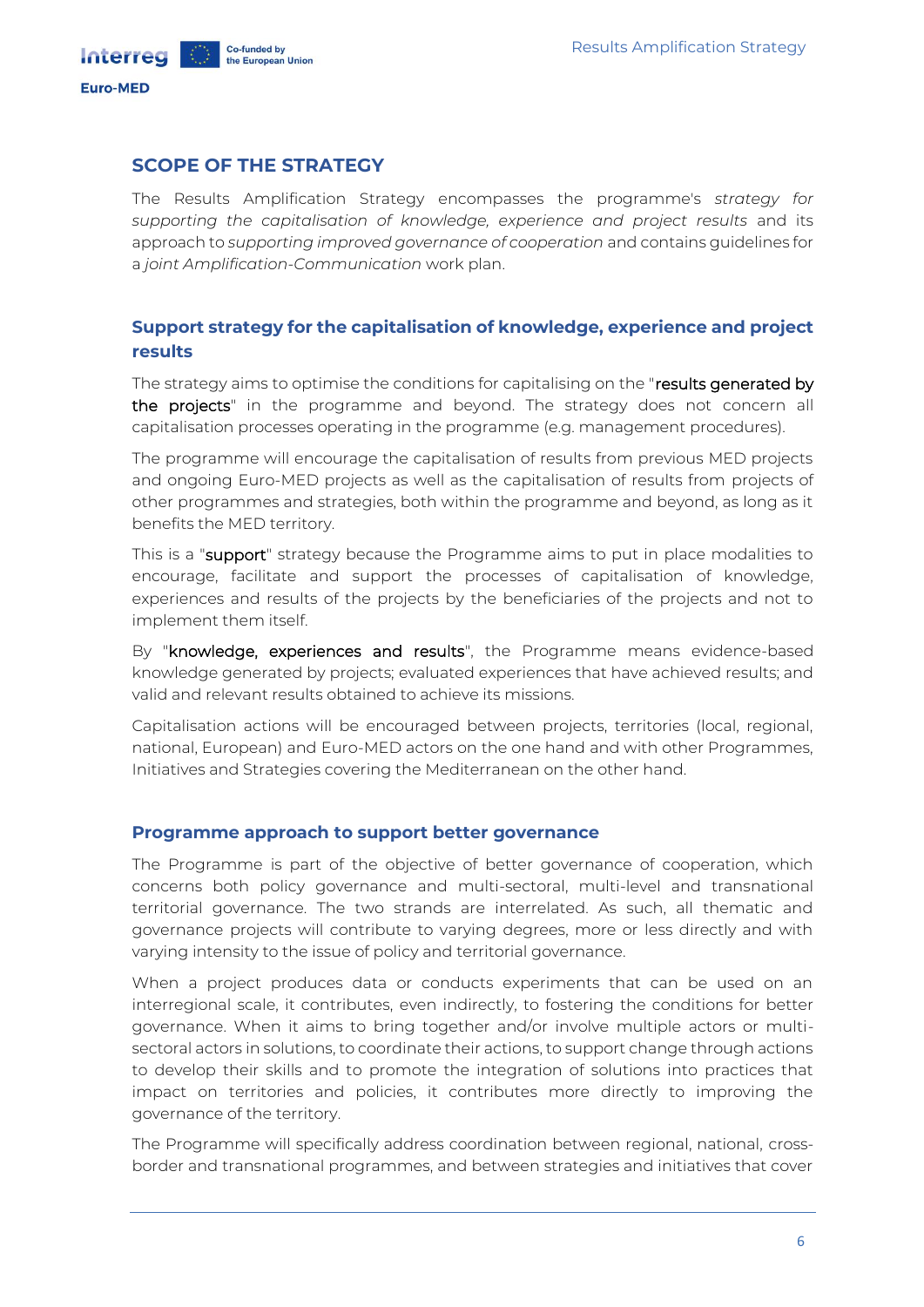Co-funded by

the European Union

the Mediterranean to create the synergies necessary to optimise resources and produce a multiplier effect beyond the geographical area of the Programme and the Interreg Funds.

### <span id="page-6-0"></span>**Guidelines for a joint Amplification-Communication work plan**

This strategy encompasses a general action plan for 7 years and will be completed with a detailed work plan approved by the Programme Monitoring Committee. The work plan will be revised annually according to the progress and evaluation of the Programme.

As Interact states: "Capitalisation needs a truly effective communication strategy to make the results known to the right people"<sup>1</sup> .

Recognising the important role of communication in the success of capitalisation processes and in improving governance, the work plan will be developed in coordination with the Programme's communication strategy. Knowledge management and communication of results to targets requires close collaboration between communication-capitalisation-governance officers within the Joint Secretariat (JS), which is why we are proposing a unique framework for these types of activities.

## <span id="page-6-1"></span>**DEFINITIONS**

### <span id="page-6-2"></span>**Capitalisation**

Integrating the close link between capitalisation and governance in the Programme, Interreg Euro-MED capitalisation is strategically defined as a set of concomitant processes allowing to:

- consolidate knowledge;
- share, exploit and reuse knowledge;
- to have knowledge integrated by other actors and institutions

with a view to optimising the conditions for improving territorial and policy governance and thus increasing the Programme's contribution (impact) to a climate-neutral and resilient society in the Mediterranean (ensuring sustainable growth and citizens' wellbeing) through:

- the continuous feeding of a multilateral dialogue between actors, strategies, initiatives and programmes in the Mediterranean that share the same challenge, including those covering the Eastern and Southern shores of the Mediterranean;
- the adoption of joint solutions to coordinate the approaches and policies of different decision-makers at local, regional, national, transnational and European levels;
- the integration of transnational results in policy making.

## <span id="page-6-3"></span>**Governance in Interreg Euro-MED**

By its transnational nature, the Programme seeks above all to improve coordination between Mediterranean actors in order to apply harmonised approaches or policies for

<sup>1</sup> Interact capitalisation plan, July 2016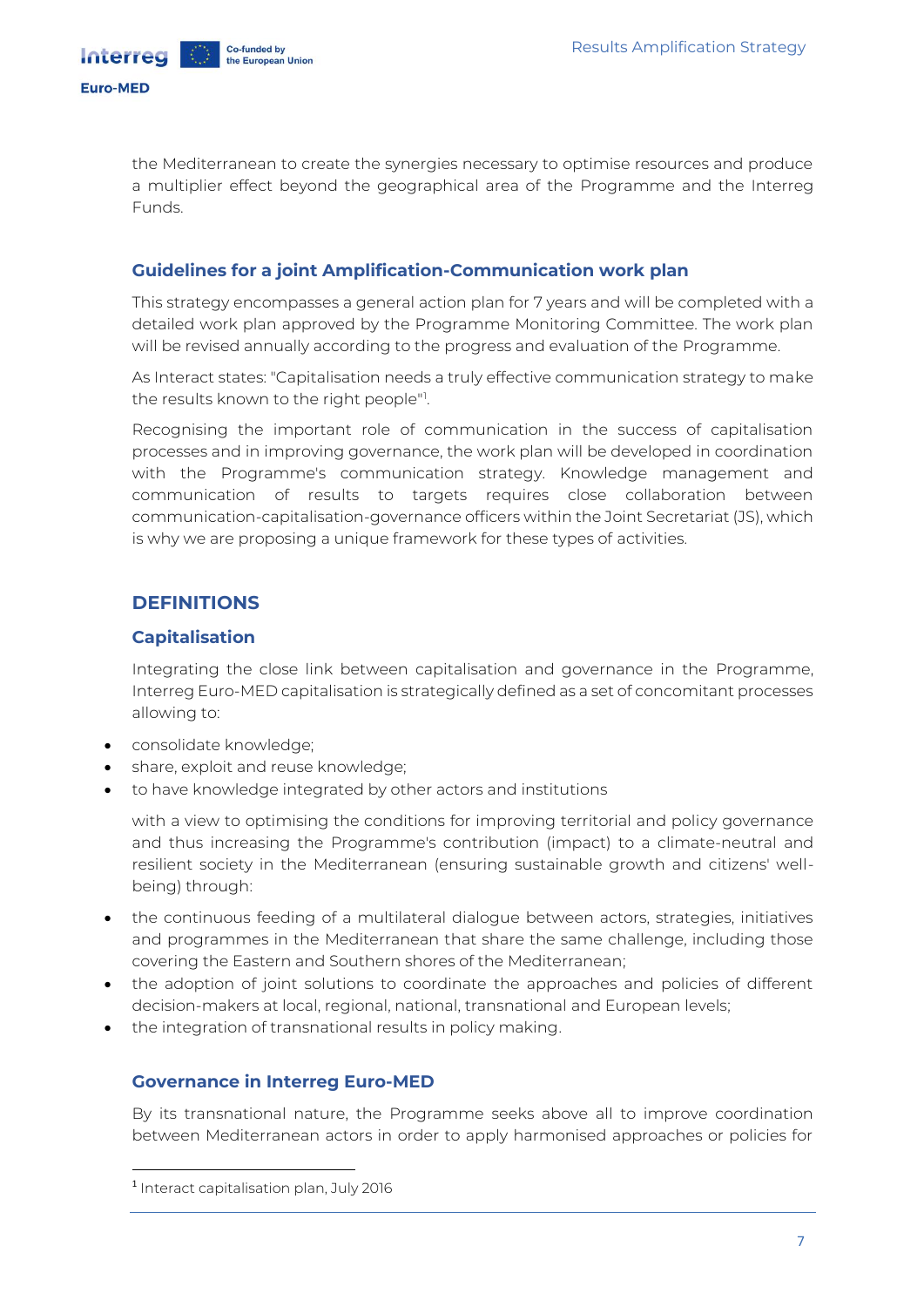Interreg

the well-being of citizens. It addresses simultaneously the issue of territorial governance and **policy governance** implicitly through all projects, and more explicitly through projects dedicated to the implementation of the Interreg ISO  $1<sup>2</sup>$  policy objective for a better governance of cooperation.

Territorial governance, which cannot ignore political governance, is, according to the definition of ESPON "the formulation and implementation of public policies, programmes and projects for the development (improvement of efficiency, equality and quality) of a place/territory<sup>"3</sup>. It is characterised by 5 dimensions: the coordination of the actions of actors and institutions, the integration of policy sectors, the mobilisation of stakeholder participation, their adaptation to changing contexts, the realisation of territorial specificities and impacts.

## <span id="page-7-0"></span>**Guiding principle**

From these two definitions, the quiding principle is the need to systematically adopt a collaborative and participatory approach beyond the partnerships and actors of the Programme.

The successful transfer of results to other projects, actors and territories and their integration into policies, as well as a better coordination of actions between Mediterranean actors, requires a participatory and collaborative approach where the actors involved in cooperation, donors and receivers, dialogue and consult each other regularly in order to agree on the needs and solutions to be adopted.

Thus, the Programme will ensure that the conditions are in place for all stakeholders concerned by the results, both internal and external to the Programme, to be involved in the development of ongoing solutions.

## <span id="page-7-1"></span>**REVIEW OF THE 2007-2013 AND 2014-2020 PROGRAMMES**

## <span id="page-7-2"></span>**Description and rationale**

The Interreg Euro-MED Programme is preceded by 2 programming periods which both respectively proposed a capitalisation plan<sup>4</sup>.

The capitalisation plan of the 2007-2013 Programme was mainly based on the intervention of external experts to analyse the themes of the projects and propose groupings. The Programme then experimented with a type of transversal project COM-CAP to accompany the projects of the last call for "maritime" projects $^5$ . The MARINA MED $^6$ project has pooled the communication of projects and produced studies combining their results. In terms of governance, the Programme financed 4 "classic" governance projects.

The evaluation of the 2007-2013 experience highlighted the importance of stimulating the production of solid results, the need to use thematic experts in a flexible and continuous

<sup>2</sup> Articles 14(4), 15(2) and (5) of the ETC Regulation, COM (2018)

<sup>&</sup>lt;sup>3</sup> ESPON TANGO, 2013

<sup>4</sup> Capitalisation plan MED Programme 2007-2013 and Capitalisation Plan Abstract, February 2019

<sup>&</sup>lt;sup>5</sup> 8<sup>th</sup> Call for proposals on Integrated Maritime approach, October 2013

 $^6$  8th Call for proposals on Integrated Maritime approach, COM-CAP Projects, October 2013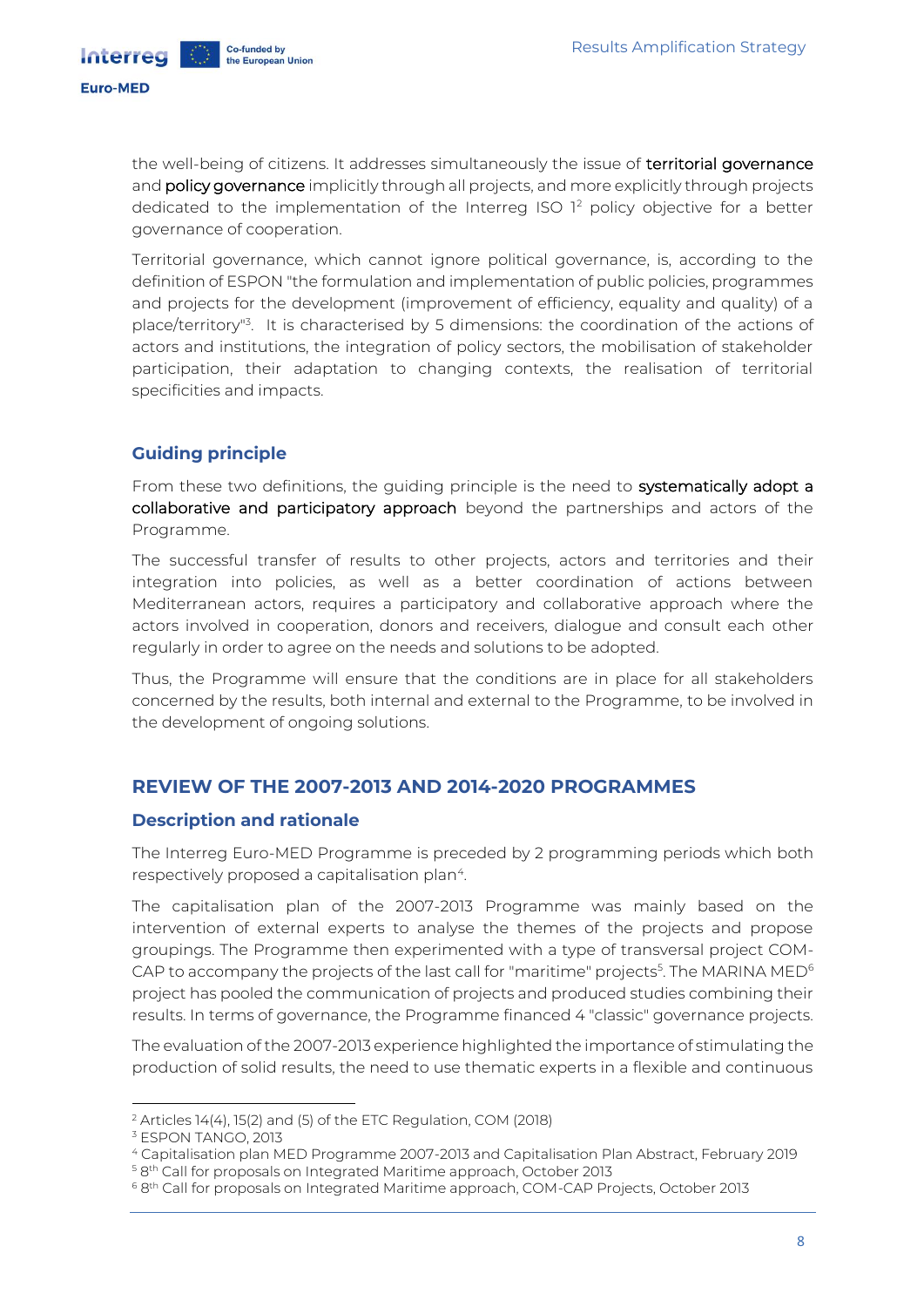**Euro-MED** 

Interrea

way to process project data, the need to ensure access to results and the imperative to give more weight to results and facilitate their transfer and integration.

In response to these needs, the 2014-2020 Programme has broadly:

- modularised the "classic" type of projects and launched specific calls for transfer;
- created the typology of horizontal projects;
- proposed a governance platform project that defined the terms of reference for strategic projects;
- linked all these projects through mutual benefit relationships, defining the Programme architecture, supported by coordination mechanisms led by the JS;
- set up a web platform for the project sites.

The "classic" projects were modularised into "modular" "-study", "-test" and " capitalisation" projects to allow more specifically qualified beneficiaries to produce high quality targeted results. Some projects were able to propose the implementation of successive modules. For these multi-modular projects, the Programme set up module validation processes to ensure the progress of the projects and to offer beneficiaries the possibility to adjust their activities, budget and partnership according to similar knowledge produced by other projects, emerging synergies or to better adapt to the changing context. The objective was threefold: to increase the quality of outputs by better matching partnerships with objectives, to stimulate output by concentrating projects over a limited time period and to increase the relevance of final results by allowing projects to adapt in real time.

In addition to this scheme, the Programme also proposed "transfer and mainstream" calls for projects allowing partners of completed modular projects, selected for the relevance of their results, to participate in a restricted "transfer" call. The objective was to capitalise more quickly and in a more targeted manner on relevant results.

The result of the modularisation risked seeing a multitude of scattered and unproductive targeted projects. Following the experimentation of the MARINA MED project in 2007/13, the Programme proposed a new typology of projects, called "horizontal", implemented by thematic experts, in order to process the data from the modular projects in real time and in a continuous manner thanks to a long implementation period, and to integrate them into a capitalisation process. The objective of the horizontal projects was both to animate exchanges between the partnerships, to create dynamic communities around common themes and to generate synergies in order to make the most of the collective efforts deployed around the same issues and to amplify the dissemination of the results of the modular projects through joint dissemination, transfer and integration activities, in particular in collaboration with the governance projects (platform and strategic detailed hereinafter). These collective initiatives have been extended to the communities between them, decompartmentalising the Programme's themes to adapt to European issues. In addition to creating synergies, the inclusion and cross-fertilisation of results in the thematic communities and peer review was intended to encourage the quality of outputs.

In order to increase the outreach of the capitalisable results, the Programme finally devised a governance project-platform (PANORAMED) that brought together the national authorities of 12 partner states of the Programme. Its objective was to improve the dialogue necessary for a better coordination of efforts and to increase the potential impact of the results. The project has multiplied exchanges and consultations with the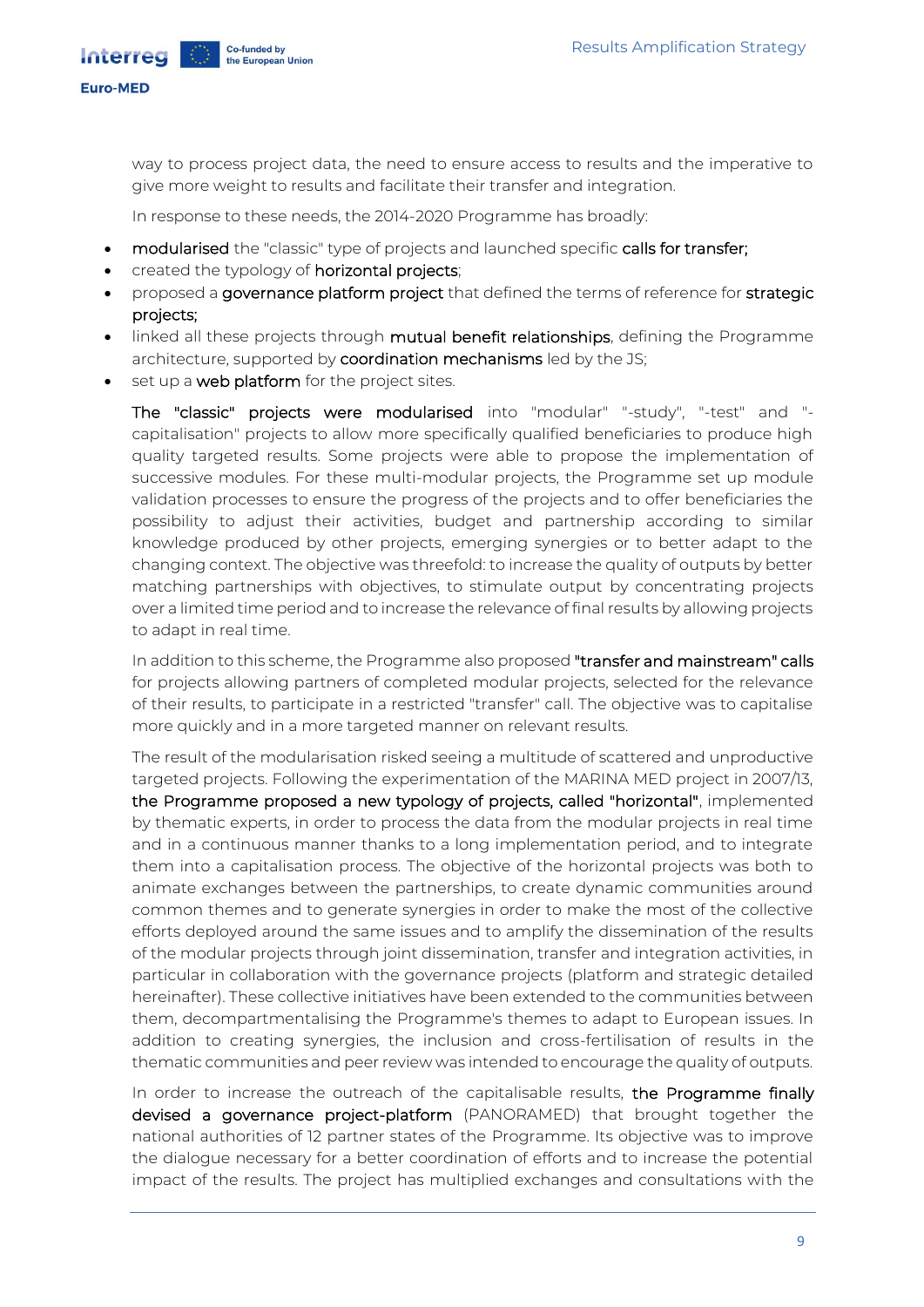**Euro-MED** 

Interrea

major actors of the Mediterranean, including the Eastern and Southern shores, drawing on the results of MED thematic projects and other programmes. On this basis, they agreed on the gaps, opportunities and priorities and defined the terms of reference for the strategic projects.

The strategic projects, deriving from the work of the platform project, were built in response to collectively identified needs and built on the achievements and results of the thematic modular projects (and to some extend projects from the previous programming period), benefiting from data consolidated by the peer communities and providing the corresponding modular and horizontal projects with increased impact potential.

All the mutual benefit relationships described in the background:

- between modular projects in the same community;
- between a modular project and its horizontal one;
- between horizontal projects;
- between horizontal projects and the platform project;
- between the platform project and the strategic projects;
- and between the strategic projects and the modular projects (via the horizontal projects);

defined the "Programme architecture" which the Joint Secretariat supported through coordination mechanisms<sup>7</sup> (identifying 4 areas of cooperation: Sharing experiences, Thematic contributions, Scope of results, Mediterranean Dialogue) and the setting up of a joint platform to host the projects' websites including a library of Programme deliverables to increase the visibility of the projects and facilitate the consultation and reuse of the results. In order to allow the exploitation and technical reuse of the outputs, the Programme has defined in parallel formats for data delivery.

In terms of governance, the Programme has ensured that the selected thematic projects contribute to the improvement of multi-sectoral, multi-level and transnational territorial governance, both through the production of data to improve decision-making in a multisectoral approach and through the direct mobilisation of all stakeholders. Only projects with the potential to produce replicable, integrable or transferable data have been proposed for programming. In terms of national and supranational coordination, the Programme has entrusted the platform project with the task of developing strong transnational working relationships (Liaising) between the participating national authorities and the programmes, initiatives and strategies working in the Mediterranean and the conduct of an experiment to integrate results (Mainstream) into regional programmes co-financed by the EU (ERDF, ESF, …).

#### <span id="page-9-0"></span>**Evaluation and lessons learnt**

The ongoing evaluation<sup>8</sup> and formal and informal feedback of this scheme have already highlighted benefits that the Interreg Euro-MED Programme will capitalise on as well as *points for improvement*, the main features of which are presented below.

In terms of support for the production and consolidation of quality data, their reuse, their valorisation and the development of synergies between projects, we note in particular:

<sup>7</sup> Coordination Mechanisms Framework (JS Document), March 2020

<sup>&</sup>lt;sup>8</sup> Interreg MED Programme 2014-2020 Operational evaluation Final report 2020 and Impact Evaluation of the Interreg Mediterranean Programme 2014-2020 Final Report April 2021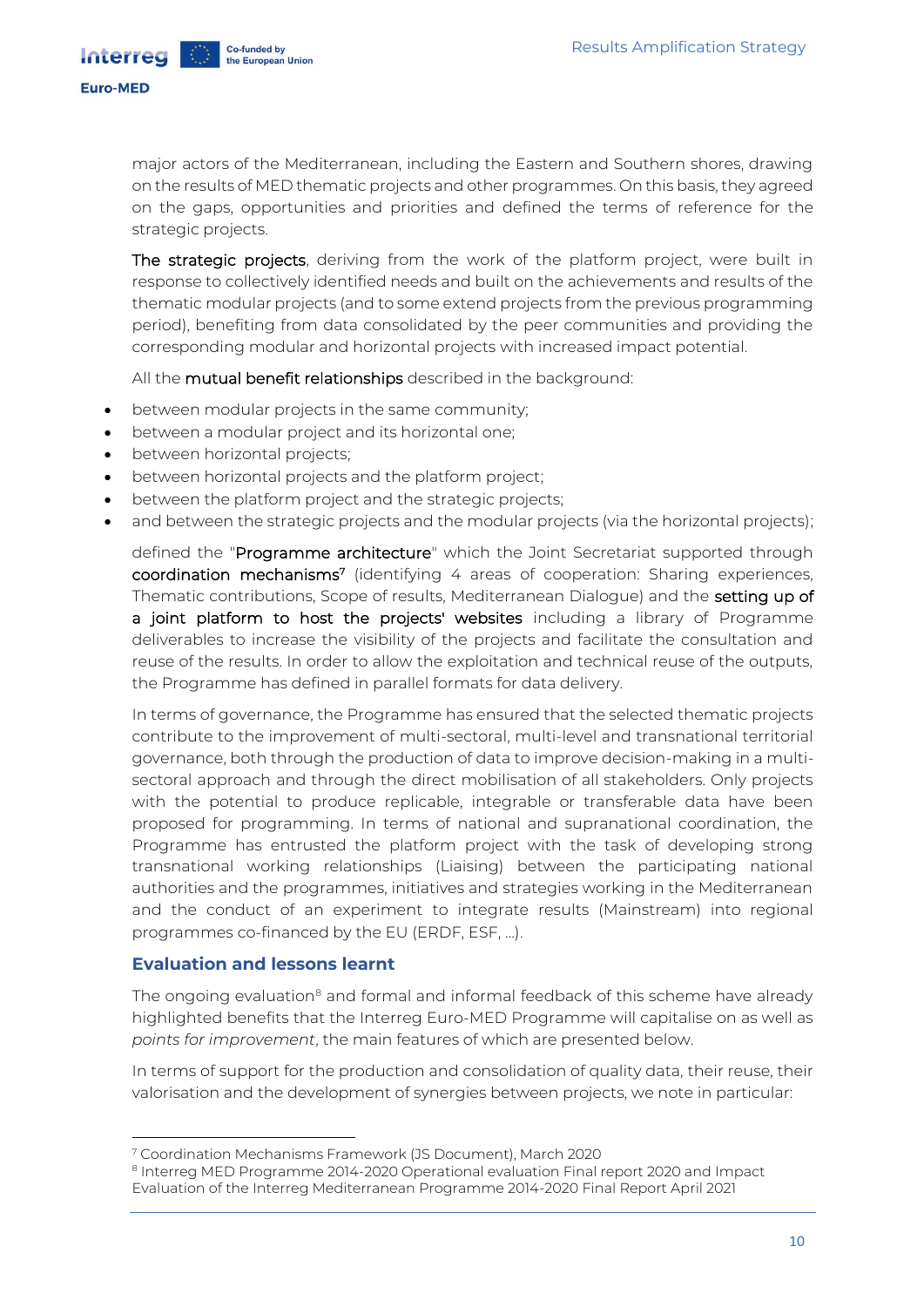**Euro-MED** 

Interrea

- the continuation of "modular" type projects, *but only simple modules;*
- the processing of the results of thematic projects by partnerships of experts constituted by horizontal projects to create synergies;
- the grouping of all modular projects into thematic communities, *taking care to better integrate moments of exchange into the projects' specifications (budget forecasts, work plan) in order to integrate coordination mechanisms into the heart of the projects*;
- the continuation of the mutualisation of the hosting of sites *with an improvement in functionality*;
- the consolidation of a Programme library collecting key projects deliverables whose consultation is monitored with statistical tools and whose usefulness is assessed with satisfactory surveys;
- the establishment of rules for the delivery of usable data to continue to support the replicability and reuse of knowledge (regarding rough data, but adaptability of more structured productions);
- encouraging the pooling of certain dissemination activities.

In terms of support for the transfer and integration of results into policies, the following should be noted

- the continuation of joint work to disseminate and increase impact through horizontal projects and governance projects, *with better correspondence between the thematic issues, which will involve aligning governance projects with the themes addressed by the modular projects;*
- the organisation of methodological support by the Joint Secretariat and between projects (such as the coordination of the share of mainstream experience from PANORAMED to Horizontal projects and Strategic projects), *which will be better included in the project terms of references with collaboration and coordination mechanisms included in the project work plan;*
- the collective mobilisation of thematic networks *which will benefit from a greater capacity of projects to coordinate their efforts through integrated coordination mechanisms*.

In terms of coordination of actors covering the Mediterranean, emphasis will be put on

- the involvement of national institutions in governance projects *with an increased participation of National Contact Points to support networking activities and mobilisation of targets;*
- the development of working relations and processes and cooperation with initiatives, programmes and strategies covering the Mediterranean, and even with European institutions *in a more structured way and with the reinforced participation of the Joint Secretariat thanks to roadmaps developed with major Mediterranean actors*;
- the implementation of structured consultative and participatory processes *reinforced by the intervention of the Joint Secretariat*.

The Programme document and the Communication Strategy<sup>9</sup> that complements this document detail the 2021-2027 provisions in the overall Programme strategy that take into account the above-mentioned points of improvement, such as the evolvement of

<sup>9</sup> Programme Interreg Euro-MED 2021/27 and The Interreg Euro-MED 2021-27 Communication strategy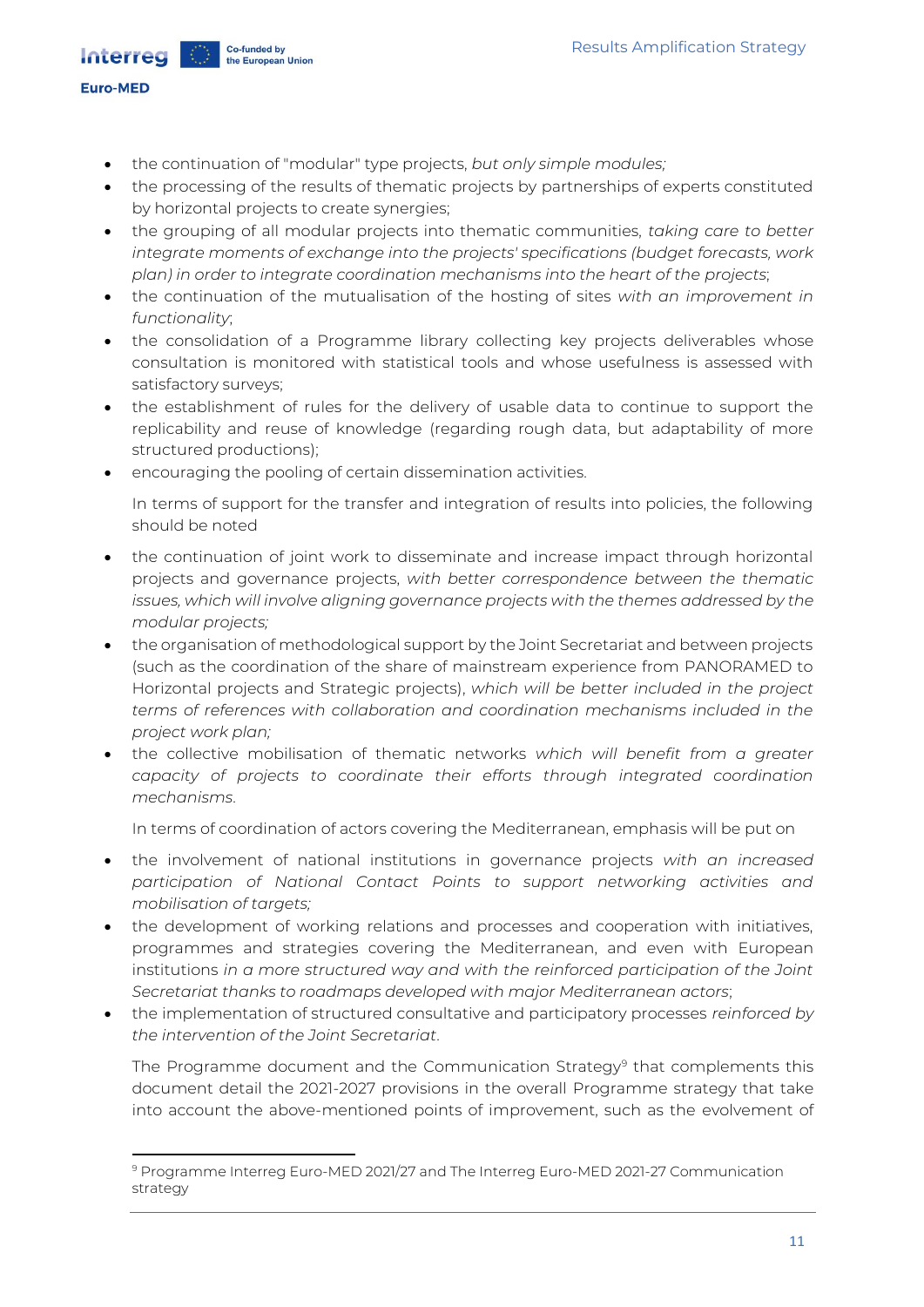

governance projects, the improvement of the platform's ergonomic features, etc. The present strategy will define an action plan without systematically linking it to these evaluation points, which it nevertheless incorporates.

### <span id="page-11-0"></span>**Euro-MED circuit and value of the results**

The 2014-2020 experience and the definition of the architecture of MED projects based on mutual benefit relationships has led to the emergence of a framework for the production and validation of thematic knowledge specific to MED which starts from the modularisation of projects.

Modularisation strengthens the quality of the results by increasing the correspondence between the partners' qualifications and the objectives pursued.

No project or result is isolated or assessed in isolation. Horizontal projects strengthen the validity of outputs by allowing for a systematic review of outputs by the community of peers and increase the reach of projects by combining results in a collective dissemination that can benefit from the networks of partners involved in the community (virtuous circle).

If it is above all a circuit that processes, consolidates and collectively enhances the knowledge produced by individual projects, it is also a systematic participatory approach initiated by and with the governance projects that characterise what could be described as the "MED quality guarantee" that this programming period must reinforce. By privileging the consultative and participative approach, the results gain in relevance and adaptability.

The value of MED results is thus characterised by 2 main criteria

- reliability consolidated by the focus offered by the modularisation of projects combined with peer review (thanks to thematic community of projects);
- a capacity to adapt more quickly to changing contexts thanks to regular stakeholder consultations during the development of solutions.

## <span id="page-11-1"></span>**OBJECTIVES AND GENERAL SCHEME 2021-2027**

#### <span id="page-11-2"></span>**General objectives**

Capitalising on the experience of the two periods covering 2007-2020, the Results Amplification Strategy of the Interreg Euro-MED Programme 2021-2027 is structured around 3 general objectives integrating the dimensions of capitalisation of results and improvement of governance:

- Facilitate the exploitation, sharing and reuse of knowledge, experiences and project results by other Euro-MED projects or other programmes and foster the production of relevant work
- Encourage the transfer of practices and results to other actors and territories and their integration in the development of local, regional, national and European (mainstream) policies and strategies
- Increase coordination between actors acting on the Mediterranean (multi-level, transnational) on the basis of this acquired knowledge, experience and results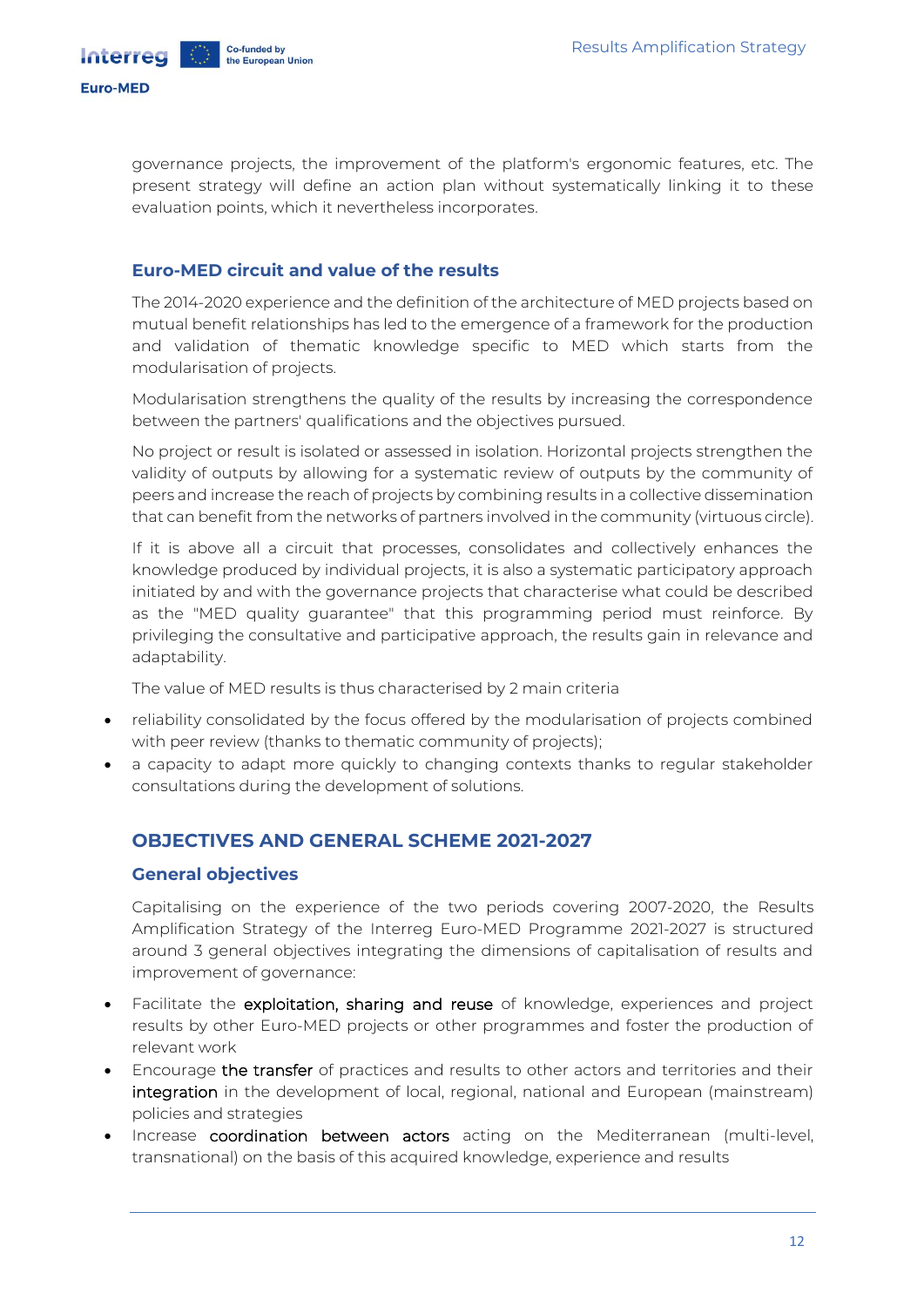Interred

#### <span id="page-12-0"></span>**General scheme**

The 2021-2027 strategy is globally based on the modular approach of the projects, the grouping in thematic communities and the implementation of Institutional Dialogue Projects (new typology of governance projects coming from the experience of the 2014- 2020 Axis 4) in order to reinforce transnational and supranational coordination<sup>10</sup>in the whole Mediterranean area.

Thus the Programme foresees 4 types of projects: 2 focussing on thematic issues (implementing thematic priorities selected from the EC list) that contribute to the 4 Programme's missions, 2 aiming at improving governance issues that contribute to better cooperation governance in the 4 Programme's missions. All 4 types of projects are complementary to one another.

- ✓ Single modular projects will be of 3 different types according to the types of implemented actions in the selected priority 1 or 2 (thematic issues) - Studying, Testing or Transferring modular projects- and will contribute to building, testing and transferring knowledge related to the 4 Programme's missions;
- ✓ Strategic territorial projects will implement all 3 modules and will address relevant transnational topics identified for some MED key territories in the selected priority 1 or 2 (thematic issues);
- ✓ Thematic community projects (TCP), under priority 3 (governance) will favour the conditions for synergy and coordination between projects tackling thematic issues under Priorities 1 and 2 and contributing to the 4 Programmes' missions (endogenous activities). They will also implement mainstreaming strategies in local, regional, national and European policies in partnership with relevant institutions (exogenous activities). Only 1 project per Programme's mission is planned;
- ✓ Institutional Dialogue Projects (IDP), under the priority 3 (governance) will support institutional coordination between regional, national and European authorities, initiatives and strategies in the Mediterranean (1 project per Programme's mission).

Programme missions and related specific objectives:

<sup>&</sup>lt;sup>10</sup> See Typology of Projects in Programme Interreg Euro-MED 2021/27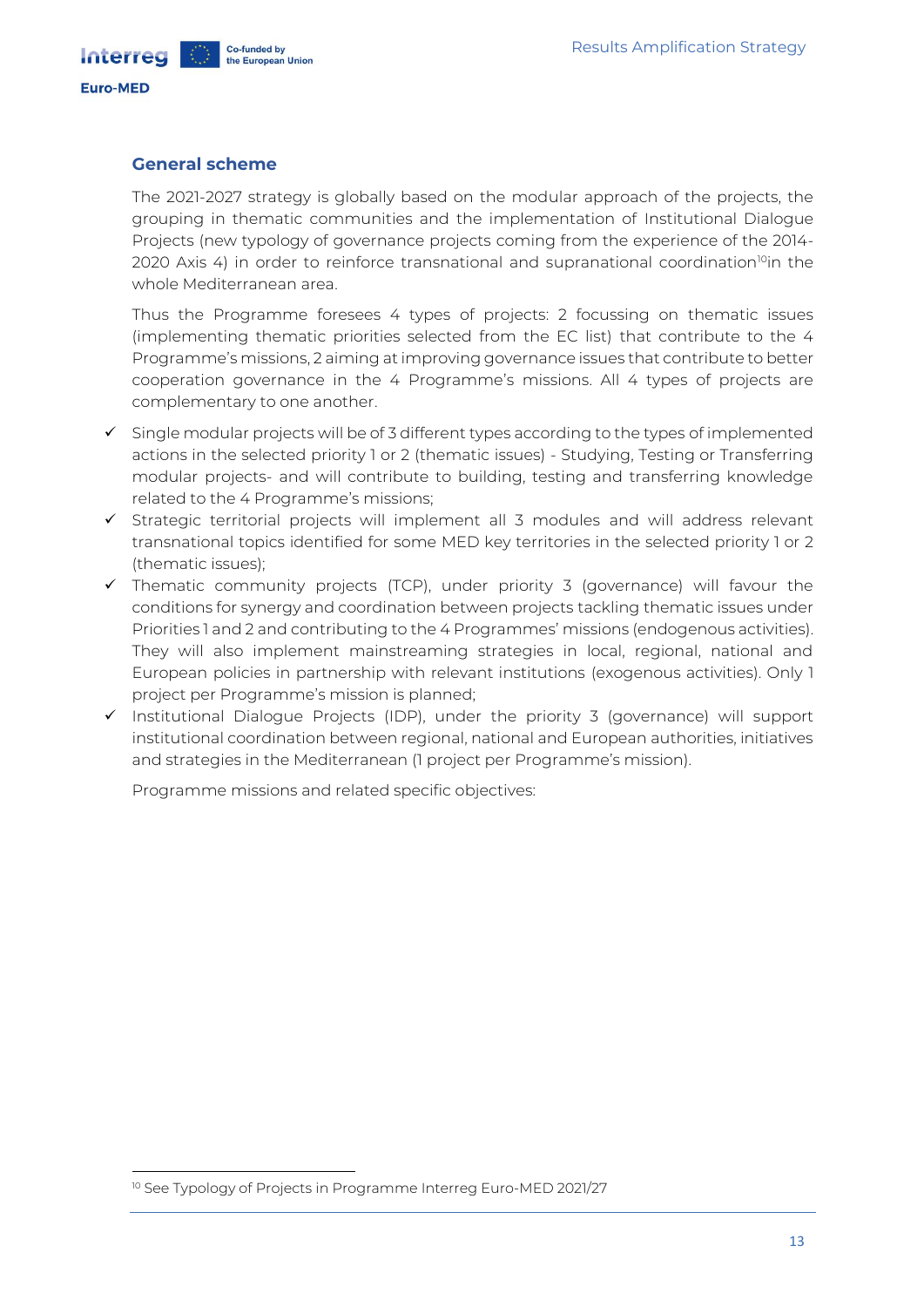Co-funded by Interreg the European Union

#### **Euro-MED**



The first 2 types of projects above can be grouped as thematically focused projects. For simplicity they can be referred to as "thematic projects" (TP). The last 2 can be grouped as "governance projects" even if they are organised around a Programme theme/mission, their focus being on a better governance.

The general mechanism will be implemented in synergy by the Programme Monitoring Committee (MC), the National Contact Points (NCPs), the Joint Secretariat (JS) and the governance projects (ISO 1 priority).

The Monitoring Committee will validate more precisely the terms of reference for the calls for projects which will frame the support tasks required from the projects (governance projects) and the requirements in terms of direct capitalisation of results (thematic projects). It will play an important role in ensuring that the technical content is consistent with national guidelines, alongside the National Contact Points, which will be able to help develop networks of relevant actors for the integration of results into national policymaking processes. Indeed, National Contact Points shall be mobilised to identify regional and national relevant institutional stakeholders. The Monitoring Committee will ensure as well the perfect balance between the Programme transnational ambitions and national expectations in the area.

The Joint Secretariat, with the validation of the Monitoring Committee and under the responsibility of the Managing Authority, will directly implement and coordinate technical support activities that will benefit all projects, such as updating a Programme library or developing working relationships with other programmes and initiatives.

The governance projects will optimise the conditions for sharing knowledge from the thematic projects, valorise the results and amplify their outreach, while mobilising the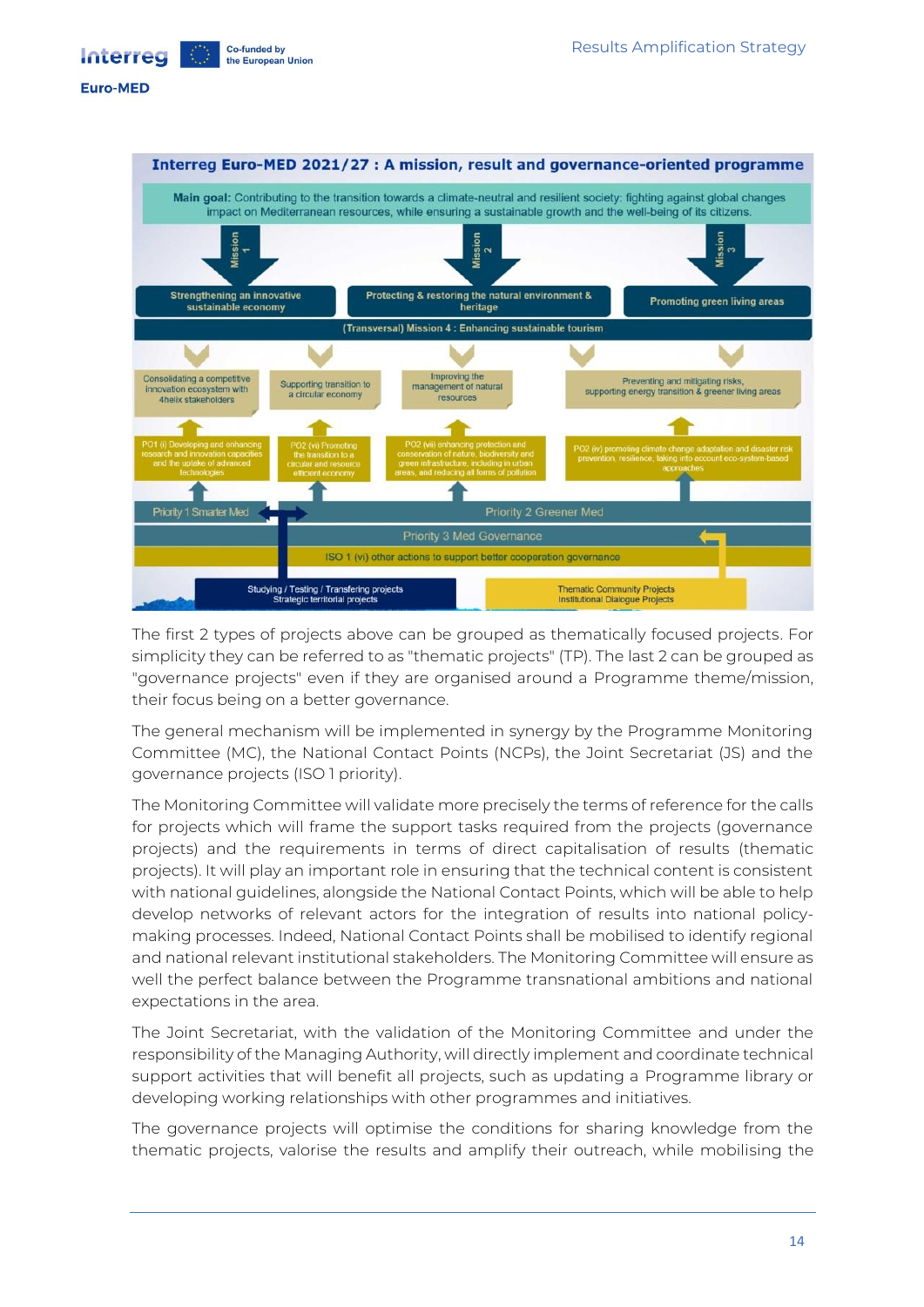**Interreg** 

Co-funded by

<span id="page-14-0"></span>the European Union

#### **Euro-MED**

relevant actors for the transfer and integration of the results of the modular projects into policymaking.

The general scheme and the relations of mutual benefit that define the Euro-MED architecture can be summarised as follows:



## **SPECIFIC OBJECTIVES AND ACTION PLAN 2021-2027**

The strategy includes 3 general objectives defined above for Interreg Euro-MED around which specific objectives and corresponding actions will be structured (non-exhaustive list).

To facilitate the understanding of the whole scheme, the information is presented in two tables. One organises the information by specific objectives/actors/activities, and the other by actors/general objectives/activities.

The support actions are concentrated on the Programme Authorities (MC and NCP), the Thematic Community Projects and the Institutional Dialogue Projects (governance projects), while the Thematic Projects will benefit from these supports to maximise the weight of their results.

However, in order to visualise the complementarity of all types of Euro-MED projects, the second table briefly includes the thematic projects.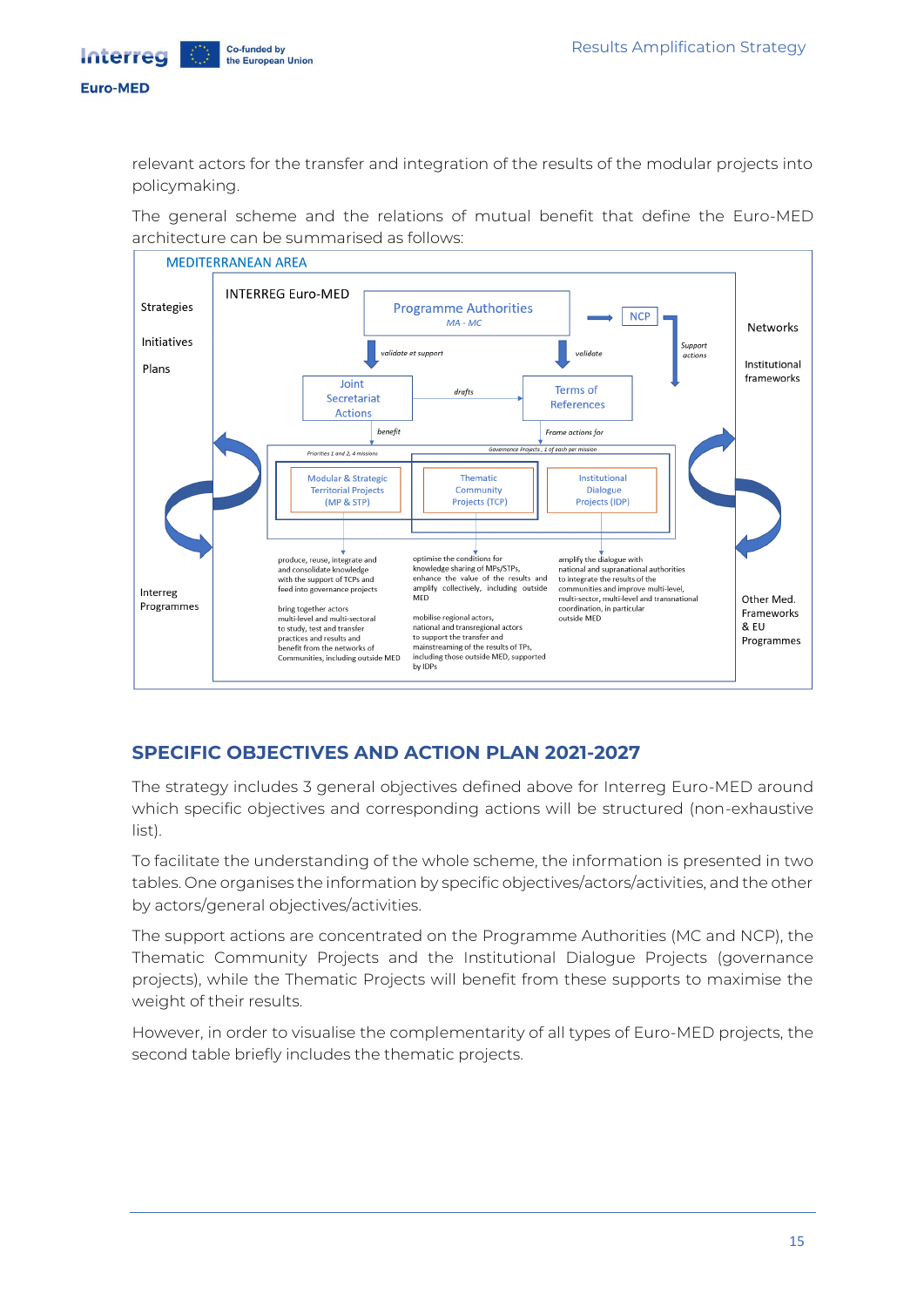Co-funded by

the European Union

#### <span id="page-15-0"></span>**Facilitate the exploitation, sharing and reuse of results**

Objective 1: Facilitate the exploitation, sharing and reuse of knowledge, experiences and project results by other Interreg Euro-MED projects or other programmes and promote the production of relevant work

The Programme will propose processes for managing knowledge, which include two complementary lines of action: document management (identify and save) and content management (enhance, share, update). It will thus facilitate the collection, organisation and dissemination of the knowledge accumulated by the projects to the targets, but also put in place mechanisms to ensure the analysis and evaluation of the potential of the data to support their reuse (relevance, efficiency, replicability, adaptability, transferability, etc.) and updating.

However, the exploitation and reuse of knowledge is only worthwhile based on good quality data, experiences and results. Therefore, the activities will contribute to encouraging and consolidating the quality of productions. The capitalisation scheme will constitute a virtuous Euro-MED value chain that will support the relevance of results and strongly support evidence-based interactions to improve governance.

The following table presents the specific objectives and types of actions that refer to this general objective 1. The actions have been divided according to the role of the actors involved:

|                                        | General Objective 1: Facilitate the exploitation, sharing and reuse of knowledge,        |
|----------------------------------------|------------------------------------------------------------------------------------------|
|                                        | experiences and project results by other Interreg Euro-MED projects or other             |
|                                        | programmes and promote the production of relevant work                                   |
|                                        | Targets: potential project beneficiaries (TP, TCP, IDP), project beneficiaries (TP, TCP, |
|                                        | IDP), other programmes, strategies, initiatives                                          |
|                                        | Actors: MC, JS, TP, TCP, IDP, National Contacts Points with the collaboration of other   |
| programmes, strategies and initiatives |                                                                                          |
| <b>Specific Objectives</b>             | Types of actions                                                                         |
| Actively encourage                     | MC.                                                                                      |
| the use of existing                    | Integrating the obligation to exploit the existing knowledge<br>$\checkmark$             |
| knowledge                              | in the terms of references of all project calls and link it to a                         |
|                                        | project selection criterion                                                              |
|                                        | <b>NCP</b>                                                                               |
|                                        | $\checkmark$ Publishing information on national websites about the                       |
|                                        | Programme's Results Amplification Strategy                                               |
|                                        | Raising applicant's awareness of the need to exploit existing<br>$\checkmark$            |
|                                        | knowledge                                                                                |
|                                        | <b>JS</b>                                                                                |
|                                        | Raising awareness among beneficiaries and potential<br>$\checkmark$                      |
|                                        | beneficiaries during seminars organised at the launch of the                             |
|                                        | calls                                                                                    |
|                                        | Explaining the Results Amplification Strategy through<br>✓                               |
|                                        | tutorials, FAQs, etc. to all potential beneficiaries                                     |
| Facilitating the                       | <b>JS</b>                                                                                |
| exploration of the                     | Organising the physical evidence of project results<br>✓                                 |
| existing knowledge                     | (deliverables/outputs) in a variable input library                                       |
|                                        |                                                                                          |
| - Interreg MED and                     | <b>Governance Projects</b>                                                               |
| Euro-MED projects                      | Organising thematic data from past, current and shared<br>✓                              |
|                                        | projects via Thematic Community Projects                                                 |
|                                        | <b>JS</b>                                                                                |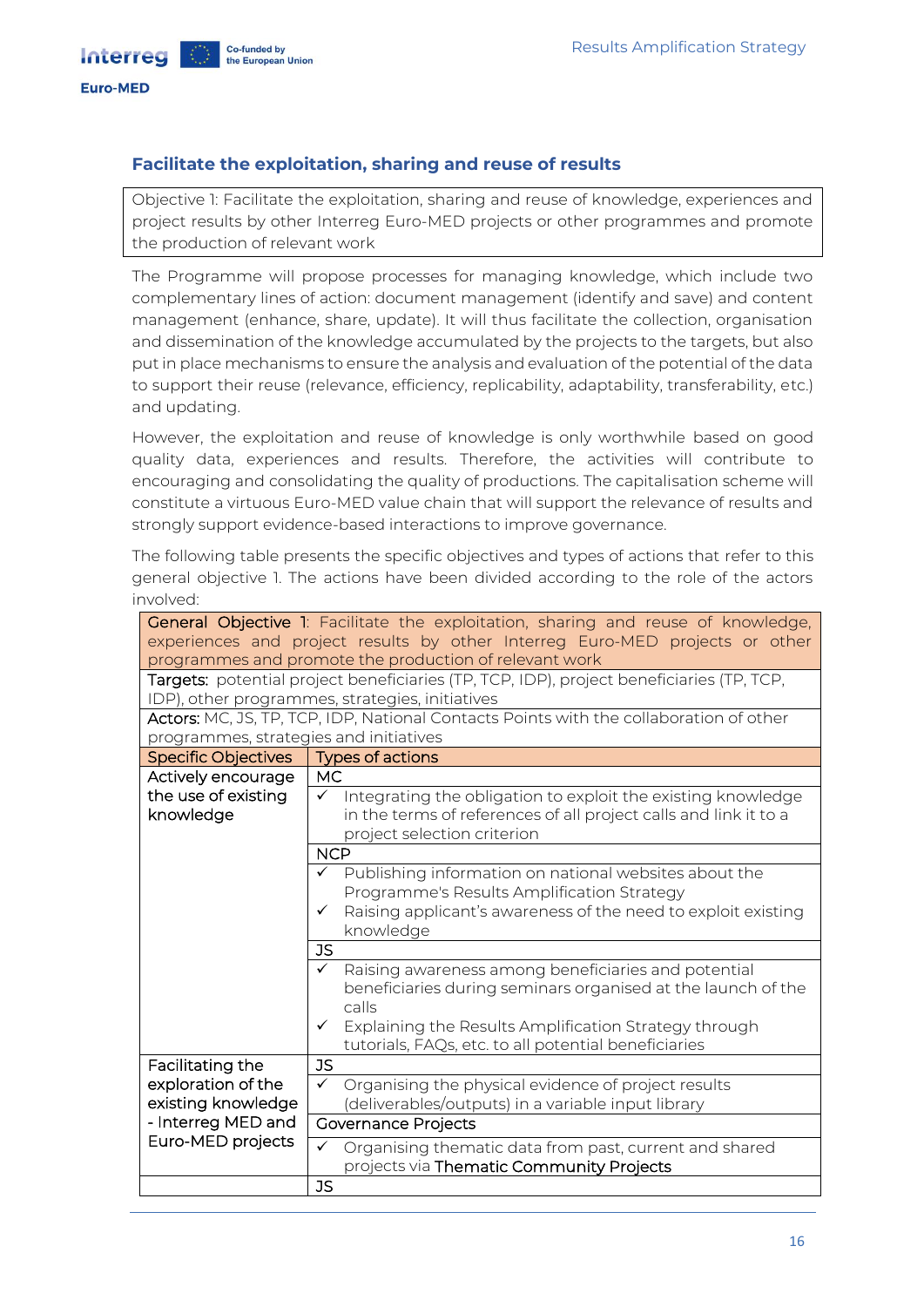

| Facilitate the           | Monitoring past and ongoing projects and initiatives and<br>✓                |
|--------------------------|------------------------------------------------------------------------------|
| exploration of the       | publicise them to partners and potential partners                            |
| existing knowledge       | Making available results/info from other<br>✓                                |
| non-MED                  | programmes/initiatives on the Programme website (from                        |
|                          | the monitoring)                                                              |
|                          | Participating in the Interact pilot initiative to facilitate the<br>✓        |
|                          | sharing of relevant project data                                             |
|                          |                                                                              |
|                          | <b>NCP</b>                                                                   |
|                          | Monitoring past and ongoing projects and initiatives and<br>✓                |
|                          | publicise them to partners and potential partners                            |
|                          | ✓                                                                            |
| Encourage the            | <b>JS</b>                                                                    |
| production of data       | $\checkmark$<br>Creating a guide (or video tutorial) containing criteria for |
| in usable formats        | producing physical evidence of project achievements                          |
| Stimulate the            | <b>Governance Projects</b>                                                   |
|                          |                                                                              |
| consolidation of         | Establish a system of continuous and systematic peer review<br>✓             |
| knowledge                | via the Thematic Community Projects (sharing of results and                  |
| generated by the         | peer review)                                                                 |
| <b>Thematic Projects</b> |                                                                              |
| Facilitate the           | <b>JS</b>                                                                    |
| identification of        | $\checkmark$<br>Creating "flashcards" for the analysis and validation of     |
| relevant                 | project results by the SC (flashcards linked to the                          |
| knowledge                | Programme indicators - with the possibility of integrating                   |
| generated by             | them into the monitoring system)                                             |
| projects                 | <b>Governance Projects</b>                                                   |
| (exploitable,            | Carrying out analyses according to criteria of reusability and<br>✓          |
| integrable,              | adaptability via the Thematic Communities projects                           |
| transferable) and        |                                                                              |
|                          | Organising knowledge via Thematic Communities projects<br>✓                  |
| inspire synergies        | Inspiring linkages between thematic projects via Thematic<br>✓               |
| between projects         | Communities projects                                                         |
| Establish                | <b>JS</b>                                                                    |
| conditions to            | Organising the sharing of administrative and technical data<br>$\checkmark$  |
| develop synergies        | (contacts, locations, application forms) of past and current                 |
| between projects,        | projects with the necessary authorisations                                   |
| facilitate the           | Providing project partners with the necessary tools to ease<br>✓             |
| production and           | the coordination between them                                                |
| updating of              | Promoting project stories on the Programme website<br>✓                      |
| relevant                 | Governance Projects                                                          |
| knowledge                | Organising exchanges between thematic projects by<br>✓                       |
|                          | exploiting the administrative and technical data made                        |
|                          | available by the Programme via the Thematic Community                        |
|                          |                                                                              |
|                          | Projects                                                                     |
|                          | Creating and maintaining partner networks via the<br>$\checkmark$            |
|                          | Thematic Community Projects in collaboration with the                        |
|                          | Institutional Dialogue Projects                                              |
|                          | Organising the sharing of information on the<br>$\checkmark$                 |
|                          | implementation of projects via the Thematic Community                        |
|                          | Projects                                                                     |
|                          | Establishing a system of continuous and systematic peer<br>$\checkmark$      |
|                          | review through the Thematic Community Projects                               |
|                          | Establishing a mechanism for constructive exchange<br>$\checkmark$           |
|                          | between project partners addressing similar and                              |
|                          | complementary issues through the Thematic Community                          |
|                          | Projects                                                                     |
|                          |                                                                              |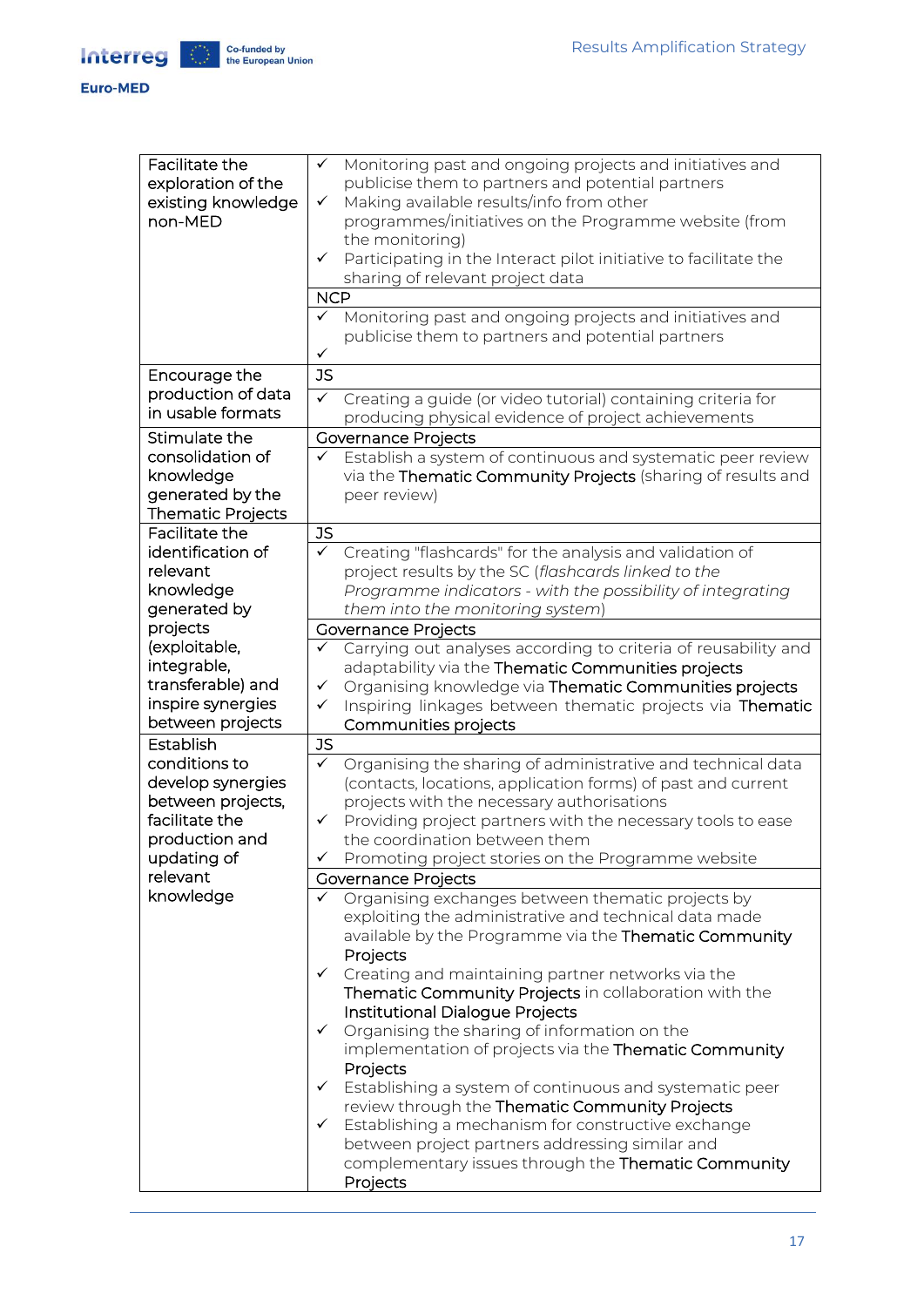

**Interreg** 

|                                                             | Producing analysis matrices to identify potential synergies<br>✓<br>through the Thematic Community Projects                                                                                                                                                                                                                                                                                    |
|-------------------------------------------------------------|------------------------------------------------------------------------------------------------------------------------------------------------------------------------------------------------------------------------------------------------------------------------------------------------------------------------------------------------------------------------------------------------|
| Increasing the                                              | JS                                                                                                                                                                                                                                                                                                                                                                                             |
| visibility and<br>dissemination of<br>Euro-MED<br>knowledge | Developing a common platform for project sites where the<br>✓<br>knowledge generated is published in relation to a<br>community of projects addressing the same issues<br>Organising joint communication campaigns targeted at the<br>Programme level (publications, joint events)<br><b>NCP</b>                                                                                               |
|                                                             | Disseminating information on project results via national<br>networks                                                                                                                                                                                                                                                                                                                          |
|                                                             | Governance Projects                                                                                                                                                                                                                                                                                                                                                                            |
|                                                             | Integrating/aggregating results for collective dissemination<br>to support communication and valorisation of results via<br><b>Thematic Community Projects</b> (collective or individual<br>valorisation)<br>Developing a joint map/database of targets at Programme<br>$\checkmark$<br>level via the Thematic Community Projects in collaboration<br>with the Institutional Dialogue Projects |

### <span id="page-17-0"></span>**Encourage the transfer and integration of results**

Objective 2: Encourage the transfer of practices and results to other actors and territories and their integration into local, regional, national and European policies (mainstream)

Transfer is about accompanying another actor to use a resource, adopt a practice or apply a methodology or approach produced by a project, whereas mainstreaming is about feeding results into policy making or influencing policy through results.

The following table presents the specific objectives and actions that refer to this general objective 2. The actions have been divided according to the role of the actors involved:

General Objective 2: Encourage the transfer of practices and results to other actors and territories and their integration into local, regional, national and European policies and strategies (mainstream)

Targets: Potential project beneficiaries (TP, TCP, IDP), Project beneficiaries (TP, TCP, IDP)

Actors: MC, JS, NCP, TCP et IDP with the collaboration of other programmes, strategies, initiatives

| <b>Specific Objectives</b> | Types of actions                                               |  |
|----------------------------|----------------------------------------------------------------|--|
| Encourage                  | MC.                                                            |  |
| adaptation, transfer       | Integrating the obligation of transfer and integration         |  |
| and integration of         | activities in the specifications of calls for TP (Transfer,    |  |
| results into policies      | Territorial), TCP, IDP projects and link it to a project       |  |
|                            | selection criterion                                            |  |
|                            | Launching "fast lane - transfer" calls for projects to promote |  |
|                            | the transfer and integration of identified Euro-MED            |  |
|                            | solutions                                                      |  |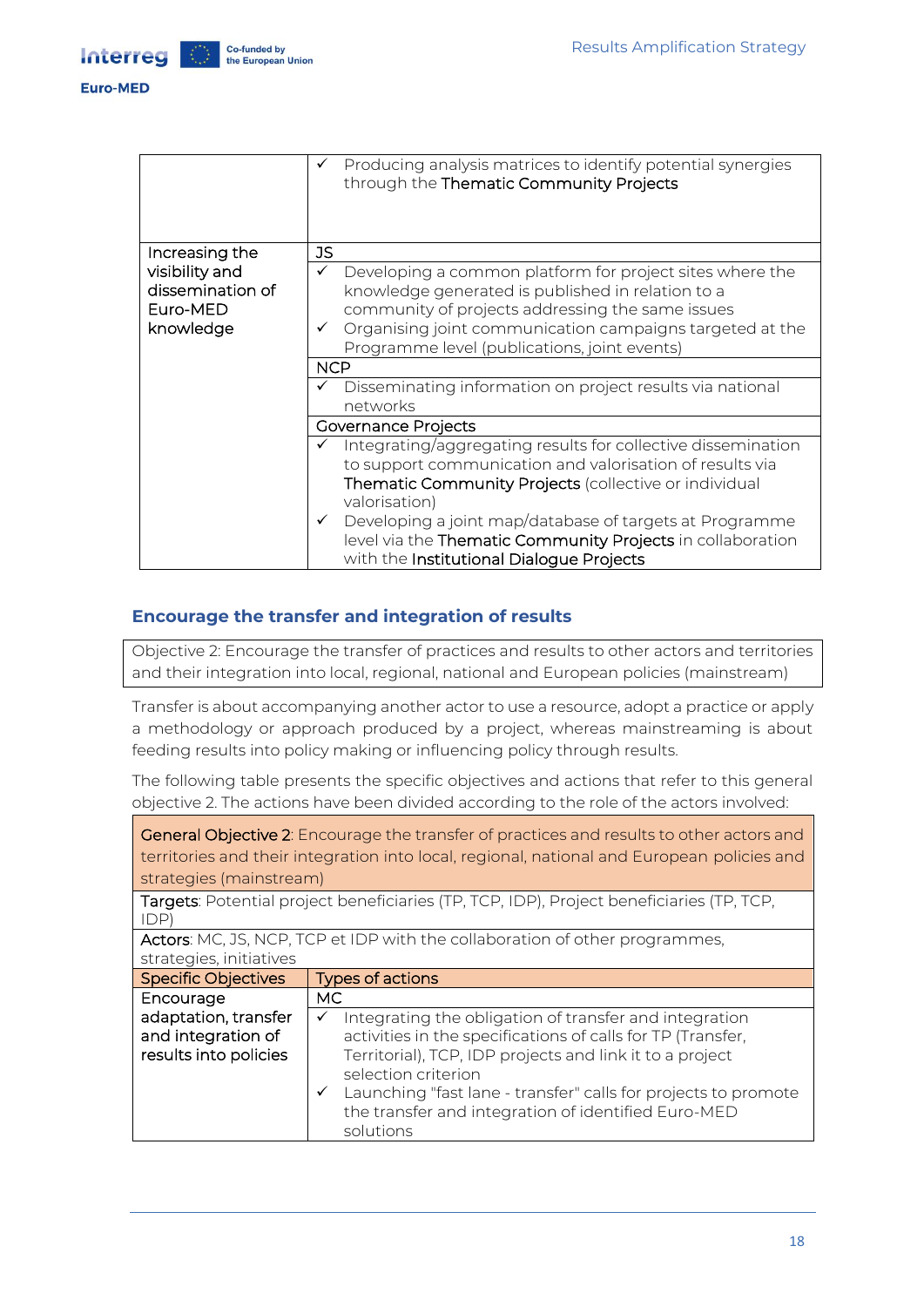#### Euro-MED

|                                   | Launching calls for "transfer" projects to promote the<br>✓<br>transfer and integration of Euro-MED solutions and other |
|-----------------------------------|-------------------------------------------------------------------------------------------------------------------------|
|                                   | programmes                                                                                                              |
|                                   | <b>NCP</b>                                                                                                              |
|                                   | Publishing information on national websites about the<br>$\checkmark$                                                   |
|                                   | Programme's Results Amplification Strategy                                                                              |
|                                   | Raising awareness of the Results Amplification Strategy<br>✓                                                            |
|                                   | among applicants and mainstream programmes                                                                              |
|                                   | JS                                                                                                                      |
|                                   | Raising awareness among beneficiaries and potential<br>$\checkmark$                                                     |
|                                   | beneficiaries during seminars organised at the launch of                                                                |
|                                   | the calls                                                                                                               |
|                                   | Explaining the Results Amplification Strategy through<br>$\checkmark$                                                   |
|                                   | tutorials, FAQs, etc.                                                                                                   |
|                                   | Governance Projects                                                                                                     |
|                                   | Actively promoting the replication of successful activities to                                                          |
|                                   | local, regional and national authorities via the Institutional                                                          |
|                                   | Dialogue Projects                                                                                                       |
| Facilitate the                    | <b>JS</b>                                                                                                               |
| identification of                 | $\checkmark$<br>Creating summary analysis sheets for each result generated                                              |
| relevant                          | (correspondence with Programme expectations in regard                                                                   |
| transferable                      | to Programme's documents) and make them available to                                                                    |
| knowledge and                     | project communities                                                                                                     |
| policy-oriented                   | Governance Projects                                                                                                     |
| outcomes for                      | Carrying out analyses according to criteria of replicability,                                                           |
| integration                       | adaptability, transferability and integration via the Thematic                                                          |
|                                   | <b>Community Projects</b>                                                                                               |
| Increase the                      | JS                                                                                                                      |
| capacity of the                   | $\checkmark$<br>Organising targeted training                                                                            |
| partners to valorise              | Creating a charter of Euro-MED results that derives from<br>$\checkmark$                                                |
| Euro-MED                          | the "Euro-MED" value chain (relevance, robustness,                                                                      |
| productions                       | exploitable, adaptable, transferable, transformative policy                                                             |
|                                   | orientation)                                                                                                            |
| Increasing the<br>outreach of the | <b>JS</b>                                                                                                               |
| results                           | Promoting Euro-MED results via pan-European<br>$\checkmark$                                                             |
|                                   | communication channels                                                                                                  |
|                                   | Organising promotional events                                                                                           |
|                                   | $\checkmark$ Raise and maintain project partners awareness about the                                                    |
|                                   | importance of making their results visible                                                                              |
|                                   | <b>NCP</b>                                                                                                              |
|                                   | Promoting Euro-MED results<br>✓                                                                                         |
|                                   | Governance Projects                                                                                                     |
|                                   | Setting up activities to assemble, integrate and amplify the<br>✓                                                       |
|                                   | evaluated and proven results via the Thematic Community                                                                 |
|                                   | Projects<br>$\checkmark$                                                                                                |
|                                   | Consolidating or creating networks for dissemination and<br>participation of actors beyond the partnership via the      |
|                                   | Thematic Community Projects in collaboration with the                                                                   |
|                                   | Institutional Dialogue Projects                                                                                         |
|                                   | Disseminating aggregated or consolidated knowledge to<br>$\checkmark$                                                   |
|                                   | targeted actors via Thematic Community Projects in                                                                      |
|                                   | collaboration with Institutional Dialogue Projects                                                                      |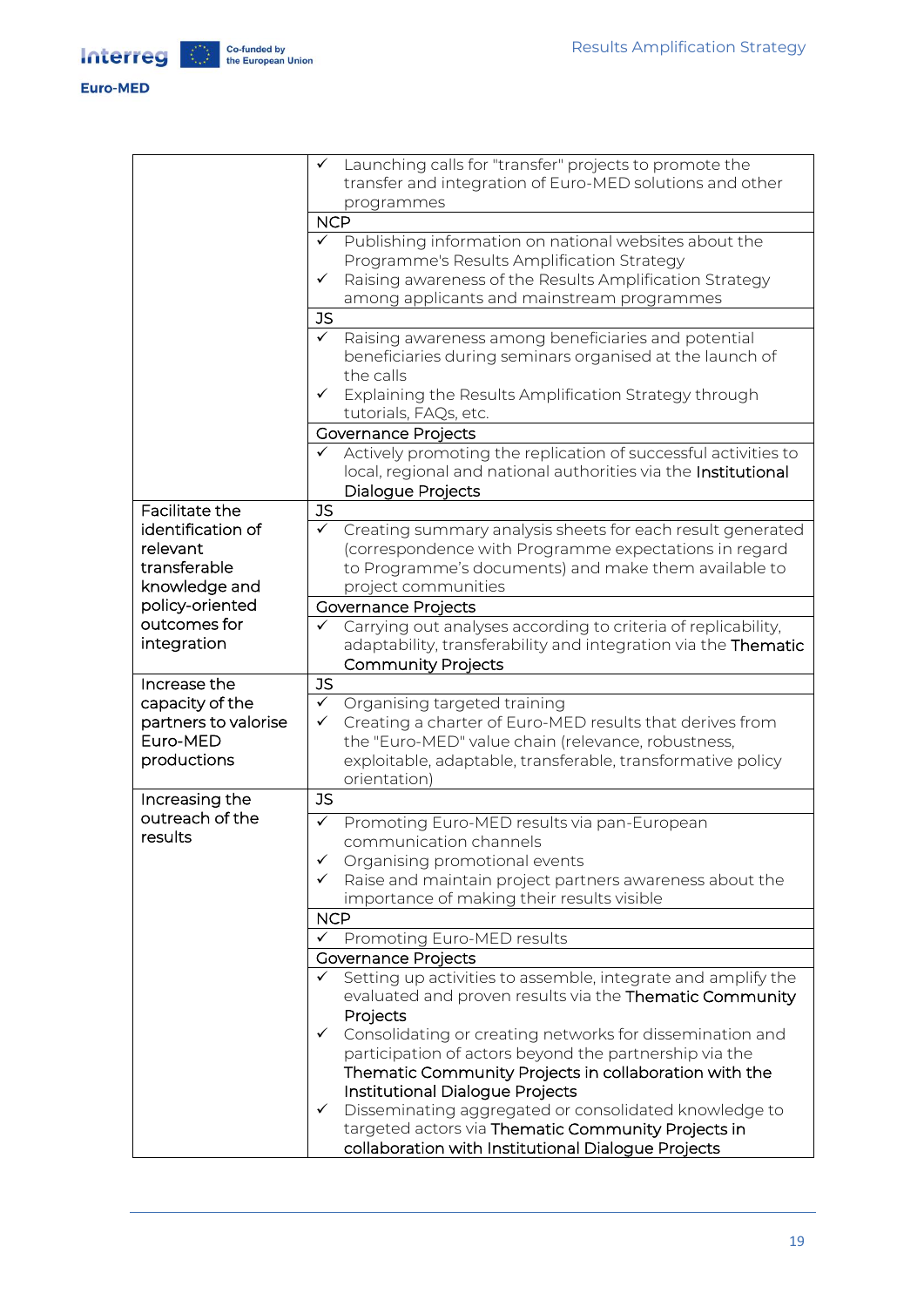**Euro-MED** 

| Facilitate the        |              | Governance Projects                                             |
|-----------------------|--------------|-----------------------------------------------------------------|
| identification of     | $\checkmark$ | Establishing national institutional networks to identify local  |
| local, regional,      |              | and regional target actors to facilitate transfer and           |
| national and          |              | mainstreaming via Thematic Community Projects                   |
| European target       | $\checkmark$ | Establishing national institutional networks to identify        |
| actors for the        |              | national and transnational target actors to facilitate transfer |
| transfer and          |              | and mainstreaming via Institutional Dialogue Projects           |
| integration of        |              |                                                                 |
| results into policies |              |                                                                 |
| Promote the           | <b>JS</b>    |                                                                 |
| conditions for        | $\checkmark$ | Activating the NCP network to identify and mobilise             |
| transferring and      |              | regional and national target actors                             |
| integrating results   | <b>NCP</b>   |                                                                 |
| into policies         | $\checkmark$ | Supporting the setup of national institutional networks to      |
| between actors and    |              | identify and mobilise regional and national target actors       |
| donor and recipient   | ✓            | Disseminating information among the networks                    |
| institutions          |              | Governance Projects                                             |
|                       | ✓            | Develop and facilitate networks beyond the partners             |
|                       |              | networks, bringing together multi-level and multi-sectoral      |
|                       |              | potential donors and recipients in collaboration via            |
|                       |              | Thematic Community Projects in collaboration with               |
|                       |              | Institutional Dialogue Projects                                 |
|                       | $\checkmark$ | Contribute to the establishment of working relationships        |
|                       |              | and a roadmap with relevant decision makers Thematic            |
|                       |              | Community Projects in collaboration with Institutional          |
|                       |              | Dialogue Projects - Liaising strategy                           |
|                       | $\checkmark$ | Deploying collective advocacy activities (including             |
|                       |              | networking) with decision-makers for amplifying and             |
|                       |              | integration of results with Institutional Dialogue Projects     |
|                       | ✓            | Pre-identifying tailor-made capitalisation actions for each     |
|                       |              | level of governance via Institutional Dialogue Projects /       |
|                       |              | Establishing coordinated capitalisation mechanisms/bodies       |
|                       |              | at micro, meso and macro levels via Institutional Dialogue      |
|                       |              | Projects                                                        |
|                       | ✓            | Identifying and promoting complementarity with ongoing          |
|                       |              | activities in mentoring cities (donors or recipients) via       |
|                       |              | Institutional Dialogue Projects                                 |
|                       | ✓            | Favouring legislative agenda that affects the thematic          |
|                       |              | communities via the Institutional Dialogue Projects             |
| Increase partners'    | <b>JS</b>    |                                                                 |
| capacity to design    | ✓            | Organising targeted transfer and integration training in        |
| and implement         |              | partnership with the Institutional Dialogue Projects            |
| transfer and policy   | ✓            | Organising advocacy training in partnership with COM            |
| integration plans     | ✓            | Making available transfer plans and existing methodologies      |
|                       |              | (notably developed in the framework of Interreg MED)            |
|                       |              | <b>Governance Projects</b>                                      |
|                       | $\checkmark$ | Organising seminars to share previous experiences and           |
|                       |              | transfer and mainstream methodologies via the Thematic          |
|                       |              | Community Projects in collaboration with the Institutional      |
|                       |              | Dialogue Projects                                               |
|                       | ✓            | Organising complementary transfer activities to reinforce       |
|                       |              | the projects' approaches through the Thematic Community         |
|                       |              | Projects in collaboration with the Institutional Dialogue       |
|                       |              | Projects                                                        |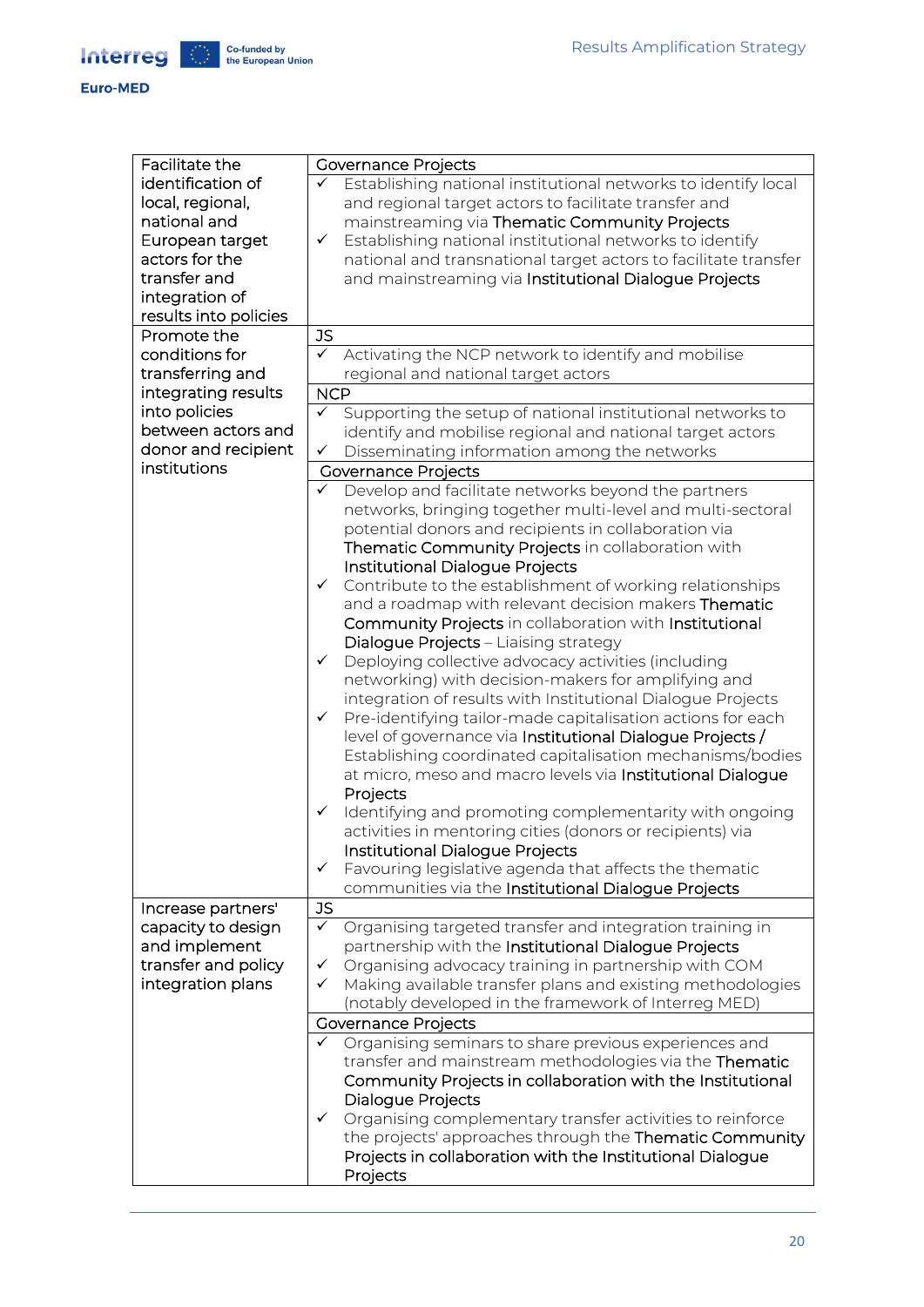

| Increase the          | Governance Projects                                             |
|-----------------------|-----------------------------------------------------------------|
| capacity of recipient | Supporting capacity building of public institutions in the<br>✓ |
| institutions          | regions to design, implement and evaluate transformative        |
| identified by the     | policies necessary to achieve the objectives of the thematic    |
| governance projects   | missions via the Institutional Dialogue Projects                |
| to integrate results  |                                                                 |
| into policies         |                                                                 |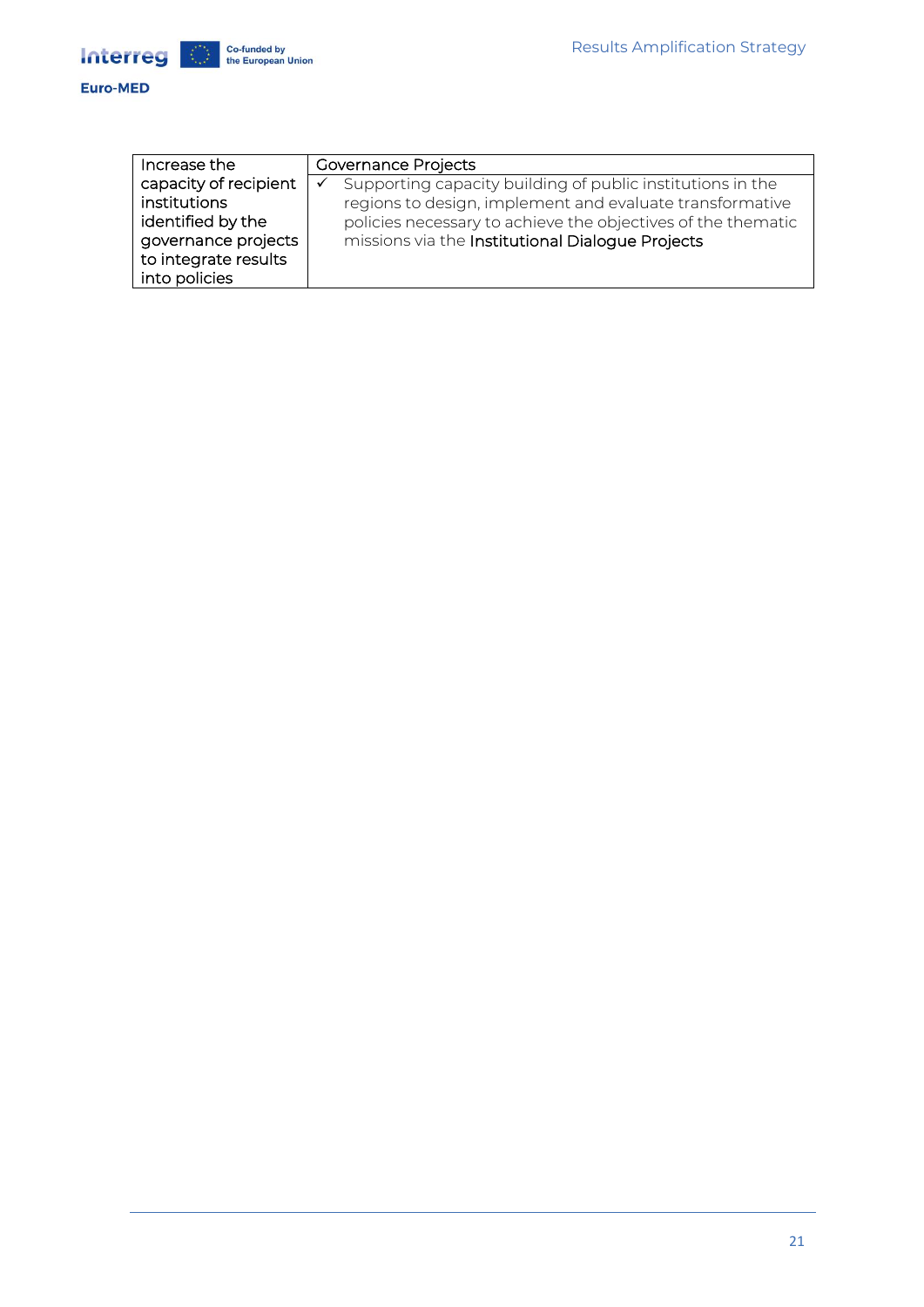#### <span id="page-21-0"></span>**Increase coordination between actors working on the Mediterranean**

Objective 3: Increase coordination between actors acting on the Mediterranean (multilevel, transnational) based on this knowledge, experience and results

Coordination between actors implies the development of strong relationships, a solid commitment and continuous dialogue to foster harmonious approaches. In order to increase coordination and support better governance of policies and territories, the Programme will support all consultative and participatory approaches at all stages of project development.

In terms of coordination with programmes, initiatives and strategies, the Programme will specifically aim at coordinating activities with ADRION, Alpine Space, SouthWest Europe, Next MED, Interreg Europe, EUSAIR, EUSALP, WestMED, UfM, BLUEMED and crossborder programmes working in the Mediterranean.

Moreover, in order to comply with the Interreg Regulation's provisions under article 17 regarding complementarity and synergies with other programmes and, where appropriate, the contribution to macro-regional and sea-basin strategies, the Programme intends to experiment a multi-programme mechanism with the involvement of two or more (ideally all) Interreg Programmes in the Mediterranean. A possible, first application of the mechanism could be envisaged in a pilot flagship mechanism on sustainable tourism, being a very encompassing and inclusive thematic and a transversal mission of the Euro-MED Programme. The pilot would serve all the 3 general objectives of the results' amplification strategy as a tool to consolidate knowledge, to facilitate the transfer of practices, to strengthen coordination between actors.

The following table presents the specific objectives and related actions that refer to this general objective 3. The actions have been divided according to the role of the actors involved:

|                                                                                                                    | General Objective 3: Increase coordination between actors acting on the Mediterranean<br>(multi-level, transnational) based on this knowledge, experience and results                                                                                                                                                                    |
|--------------------------------------------------------------------------------------------------------------------|------------------------------------------------------------------------------------------------------------------------------------------------------------------------------------------------------------------------------------------------------------------------------------------------------------------------------------------|
| Targets: Beneficiaries PT, PCT, PI                                                                                 |                                                                                                                                                                                                                                                                                                                                          |
|                                                                                                                    | Actors: MC, JS, NCP, TCP and IDP with the collaboration of other programmes,                                                                                                                                                                                                                                                             |
| strategies, initiatives, EC.                                                                                       |                                                                                                                                                                                                                                                                                                                                          |
| <b>Specific Objective</b>                                                                                          | Type of actions                                                                                                                                                                                                                                                                                                                          |
| Encourage                                                                                                          | <b>MC</b>                                                                                                                                                                                                                                                                                                                                |
| coordination<br>between local,<br>regional, national<br>and transnational<br>multi-sector and<br>multi-level Euro- | Integrating the obligation of multi-level and multi-sector<br>coordination activities in the terms of reference of all calls<br>for projects and link it to a project selection criterion<br>Integrating the obligation of coordination activities<br>$\checkmark$<br>between beneficiaries to improve the governance of the<br>strategy |
| MED actors                                                                                                         | <b>JS</b>                                                                                                                                                                                                                                                                                                                                |
|                                                                                                                    | Raising awareness among beneficiaries and potential<br>✓<br>beneficiaries during seminars organised at the launch of<br>the calls<br>Explaining the Results Amplification Strategy through<br>tutorials, FAQs, etc.                                                                                                                      |
|                                                                                                                    | NCP                                                                                                                                                                                                                                                                                                                                      |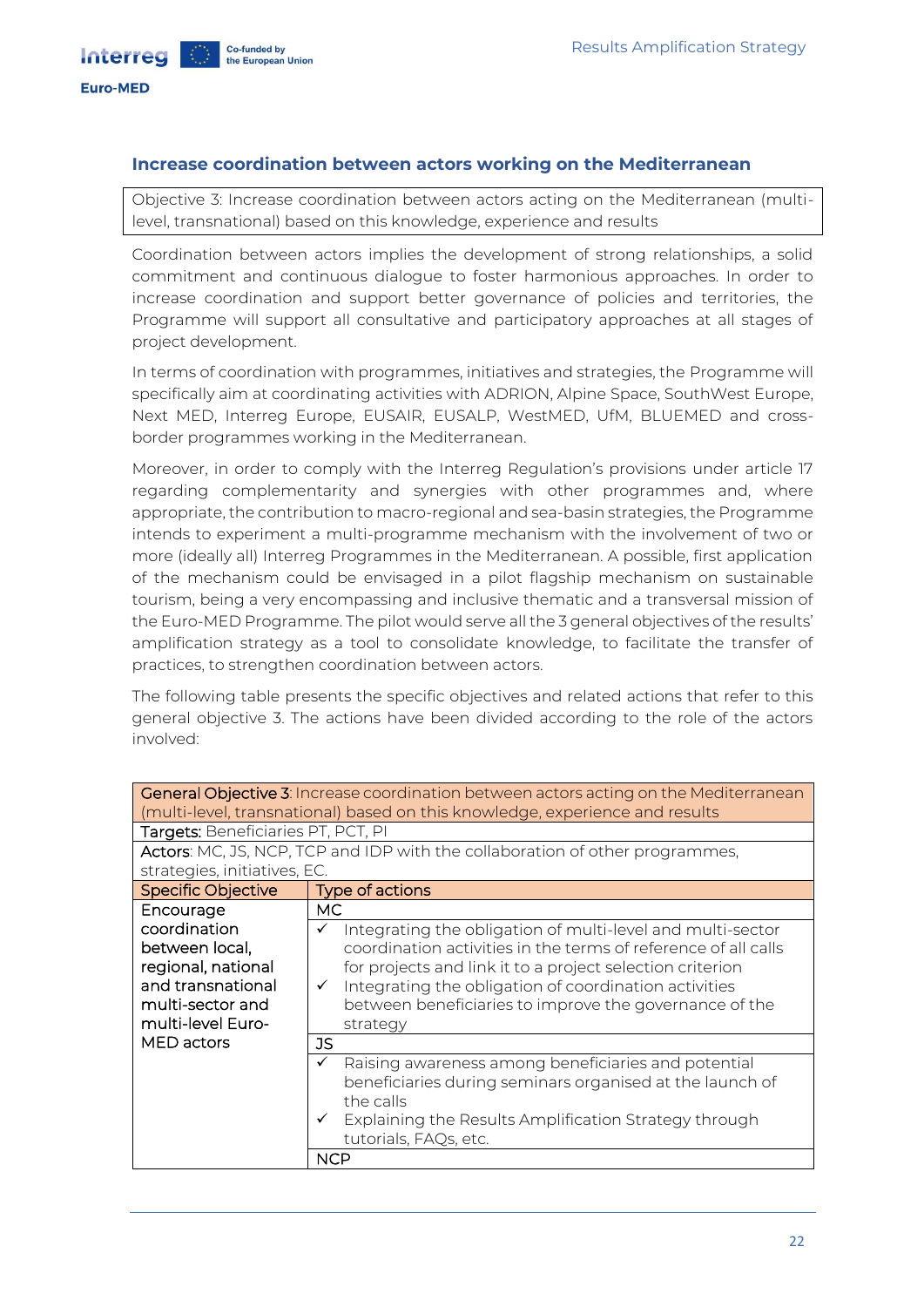#### Euro-MED

|                   | ✓            | Raising awareness of regional and national network of          |
|-------------------|--------------|----------------------------------------------------------------|
|                   |              | actors                                                         |
|                   | $\checkmark$ | Publishing information on national websites about the          |
|                   |              | Programme's Results Amplification Strategy                     |
|                   | ✓            | Raising awareness of the Results Amplification Strategy        |
|                   |              | among applicants                                               |
|                   |              | <b>Governance Projects</b>                                     |
|                   | ✓            | Implementing actions to actively engage target actors in       |
|                   |              | networks (created, enriched, maintained) via Thematic          |
|                   |              | Community Projects in collaboration with Institutional         |
|                   |              | Dialogue Projects (MoU, Charter, etc)                          |
|                   | $\checkmark$ | Identifying links between legislative processes at regional    |
|                   |              | and local/ and regional and national levels via the            |
|                   |              | Institutional Dialogue Projects                                |
|                   | $\checkmark$ | Facilitating cooperation and complementarity between           |
|                   |              | regions and local authorities via the Institutional Dialogue   |
|                   |              | Projects                                                       |
| Facilitate the    | <b>JS</b>    |                                                                |
| identification of | $\checkmark$ | Activating the NCP network to identify and mobilise            |
| coordination      |              | regional and national target actors                            |
| opportunities     | $\checkmark$ | Participating in initiatives bringing together national        |
| between Euro-MED  |              | experts "networks" such as the WestMED national hubs           |
| and non-Euro-MED  | <b>NCP</b>   |                                                                |
| national policies | $\checkmark$ | Participating in the identification of coordination            |
| (non-EU partners  |              | opportunities                                                  |
| from the Eastern  | $\checkmark$ | Establish links between Euro-MED and NEXT MED NCPs             |
| and Southern      |              |                                                                |
|                   |              | Governance Projects                                            |
| shores)           | ✓            | Analysing and drawing up the state of the art of               |
|                   |              | cooperation and capitalisation processes linked to the         |
|                   |              | Programme's missions in the MED area beyond the                |
|                   |              | Programme via the Institutional Dialogue Projects              |
|                   |              | Exchanging regularly on opportunities with the network of      |
|                   |              | National Contact Points, National Hubs (WestMED),              |
|                   |              | Thematic Steering Groups (EUSAIR) via the Institutional        |
|                   |              | Dialogue Projects                                              |
|                   | ✓            | To set up a mechanism for the analysis (national policies,     |
|                   |              | conditions of evolution, etc.) of opportunities, favouring the |
|                   |              | matching between needs and projects orientation via the        |
|                   |              | Institutional Dialogue Projects                                |
| Promote           |              | JS in collaboration with other programmes / EC / Networks      |
| coordination      | ✓            | Implementing a roadmap to formalise coordination               |
| between European  |              | mechanisms/working relations with programmes,                  |
| initiatives,      |              | initiatives and strategies covering the Mediterranean as well  |
| strategies,       |              | as with relevant EC thematic DGs (concertation, MoU,           |
| authorities and   |              | engagement, joint activities, seminars, workshops, joint       |
| other programmes  |              | inclusion of a line of actions in programmatic documents)      |
| in the            |              | in support of the Institutional Dialogue Projects              |
| Mediterranean     | $\checkmark$ | Sharing existing results with other                            |
|                   |              | programmes/initiatives/Interact (data sharing, participation   |
|                   |              | in events, bilateral meetings)                                 |
|                   | ✓            | Organising consultations in the framework of calls for         |
|                   |              | projects                                                       |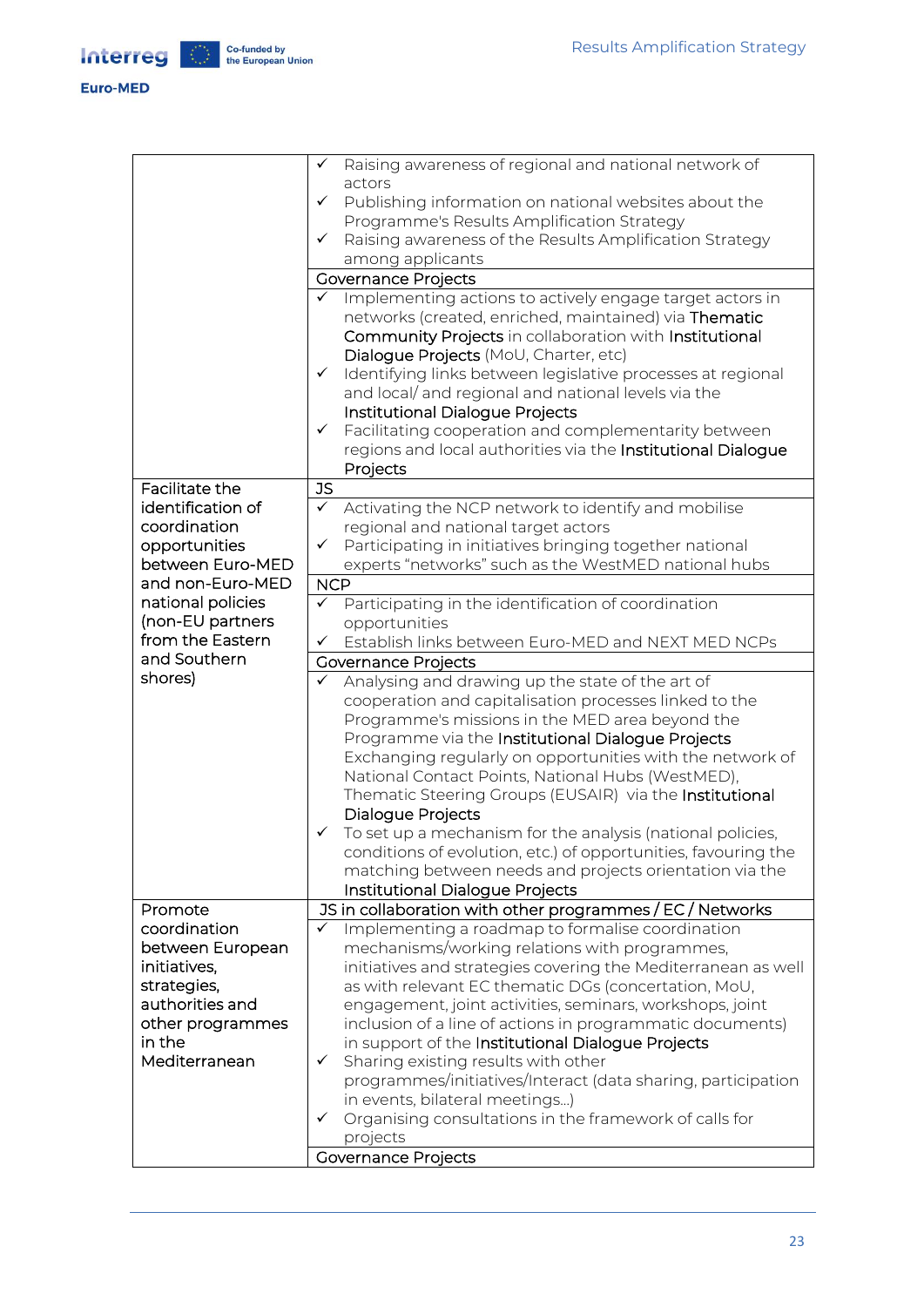#### Euro-MED

|                    | Create / participate in cross-cutting working groups of<br>✓                |
|--------------------|-----------------------------------------------------------------------------|
|                    | Mediterranean actors via the Institutional Dialogue Projects                |
|                    |                                                                             |
|                    | Facilitating thematic exchanges with EU DGs via the<br>✓                    |
|                    | Institutional Dialogue Projects                                             |
|                    | Facilitating exchanges with EU Parliament committees and<br>✓               |
|                    | MEPs via the Institutional Dialogue Projects                                |
|                    | Establishing a communication and mainstreaming strategy<br>$\checkmark$     |
|                    | according to the international and European agendas                         |
|                    | related to the Programme's mission and thematic priorities                  |
|                    |                                                                             |
|                    | via the Institutional Dialogue Projects                                     |
| Increase the       | JS in collaboration with other programmes                                   |
| effective          | Setting up coordinated, complementary or even joint calls<br>$\checkmark$   |
| coordination       | Organising joint seminars and thematic events<br>$\checkmark$               |
| between            | Joint participation in pan-European events                                  |
| cooperation and    | <b>Governance Projects</b>                                                  |
| thematic           | Promoting interfaces with other initiatives and projects of<br>$\checkmark$ |
| programmes (LIFE,  |                                                                             |
|                    | other programmes to increase the coordination of actors to                  |
| Horizon Europe),   | address a common problem targeted on a type of                              |
| initiatives and    | geographical area through Thematic Projects or                              |
| strategies         | Institutional Dialogue Projects                                             |
|                    | Offering common methodologies to approach ERDF<br>✓                         |
|                    | managing authorities at national and sub-national level via                 |
|                    | the Institutional Dialogue Projects                                         |
|                    | Coordinate events to take larger benefit from them via the<br>✓             |
|                    | Institutional Dialogue Projects                                             |
| Increase effective | <b>JS</b>                                                                   |
|                    |                                                                             |
| coordination       | $\checkmark$<br>Activating the NCP network to participate in the            |
| between national   | development of transnational action plans                                   |
| policies           | <b>NCP</b>                                                                  |
|                    | Participating in the development of transnational action<br>✓               |
|                    | plans                                                                       |
|                    | <b>Governance Projects</b>                                                  |
|                    | Establishing a mechanism for the development of joint                       |
|                    | transnational action plans via Institutional Dialogue                       |
|                    | Projects                                                                    |
| Promote            | <b>NCP</b>                                                                  |
| coordination       | Relaying information campaign to Next-MED NPC                               |
| between Euro-MED   | JS in collaboration with other programmes, initiatives,                     |
| and non-Euro-MED   | strategies                                                                  |
| actors (non-EU     | Organising targeted information campaigns (seminars,<br>✓                   |
| partners from the  |                                                                             |
| Eastern and        | workshops, newsletters, etc.) to inform, motivate, mobilise                 |
|                    | and engage partners outside Euro-MED in the transfer of                     |
| Southern shores)   | project results in collaboration with actors outside Euro-                  |
|                    | MED covering the Mediterranean                                              |
|                    | Organising stakeholder consultations in the framework of<br>✓               |
|                    | calls for projects                                                          |
|                    | <b>Governance Projects</b>                                                  |
|                    | Consolidating or creating networks in order to strengthen                   |
|                    | the presence of the MED space at transnational and                          |
|                    | European level as well as cooperation within the                            |
|                    | participating States and beyond the Programme, for                          |
|                    |                                                                             |
|                    | example with non-EU countries of the Eastern and                            |
|                    | Southern shores via the Institutional Dialogue Projects                     |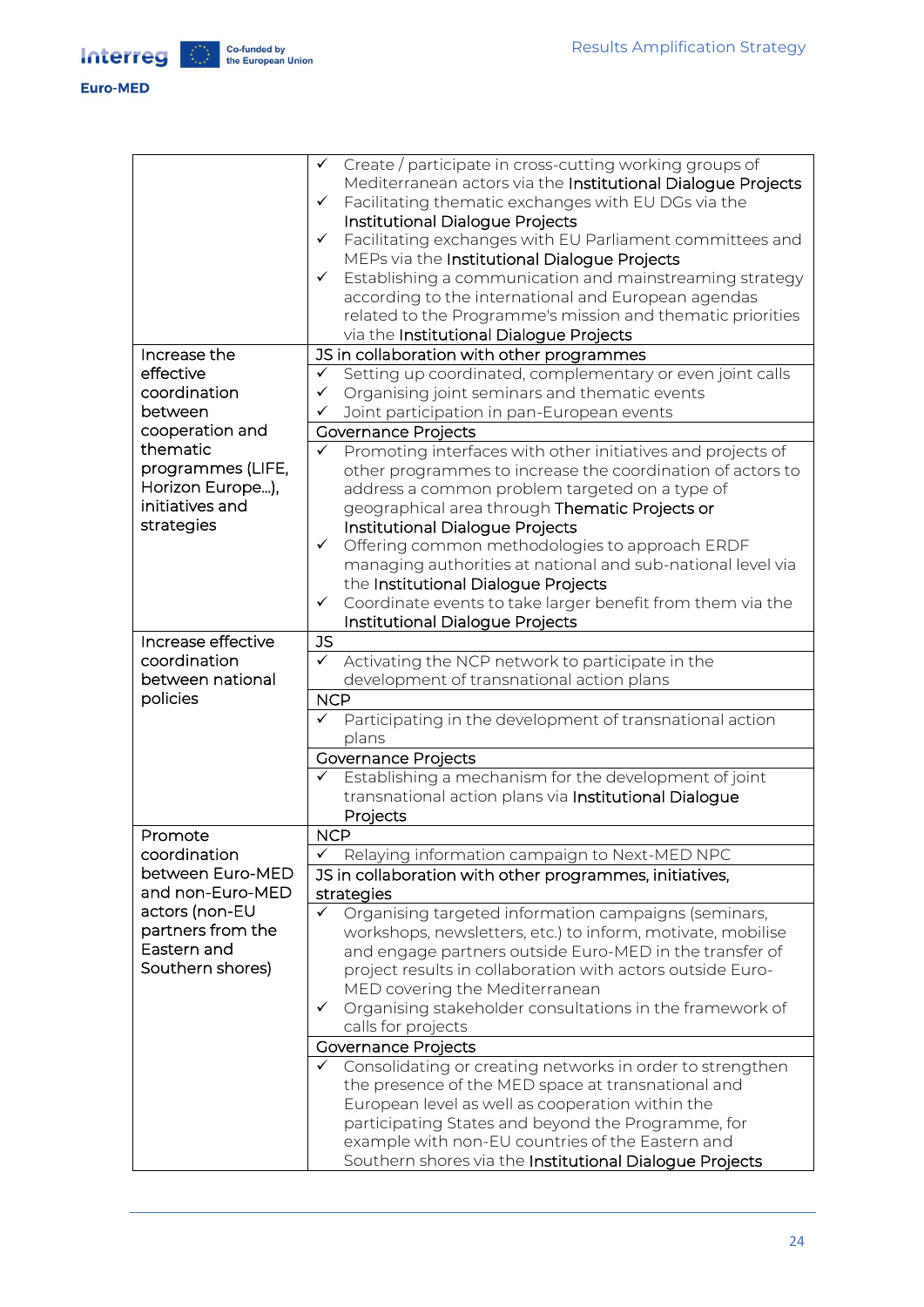

|   | Liaising with administrative/political structures outside the |
|---|---------------------------------------------------------------|
|   | Programme and with other Territorial Programmes to            |
|   | contribute to the shared objectives (with thematic and        |
|   | territorial programmes in the MED space and with              |
|   | strategies, notably the macro-regional strategies EUSAIR      |
|   | and EUSALP and the WESTMED initiative, and other              |
|   | initiatives in the Mediterranean) via the Institutional       |
|   | Dialogue Projects                                             |
| ✓ | Including and capitalising on activities with Eastern and     |
|   | Southern neighbours via the Institutional Dialogue Projects   |

|                       | The information can be synthesised in different ways, highlighting the tasks according to |  |  |
|-----------------------|-------------------------------------------------------------------------------------------|--|--|
| the Programme actors. |                                                                                           |  |  |

| To                                                                                                                                                                                                                                               | The Monitoring Committee                                                                                                                                                                                                                                                                                                                                                                                                                                                                                                        |
|--------------------------------------------------------------------------------------------------------------------------------------------------------------------------------------------------------------------------------------------------|---------------------------------------------------------------------------------------------------------------------------------------------------------------------------------------------------------------------------------------------------------------------------------------------------------------------------------------------------------------------------------------------------------------------------------------------------------------------------------------------------------------------------------|
| Facilitate<br>the<br>exploitation, sharing<br>of<br>and<br>reuse<br>knowledge,<br>experiences<br>and<br>project results<br>by<br>Euro-MED<br>projects<br>other<br>or<br>and<br>programmes<br>the<br>promote<br>of<br>production<br>relevant work | Integrates the obligation to exploit the existing knowledge<br>$\checkmark$<br>in the terms of references of all project calls and link it to a<br>project selection criterion                                                                                                                                                                                                                                                                                                                                                  |
| Encourage<br>the<br>transfer of practices<br>and results to other<br>actors and territories<br>and their integration<br>into local, regional,<br>national<br>and<br>European<br>policies<br>strategies<br>and<br>(mainstream)                    | Integrates the obligation of transfer and integration<br>$\checkmark$<br>activities in the specifications of calls for TP (Transfer,<br>Territorial), TCP, IDP projects and link it to a project<br>selection criterion<br>Launches "fast lane - transfer" calls for projects to promote<br>$\checkmark$<br>the transfer and integration of identified Euro-MED<br>solutions<br>Launches calls for "transfer" projects to promote the<br>$\checkmark$<br>transfer and integration of Euro-MED solutions and other<br>programmes |
| Increase<br>coordination<br>between<br>actors<br>acting<br>the<br>on<br>Mediterranean<br>(multi-level,<br>transnational) based<br>on this knowledge,<br>experience<br>and<br>results                                                             | Integrates the obligation of multi-level and multi-sector<br>$\checkmark$<br>coordination activities in the terms of reference of all calls<br>for projects and link it to a project selection criterion<br>Integrates the obligation of coordination activities between<br>$\checkmark$<br>beneficiaries to improve the governance of the strategy                                                                                                                                                                             |

| $1^{\circ}$ O         |                 | The NCPs                                                                    |
|-----------------------|-----------------|-----------------------------------------------------------------------------|
| Facilitate            |                 | the $\sqrt{\phantom{a}}$ Publish information on national websites about the |
| exploitation, sharing |                 | Programme's Results Amplification Strategy                                  |
| and<br>reuse          | $of \checkmark$ | Raise applicant's awareness of the need to exploit existing                 |
| knowledge,            |                 | knowledge                                                                   |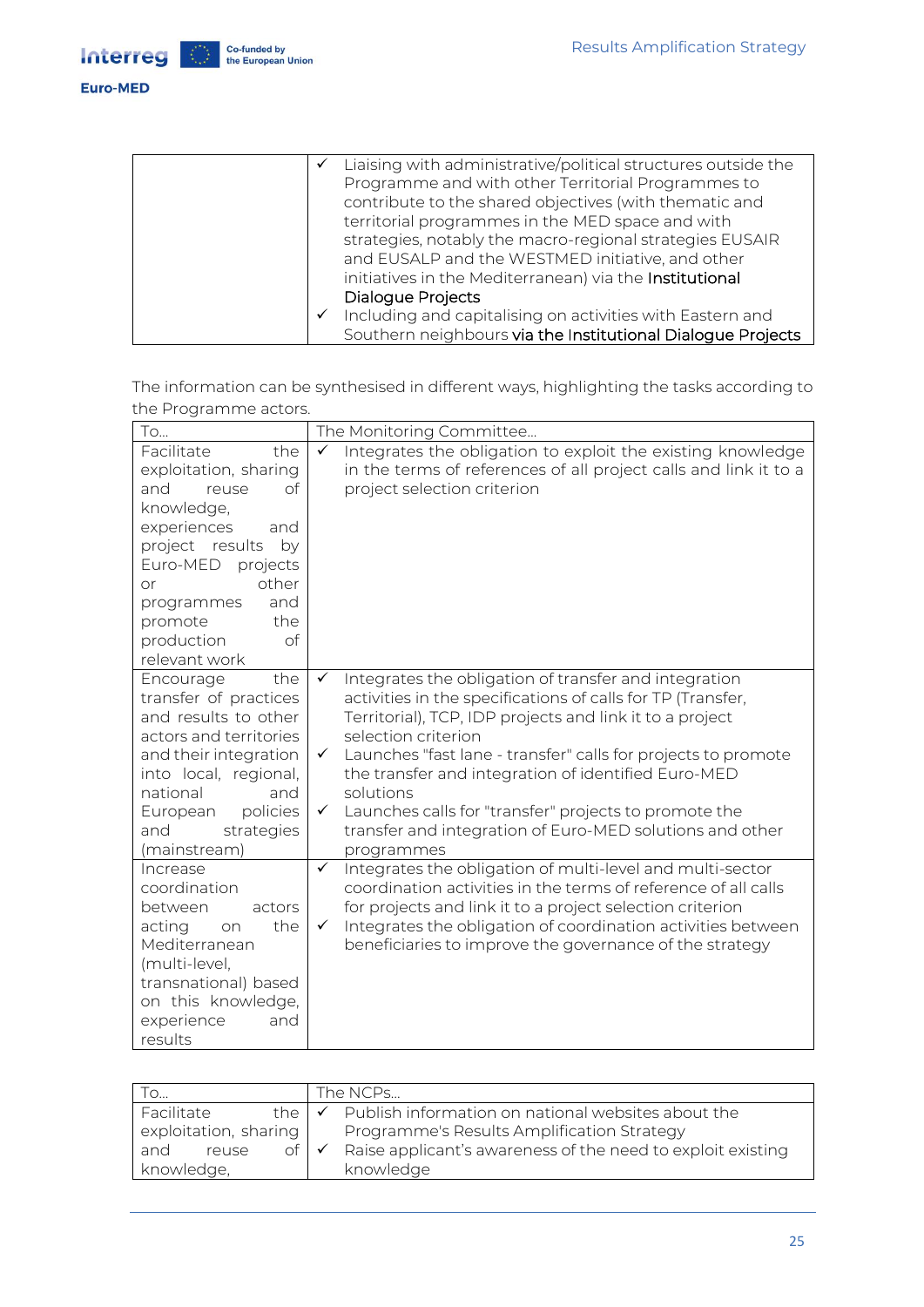

| experiences<br>and<br>project results<br>by<br>Euro-MED projects<br>other<br>or<br>and<br>programmes<br>the<br>promote<br>$\circ f$<br>production<br>relevant work                                                            | ✓                                                     | Disseminating information on project results via national<br>networks                                                                                                                                                                                                                                                                                                                                                                                                                       |
|-------------------------------------------------------------------------------------------------------------------------------------------------------------------------------------------------------------------------------|-------------------------------------------------------|---------------------------------------------------------------------------------------------------------------------------------------------------------------------------------------------------------------------------------------------------------------------------------------------------------------------------------------------------------------------------------------------------------------------------------------------------------------------------------------------|
| the<br>Encourage<br>transfer of practices<br>and results to other<br>actors and territories<br>and their integration<br>into local, regional,<br>national<br>and<br>policies<br>European<br>strategies<br>and<br>(mainstream) | $\checkmark$<br>✓<br>$\checkmark$<br>✓                | Publish information on national websites about the<br>Programme's Results Amplification Strategy<br>Raise awareness of the Results Amplification Strategy<br>among applicants<br>Support the setup of national institutional networks to<br>identify and mobilise regional and national target actors<br>Disseminating information among the networks                                                                                                                                       |
| Increase<br>coordination<br>between<br>actors<br>the<br>acting<br>on<br>Mediterranean<br>(multi-level,<br>transnational) based<br>on this knowledge,<br>experience<br>and<br>results                                          | ✓<br>✓<br>$\checkmark$<br>✓<br>✓<br>$\checkmark$<br>✓ | Raise awareness of regional and national network of actors<br>Publish information on national websites about the<br>Programme's Results Amplification Strategy<br>Raise awareness of the Results Amplification Strategy<br>among applicants<br>Participate in the identification of coordination<br>opportunities<br>Establish links between Euro-MED and NEXT MED NCPs<br>Relaying information campaign to Next-MED NPC<br>Participate in the development of transnational action<br>plans |

| <b>To</b>             | the JS (under the responsibility of the Managing Authority)                     |
|-----------------------|---------------------------------------------------------------------------------|
| Facilitate<br>the     | Raises awareness among beneficiaries and potential<br>✓                         |
| exploitation, sharing | beneficiaries during seminars organised at the launch of                        |
| оf<br>and<br>reuse    | the calls                                                                       |
| knowledge,            | Explains the Results Amplification Strategy through                             |
| experiences<br>and    | tutorials, FAQs, etc.                                                           |
| project results<br>by | Organises the physical evidence of project results<br>$\checkmark$              |
| Euro-MED projects     | (deliverables/outputs) in a variable input library                              |
| other<br><b>or</b>    | Monitors past and ongoing projects and initiatives and<br>$\checkmark$          |
| and<br>programmes     | publicise them to partners and potential partners                               |
| the<br>promote        | Makes available results/info from other<br>$\checkmark$                         |
| of<br>production      | programmes/initiatives on the Programme website (from                           |
| relevant work         | the monitoring)                                                                 |
|                       | Participates in the Interact pilot initiative to facilitate the<br>$\checkmark$ |
|                       | sharing of relevant project                                                     |
|                       | $\checkmark$ Creates a guide (or video tutorial) containing criteria for        |
|                       | producing physical evidence of project achievements                             |
|                       | Creates "flashcards" for the analysis and validation of project<br>$\checkmark$ |
|                       | results by the SC (flashcards linked to the Programme                           |
|                       | indicators - with the possibility of integrating them into the                  |
|                       | monitoring system)                                                              |
|                       | Organises the sharing of administrative and technical data<br>$\checkmark$      |
|                       | (contacts, locations, application forms) of past and current                    |
|                       | projects with the necessary authorisations                                      |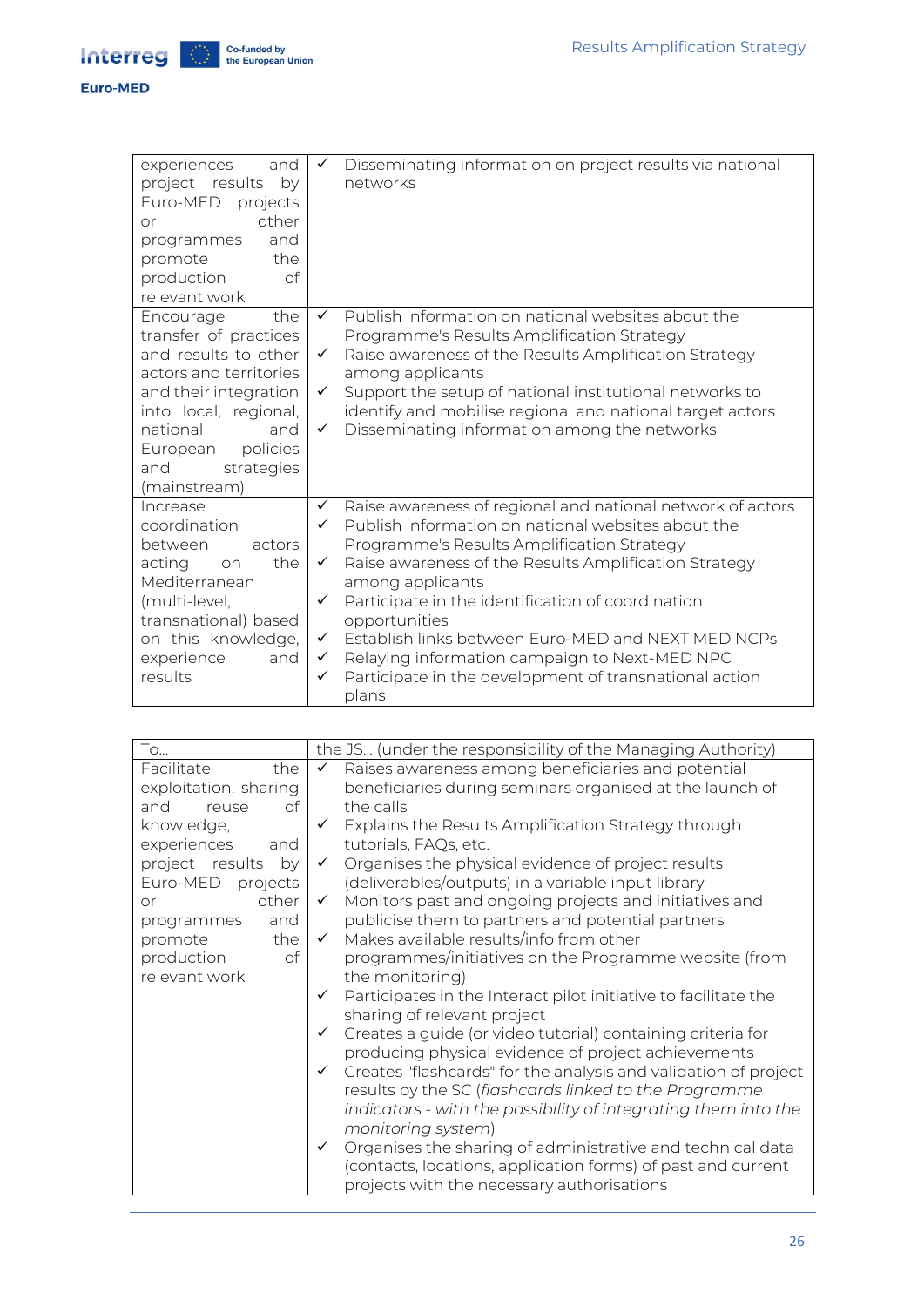Euro-MED

|                          | $\checkmark$ | Promotes project stories on the Programme website                                                          |
|--------------------------|--------------|------------------------------------------------------------------------------------------------------------|
|                          | $\checkmark$ | Develops a common platform for project sites where the                                                     |
|                          |              | knowledge generated is published in relation to a                                                          |
|                          |              | community of projects addressing the same issues                                                           |
|                          | $\checkmark$ | Organises joint communication campaigns targeted at the                                                    |
|                          |              | Programme level (publications, joint events)                                                               |
| Encourage<br>the         | $\checkmark$ | Raises awareness among beneficiaries and potential                                                         |
| transfer of practices    |              | beneficiaries during seminars organised at the launch of                                                   |
| and results to other     |              | the calls                                                                                                  |
| actors and territories   | ✓            | Explains the Results Amplification Strategy through                                                        |
| and their integration    |              | tutorials, FAQs, etc.                                                                                      |
| into local, regional,    | ✓            | Creates summary analysis sheets for each result generated                                                  |
| national<br>and          |              | (correspondence with Programme expectations in regard                                                      |
| policies<br>European     |              | to Programme's documents) and make them available to                                                       |
| and<br>strategies        |              | project communities                                                                                        |
| (mainstream)             | $\checkmark$ | Organises targeted communication training                                                                  |
|                          | $\checkmark$ | Creates a charter of Euro-MED results that derives from the                                                |
|                          |              | "Euro-MED" value chain (relevance, robustness, exploitable,                                                |
|                          |              | adaptable, transferable, transformative policy orientation)                                                |
|                          | $\checkmark$ | Promotes Euro-MED results via pan-European                                                                 |
|                          |              | communication channels                                                                                     |
|                          | $\checkmark$ | Organises promotional events                                                                               |
|                          | ✓            | Activates the NCP network to identify and mobilise regional                                                |
|                          |              | and national target actors                                                                                 |
|                          | $\checkmark$ | Organises targeted transfer and integration training in                                                    |
|                          |              | partnership with the Institutional Dialogue Projects                                                       |
|                          | $\checkmark$ | Organises advocacy training in partnership with COM                                                        |
|                          | $\checkmark$ | Makes available transfer plans and existing methodologies                                                  |
|                          | $\checkmark$ | (notably developed in the framework of Interreg MED)<br>Raises awareness among beneficiaries and potential |
| Increase<br>coordination |              | beneficiaries during seminars organised at the launch of                                                   |
| between<br>actors        |              | the calls                                                                                                  |
| acting<br>the<br>on      | $\checkmark$ | Explains the Results Amplification Strategy through                                                        |
| Mediterranean            |              | tutorials, FAQs, etc.                                                                                      |
| (multi-level,            | $\checkmark$ | Activates the NCP network to identify and mobilise regional                                                |
| transnational) based     |              | and national target actors                                                                                 |
| on this knowledge,       | ✓            | Participates in initiatives bringing together national expert                                              |
| experience<br>and        |              | "networks" such as the WestMED national hubs                                                               |
| results                  | ✓            | (in collaboration with other programmes / EC/ Networks/)                                                   |
|                          |              | Implements a roadmap to formalise coordination                                                             |
|                          |              | mechanisms/working relations with programmes,                                                              |
|                          |              | initiatives and strategies covering the Mediterranean as                                                   |
|                          |              | well as with relevant EC thematic DGs (concertation, MoU,                                                  |
|                          |              | engagement, joint activities, seminars, workshops, joint                                                   |
|                          |              | inclusion of a line of actions in programmatic documents)                                                  |
|                          |              | in support of the Institutional Dialogue Projects                                                          |
|                          | $\checkmark$ | (in collaboration with other programmes / EC/ Networks)                                                    |
|                          |              | Shares existing results with other                                                                         |
|                          |              | programmes/initiatives/Interact (data sharing, participation                                               |
|                          |              | in events, bilateral meetings)                                                                             |
|                          | $\checkmark$ | (in collaboration with other programmes / EC/ Networks)                                                    |
|                          |              | Organises consultations in the framework of calls for                                                      |
|                          |              | projects                                                                                                   |
|                          |              |                                                                                                            |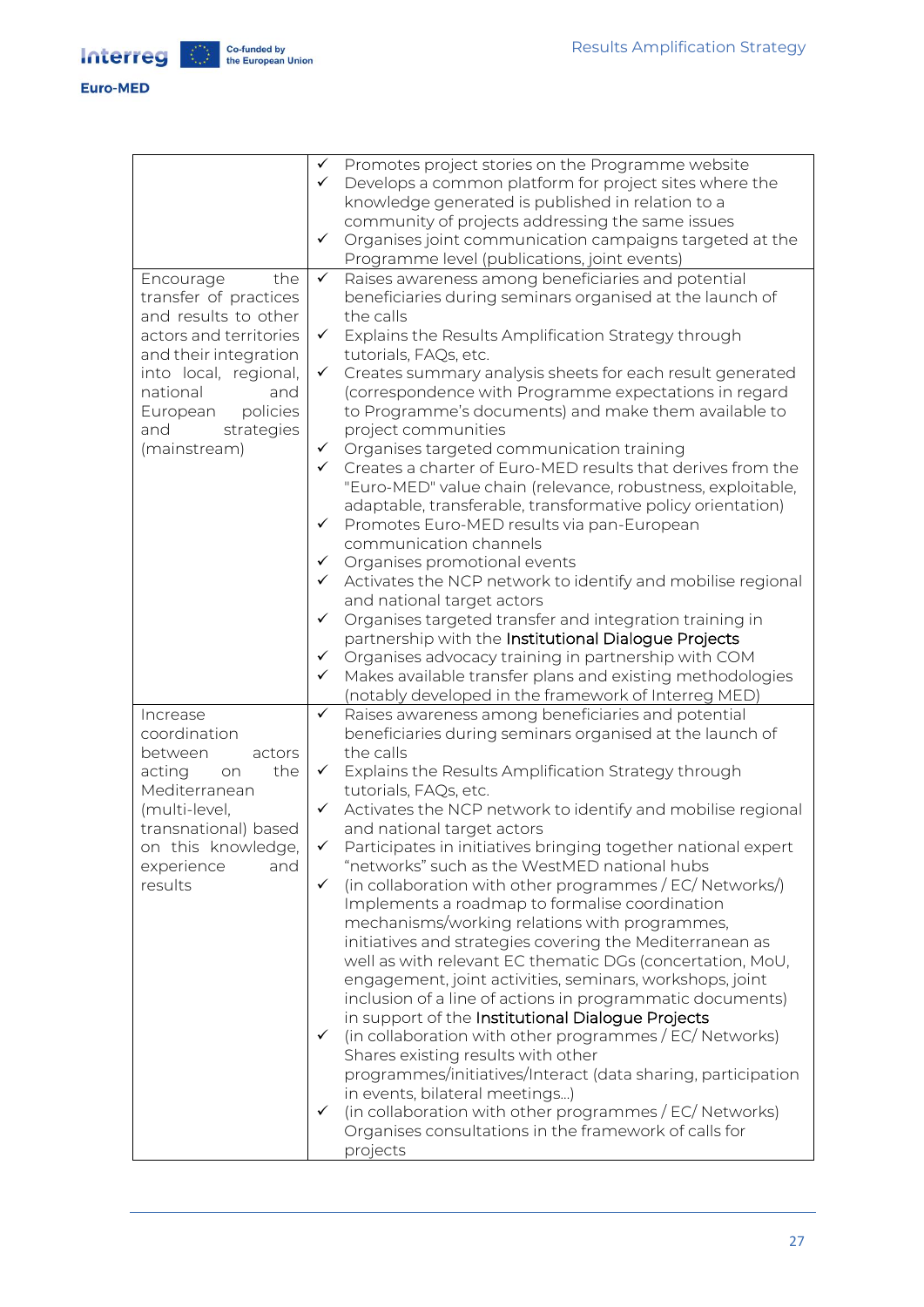#### Euro-MED

| (in collaboration with other programmes / EC/ Networks)<br>Sets up coordinated, complementary or even joint calls |
|-------------------------------------------------------------------------------------------------------------------|
| (in collaboration with other programmes / EC/ Networks)                                                           |
| Organises joint seminars and thematic events                                                                      |
| $\checkmark$ (in collaboration with other programmes / EC/ Networks)                                              |
| Jointly participates in pan-European events                                                                       |
| $\checkmark$ Activates the NCP network to participate in the                                                      |
| development of transnational action plans                                                                         |
| (in collaboration with other programmes / Initiatives /                                                           |
| strategies)                                                                                                       |
| Organises targeted information campaigns (seminars,                                                               |
| workshops, newsletters, etc.) to inform, motivate, mobilise                                                       |
| and engage partners outside Euro-MED in the transfer of                                                           |
| project results in collaboration with actors outside Euro-                                                        |
| MED covering the Mediterranean                                                                                    |
| Organises stakeholder consultations in the framework of                                                           |
| calls for projects                                                                                                |
|                                                                                                                   |

| To                                            |              | the Thematic Community Projects                                                                             |
|-----------------------------------------------|--------------|-------------------------------------------------------------------------------------------------------------|
| Facilitate<br>the                             | $\checkmark$ | Organise thematic data from past, current and shared                                                        |
| exploitation, sharing                         |              | projects                                                                                                    |
| of<br>and<br>reuse                            | $\checkmark$ | Establish a system of continuous and systematic peer                                                        |
| knowledge,                                    |              | review (sharing of results and peer review)                                                                 |
| experiences<br>and                            |              | ✓ Carry out analyses according to criteria of reusability and                                               |
| project results<br>by                         |              | adaptability                                                                                                |
| Euro-MED<br>projects                          | $\checkmark$ | Organise knowledge produced by modular and strategic                                                        |
| other<br><b>or</b>                            |              | territorial projects                                                                                        |
| and<br>programmes                             |              | ✔ Inspire linkages between thematic projects                                                                |
| the<br>promote                                |              | ✔ Organise exchanges between thematic projects by                                                           |
| of<br>production                              |              | exploiting the administrative and technical data made                                                       |
| relevant work                                 |              | available by the Programme                                                                                  |
|                                               | ✓            | Create and maintain partner networks in collaboration with                                                  |
|                                               |              | the Institutional Dialogue Projects                                                                         |
|                                               | ✓            | Organise the sharing of information on the implementation                                                   |
|                                               |              | of projects                                                                                                 |
|                                               | ✓            | Establish a mechanism for constructive exchange between                                                     |
|                                               |              | project partners addressing similar and complementary                                                       |
|                                               |              | issues                                                                                                      |
|                                               | ✓            | Produce analysis matrices to identify potential synergies                                                   |
|                                               | ✓            | Integrate/aggregate results for collective dissemination to                                                 |
|                                               |              | support communication and valorisation of results                                                           |
|                                               |              | (collective or individual valorisation)                                                                     |
|                                               |              | ← Develop a joint map/database of targets at Programme level                                                |
|                                               |              | in collaboration with the Institutional Dialogue Projects                                                   |
| Encourage<br>the                              | $\checkmark$ | Carry out analyses according to criteria of replicability,                                                  |
| transfer of practices<br>and results to other |              | adaptability, transferability and integration                                                               |
|                                               | $\checkmark$ | Set up activities to assemble, integrate and amplify the                                                    |
| actors and territories                        |              | evaluated and proven results                                                                                |
| and their integration                         | $\checkmark$ | Consolidate or creating networks for dissemination and                                                      |
| into local, regional,<br>national             |              | participation of actors beyond the partnership in<br>collaboration with the Institutional Dialogue Projects |
| and<br>policies                               | $\checkmark$ | Disseminate aggregated or consolidated knowledge to                                                         |
| European                                      |              |                                                                                                             |
| strategies<br>and                             |              | targeted actors in collaboration with Institutional Dialogue                                                |
| (mainstream)                                  |              | Projects                                                                                                    |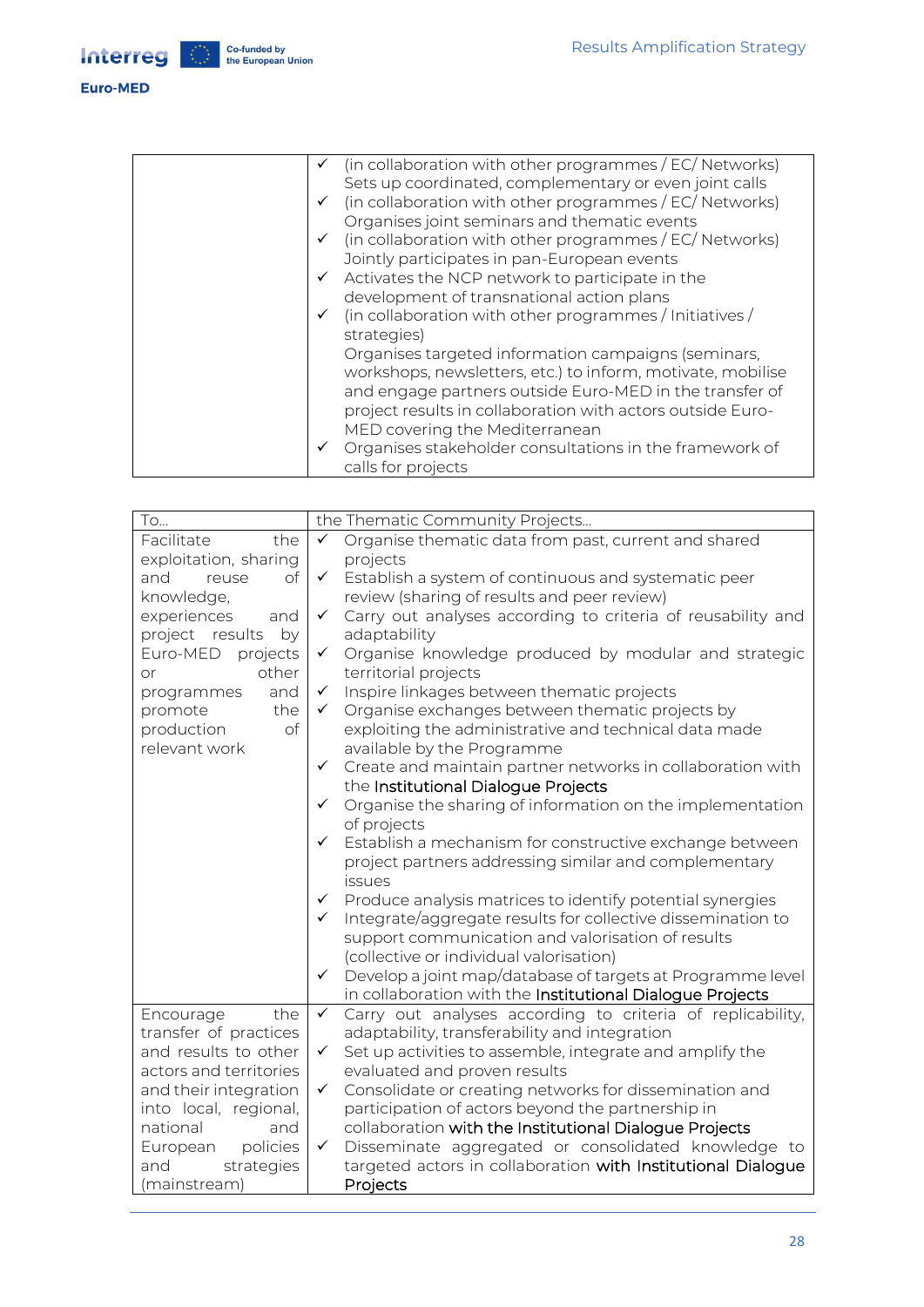#### Euro-MED

|                                                                                                                                                                                      | $\checkmark$<br>$\checkmark$<br>$\checkmark$ | ✔ Establish national institutional networks to identify local<br>and regional target actors to facilitate transfer and<br>mainstreaming<br>Develop and facilitate networks beyond the partners<br>networks, bringing together multi-level and multi-sectoral<br>potential donors and recipients in collaboration with the<br>Institutional Dialogue Projects<br>$\checkmark$ Contribute to the establishment of working relationships<br>and a roadmap with relevant decision makers in<br>collaboration with the Institutional Dialogue Projects -<br>Liaising strategy<br>Organise seminars to share previous experiences and<br>transfer and mainstream methodologies in collaboration<br>with the Institutional Dialogue Projects<br>Organise complementary transfer activities to reinforce the |
|--------------------------------------------------------------------------------------------------------------------------------------------------------------------------------------|----------------------------------------------|------------------------------------------------------------------------------------------------------------------------------------------------------------------------------------------------------------------------------------------------------------------------------------------------------------------------------------------------------------------------------------------------------------------------------------------------------------------------------------------------------------------------------------------------------------------------------------------------------------------------------------------------------------------------------------------------------------------------------------------------------------------------------------------------------|
|                                                                                                                                                                                      |                                              | projects' approaches in collaboration with the Institutional<br>Dialogue Projects                                                                                                                                                                                                                                                                                                                                                                                                                                                                                                                                                                                                                                                                                                                    |
| Increase<br>coordination<br>between<br>actors<br>acting<br>the<br>on<br>Mediterranean<br>(multi-level,<br>transnational) based<br>on this knowledge,<br>experience<br>and<br>results | $\checkmark$<br>$\checkmark$                 | Implement actions to actively engage target actors in<br>networks (created, enriched, maintained) in collaboration<br>with Institutional Dialogue Projects (MoU, Charter, etc)<br>Promote interfaces with other initiatives and projects of<br>other programmes to increase the coordination of actors to<br>address a common problem targeted on a type of<br>geographical area through Thematic Projects or<br>Institutional Dialogue Projects                                                                                                                                                                                                                                                                                                                                                     |

| To                     |              | the Institutional Dialogue Projects                          |
|------------------------|--------------|--------------------------------------------------------------|
| Facilitate<br>the      | $\checkmark$ | Create and maintain partner networks in collaboration with   |
| exploitation, sharing  |              | <b>Thematic Community Projects</b>                           |
| Ωf<br>and<br>reuse     | $\checkmark$ | Develop a joint map/database of targets at Programme         |
| knowledge,             |              | level in collaboration with Thematic Community Projects      |
| experiences<br>and     |              |                                                              |
| project results by     |              |                                                              |
| Euro-MED projects      |              |                                                              |
| other<br><b>or</b>     |              |                                                              |
| programmes<br>and      |              |                                                              |
| the<br>promote         |              |                                                              |
| production<br>of       |              |                                                              |
| relevant work          |              |                                                              |
| the<br>Encourage       | $\checkmark$ | Actively promote the replication of successful activities to |
| transfer of practices  |              | local, regional and national authorities                     |
| and results to other   | $\checkmark$ | Consolidate or create networks for dissemination and         |
| actors and territories |              | participation of actors beyond the partnership in            |
| and their integration  |              | collaboration with Thematic Community Projects               |
| into local, regional,  | $\checkmark$ | Disseminate aggregated or consolidated knowledge to          |
| national<br>and        |              | targeted actors in collaboration with Thematic Community     |
| European policies      |              | Projects                                                     |
| and<br>strategies      | $\checkmark$ | Develop and facilitate networks bringing together multi-     |
| (mainstream)           |              | level and multi-sectoral potential donors and recipients in  |
|                        |              | the project in partnership in collaboration with Thematic    |
|                        |              | <b>Community Projects</b>                                    |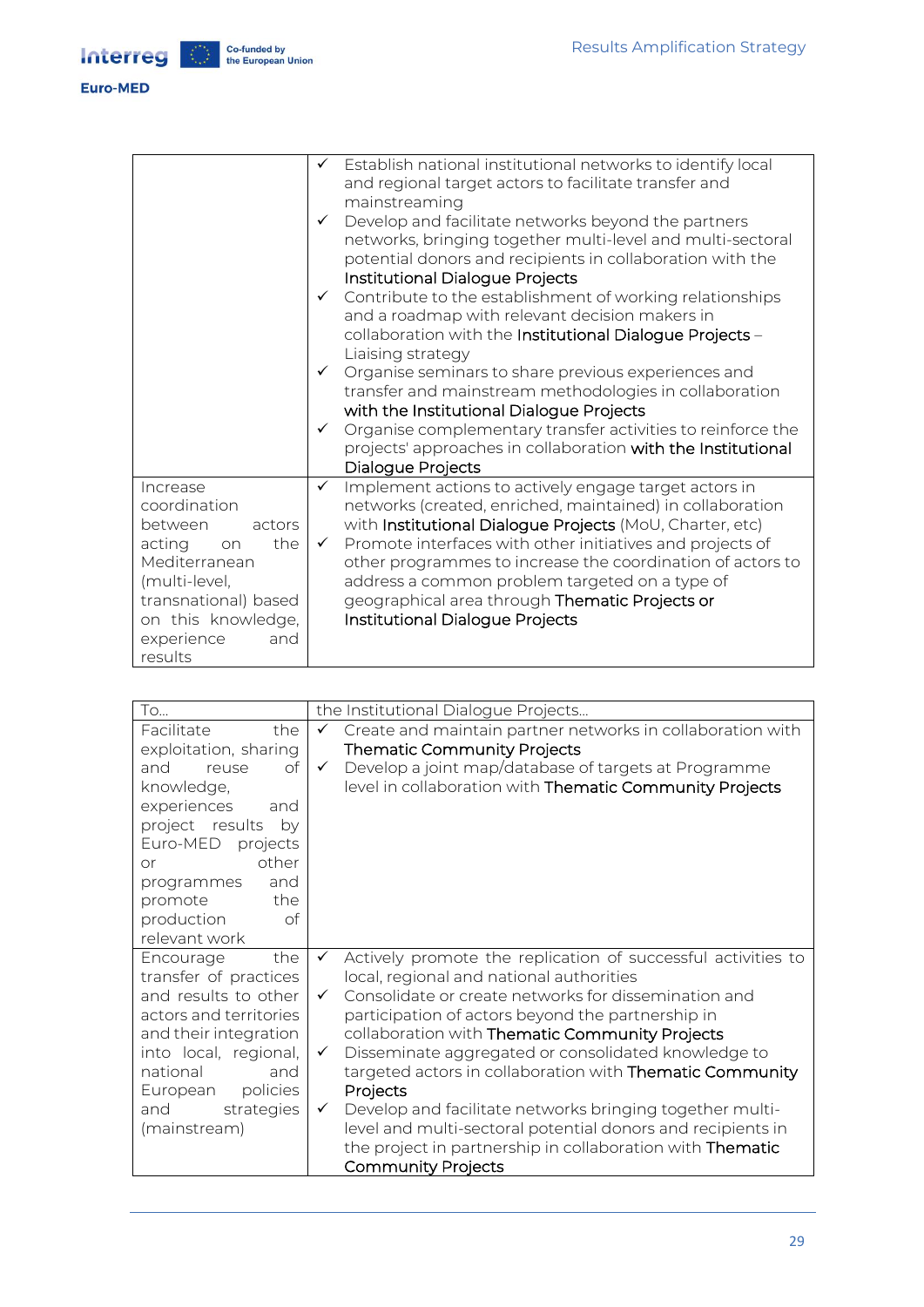#### **Euro-MED**

| Deploy collective advocacy activities (including networking)<br>with decision-makers for amplification and integration of<br>Pre-identify tailor-made capitalisation actions for each level<br>Establishing coordinated capitalisation mechanisms/bodies<br>transfer and mainstream methodologies in collaboration<br>Organise complementary transfer activities to reinforce the |
|-----------------------------------------------------------------------------------------------------------------------------------------------------------------------------------------------------------------------------------------------------------------------------------------------------------------------------------------------------------------------------------|
| regions to design, implement and evaluate transformative<br>policies necessary to achieve the objectives of the thematic                                                                                                                                                                                                                                                          |
| networks (created, enriched, maintained) - MoU, Charter,                                                                                                                                                                                                                                                                                                                          |
| etc - in collaboration with Thematic Community Projects                                                                                                                                                                                                                                                                                                                           |
| Identify links between legislative processes at regional and                                                                                                                                                                                                                                                                                                                      |
|                                                                                                                                                                                                                                                                                                                                                                                   |
| Analyse and draw up the state of the art of cooperation and                                                                                                                                                                                                                                                                                                                       |
|                                                                                                                                                                                                                                                                                                                                                                                   |
| Exchange regularly on opportunities with the network of                                                                                                                                                                                                                                                                                                                           |
|                                                                                                                                                                                                                                                                                                                                                                                   |
|                                                                                                                                                                                                                                                                                                                                                                                   |
| To set up a mechanism for the analysis (national policies,<br>conditions of evolution, etc.) of opportunities, favouring the                                                                                                                                                                                                                                                      |
|                                                                                                                                                                                                                                                                                                                                                                                   |
|                                                                                                                                                                                                                                                                                                                                                                                   |
|                                                                                                                                                                                                                                                                                                                                                                                   |
|                                                                                                                                                                                                                                                                                                                                                                                   |
| Facilitate exchanges with EU Parliament committees and                                                                                                                                                                                                                                                                                                                            |
| Establish a communication and mainstreaming strategy                                                                                                                                                                                                                                                                                                                              |
|                                                                                                                                                                                                                                                                                                                                                                                   |
| related to the Programme's mission and thematic priorities                                                                                                                                                                                                                                                                                                                        |
| Promote interfaces with other initiatives and projects of                                                                                                                                                                                                                                                                                                                         |
| other programmes to increase the coordination of actors to                                                                                                                                                                                                                                                                                                                        |
|                                                                                                                                                                                                                                                                                                                                                                                   |
|                                                                                                                                                                                                                                                                                                                                                                                   |
|                                                                                                                                                                                                                                                                                                                                                                                   |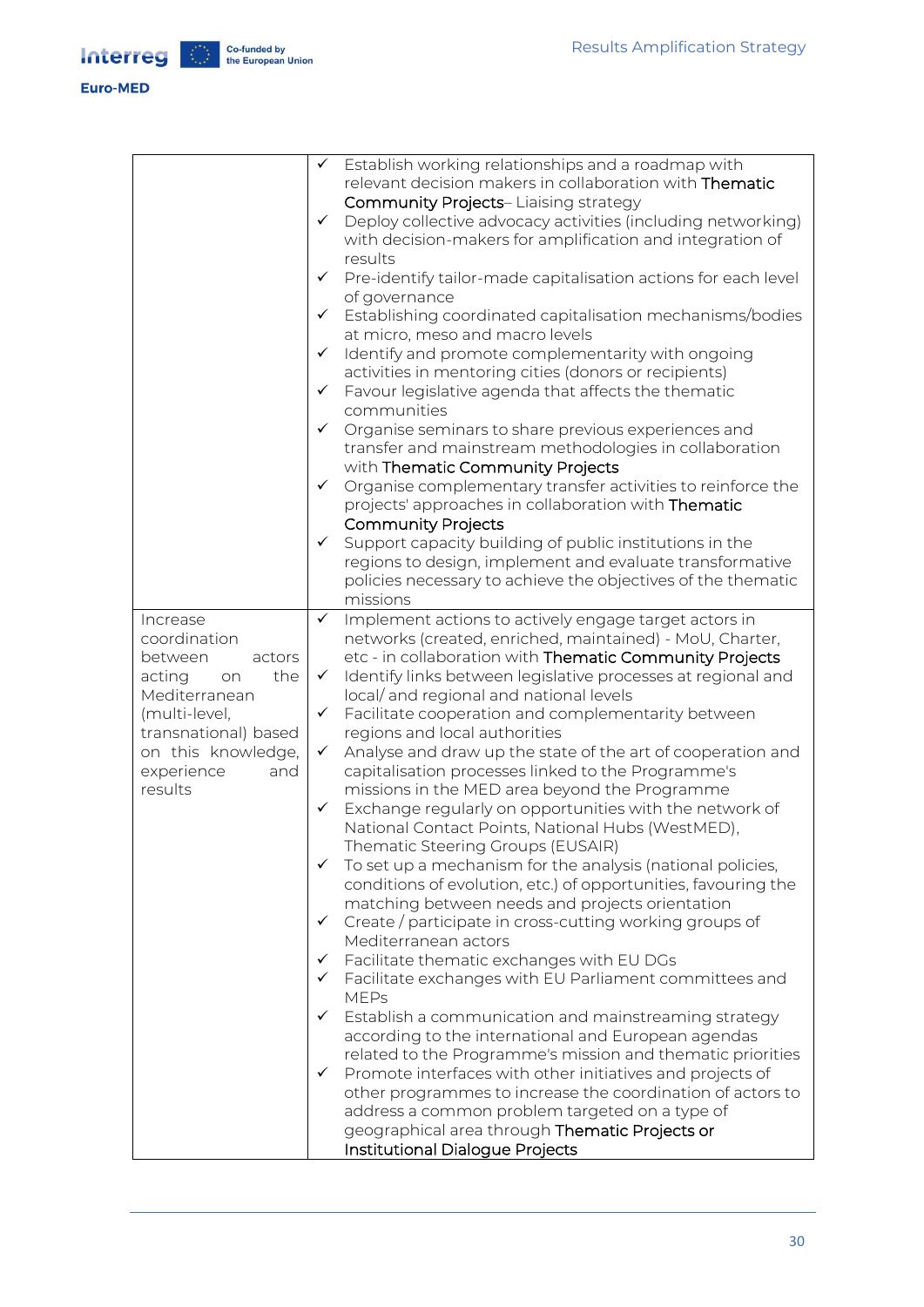#### Euro-MED

| $\checkmark$ Offer common methodologies to approach ERDF<br>managing authorities at national and sub-national level                                                                                                                                                                                                                                                                               |
|---------------------------------------------------------------------------------------------------------------------------------------------------------------------------------------------------------------------------------------------------------------------------------------------------------------------------------------------------------------------------------------------------|
| $\checkmark$ Coordinate events to take larger benefit from them                                                                                                                                                                                                                                                                                                                                   |
| Establish a mechanism for the development of joint                                                                                                                                                                                                                                                                                                                                                |
| transnational action plans                                                                                                                                                                                                                                                                                                                                                                        |
| $\checkmark$ Consolidate or create networks in order to strengthen the<br>presence of the MED space at transnational and European<br>level as well as cooperation within the participating States<br>and beyond the Programme, for example with non-EU                                                                                                                                            |
| countries of the Eastern and Southern shores                                                                                                                                                                                                                                                                                                                                                      |
| $\checkmark$ Liaise with administrative/political structures outside the<br>Programme and with other Territorial Programmes to<br>contribute to the shared objectives (with thematic and<br>territorial programmes in the MED space and with<br>strategies, notably the macro-regional strategies EUSAIR<br>and EUSALP and the WESTMED initiative, and other<br>initiatives in the Mediterranean) |
| Include and capitalise on activities with Eastern and<br>Southern neighbours                                                                                                                                                                                                                                                                                                                      |

| For the sake of completeness, here is how the modular and strategic territorial projects fit |  |  |
|----------------------------------------------------------------------------------------------|--|--|
| into this dynamic:                                                                           |  |  |

|                                                                                                                                                                                                                                                                                                 | The modular projects and strategic territorial projects                                                                                                                                                                                                                                                                                                        |  |  |
|-------------------------------------------------------------------------------------------------------------------------------------------------------------------------------------------------------------------------------------------------------------------------------------------------|----------------------------------------------------------------------------------------------------------------------------------------------------------------------------------------------------------------------------------------------------------------------------------------------------------------------------------------------------------------|--|--|
| Facilitated with the<br>exploitation, sharing<br>of<br>and<br>reuse<br>knowledge,<br>experiences<br>and<br>project results<br>by<br>Euro-MED<br>projects<br>other<br>or<br>and<br>programmes<br>the<br>promote<br>of<br>production<br>relevant work<br>AND To facilitate the<br>processes above | Explore data published by projects and made available by<br>$\checkmark$<br>the Programme (notably ToR and library)<br>Implement JS instructions to ensure data reuse<br>$\checkmark$<br>Carry out transfer feasibility studies<br>$\checkmark$<br>Implement pilot transfer activities<br>$\checkmark$<br>Design plans for transfer of results<br>$\checkmark$ |  |  |
| In the framework of                                                                                                                                                                                                                                                                             | Consolidate the results of relevant projects<br>$\checkmark$                                                                                                                                                                                                                                                                                                   |  |  |
| transferring                                                                                                                                                                                                                                                                                    | Participate in the identification and mobilisation of<br>$\checkmark$                                                                                                                                                                                                                                                                                          |  |  |
| practices and results                                                                                                                                                                                                                                                                           | potential targets for transfer and mainstreaming                                                                                                                                                                                                                                                                                                               |  |  |
| to other actors and                                                                                                                                                                                                                                                                             | Consolidate or create networks for dissemination and<br>$\checkmark$                                                                                                                                                                                                                                                                                           |  |  |
| territories and their                                                                                                                                                                                                                                                                           | participation of stakeholders beyond the partnership                                                                                                                                                                                                                                                                                                           |  |  |
| integration<br>into                                                                                                                                                                                                                                                                             | Disseminate knowledge to stakeholders through<br>$\checkmark$                                                                                                                                                                                                                                                                                                  |  |  |
| local,<br>regional,                                                                                                                                                                                                                                                                             | dissemination activities including training                                                                                                                                                                                                                                                                                                                    |  |  |
| national<br>and                                                                                                                                                                                                                                                                                 | Participate in the actions of their thematic community,<br>$\checkmark$                                                                                                                                                                                                                                                                                        |  |  |
| European<br>policies<br>and                                                                                                                                                                                                                                                                     | benefiting from the experience and support of governance                                                                                                                                                                                                                                                                                                       |  |  |
| strategies                                                                                                                                                                                                                                                                                      | projects<br>✓                                                                                                                                                                                                                                                                                                                                                  |  |  |
| (mainstream)                                                                                                                                                                                                                                                                                    | Implement mainstreaming plans in collaboration with IDPs<br>and with the support of TCPs                                                                                                                                                                                                                                                                       |  |  |
| To<br>increase                                                                                                                                                                                                                                                                                  | Mobilise relevant multi-sectoral and multi-level decision-<br>$\checkmark$                                                                                                                                                                                                                                                                                     |  |  |
| coordination                                                                                                                                                                                                                                                                                    | making actors                                                                                                                                                                                                                                                                                                                                                  |  |  |
| between<br>actors                                                                                                                                                                                                                                                                               | Promote interfaces with other initiatives and projects of<br>$\checkmark$                                                                                                                                                                                                                                                                                      |  |  |
| acting<br>the<br>on                                                                                                                                                                                                                                                                             | other programmes                                                                                                                                                                                                                                                                                                                                               |  |  |
|                                                                                                                                                                                                                                                                                                 |                                                                                                                                                                                                                                                                                                                                                                |  |  |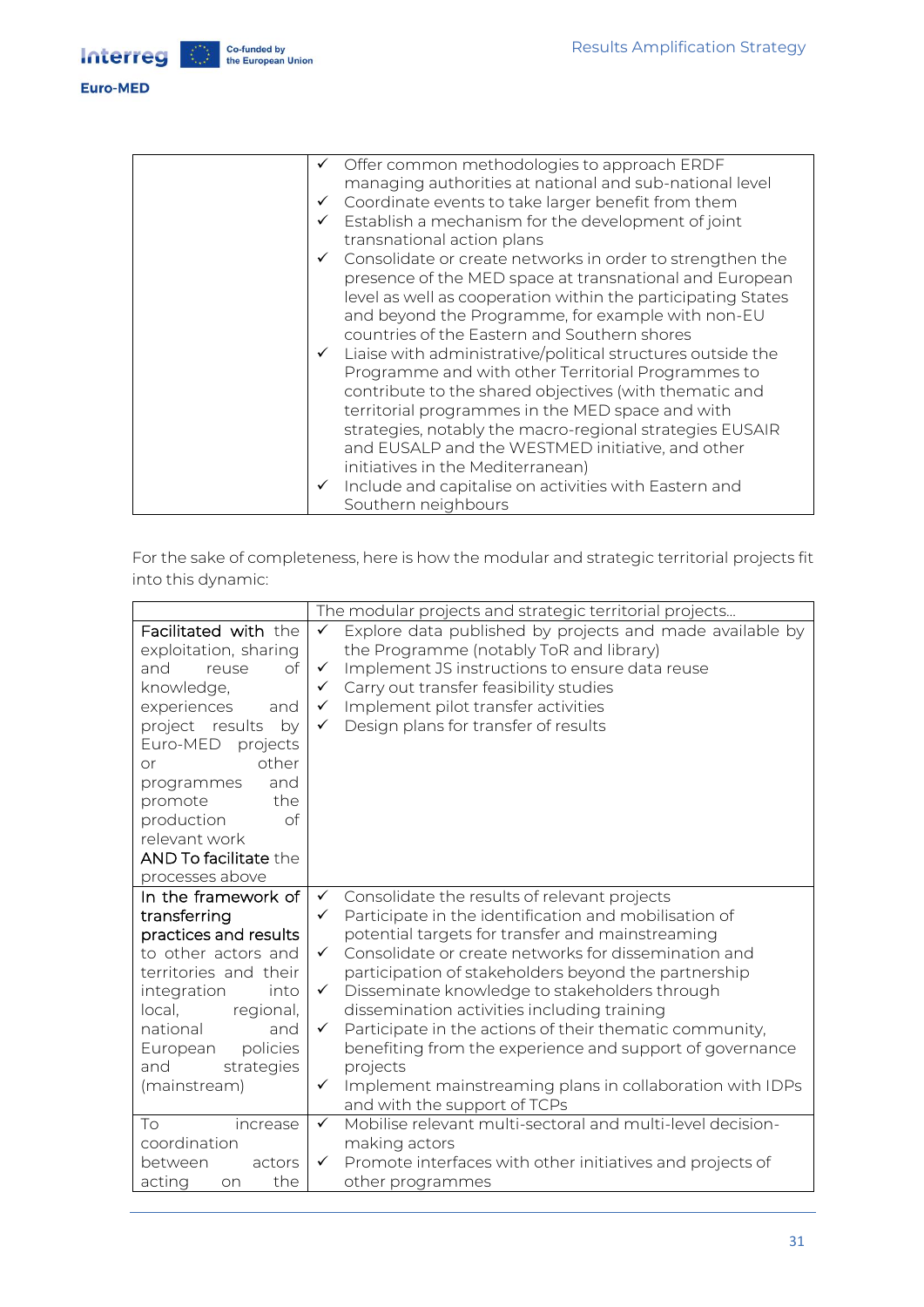

| Mediterranean        |
|----------------------|
| (multi-level,        |
| transnational) based |
| on this knowledge,   |
| and<br>experience    |
| results              |

A number of types of actions are indicated as being to be carried out in collaboration with other Programme actors (in bold in the text).

In order to ensure coordination between projects and actors, the JS will continue to propose regular coordination meetings such as the ones organised around a "Permanent Coordination Group" gathering, for 2014-2020, representatives of the JS, delegated partners of horizontal projects, strategic projects and the PANORAMED project.

In order to optimise this coordination process, it is essential to integrate these mechanisms into the work plan of the projects from their conception. It is therefore proposed that the Thematic Community Projects and the Institutional Dialogue Projects, sensitised during the proposal drafting process, benefit from a period, after their selection and with the support of the JS, to update their work plan and optimise the coordination and collaboration between governance projects. These projects should have flexibility to adjust their actions throughout their implementation. A monitoring system adapted to these projects will also be necessary.

The SC will also propose to continue and increase the animation of a network of National Contact Points in order to better satisfy needs and expectations of transferring results into MED territories.

Part of the activities focus on improving the skills of actors for transferring results, whether they are project partners in the framework of experience sharing or non-partners in the framework of accompanying institutions in the analysis and implementation of transformative policies, for example.

At the end of the 2014/20, the horizontal projects with the direct contribution of the PANORAMED Innovation Working Group are setting up an Interreg MED "Academy" (as a result of their cooperation promoting shared activities) that deals with thematic and cross-cutting issues for all communities<sup>11</sup>. This Academy is deployed with the prospect of being continued over the period 2021-27 for which it could constitute the pilot activity.

Academy could constitute an interesting framework for building and animating Communities of Interest around the missions of the Euro-MED 21-27 Programme and allow Communities of Practice to share their knowledge, both within the Programme space and beyond.

<sup>11</sup> This project started with the idea of a summer school that would collectively support the transfer of results, but due to the health crisis that has changed the strategies and relevance of the previously established plans, this idea has evolved into a more ambitious Academy project that has the will to demonstrate the capacity of MED projects to produce solutions adapted to changing contexts.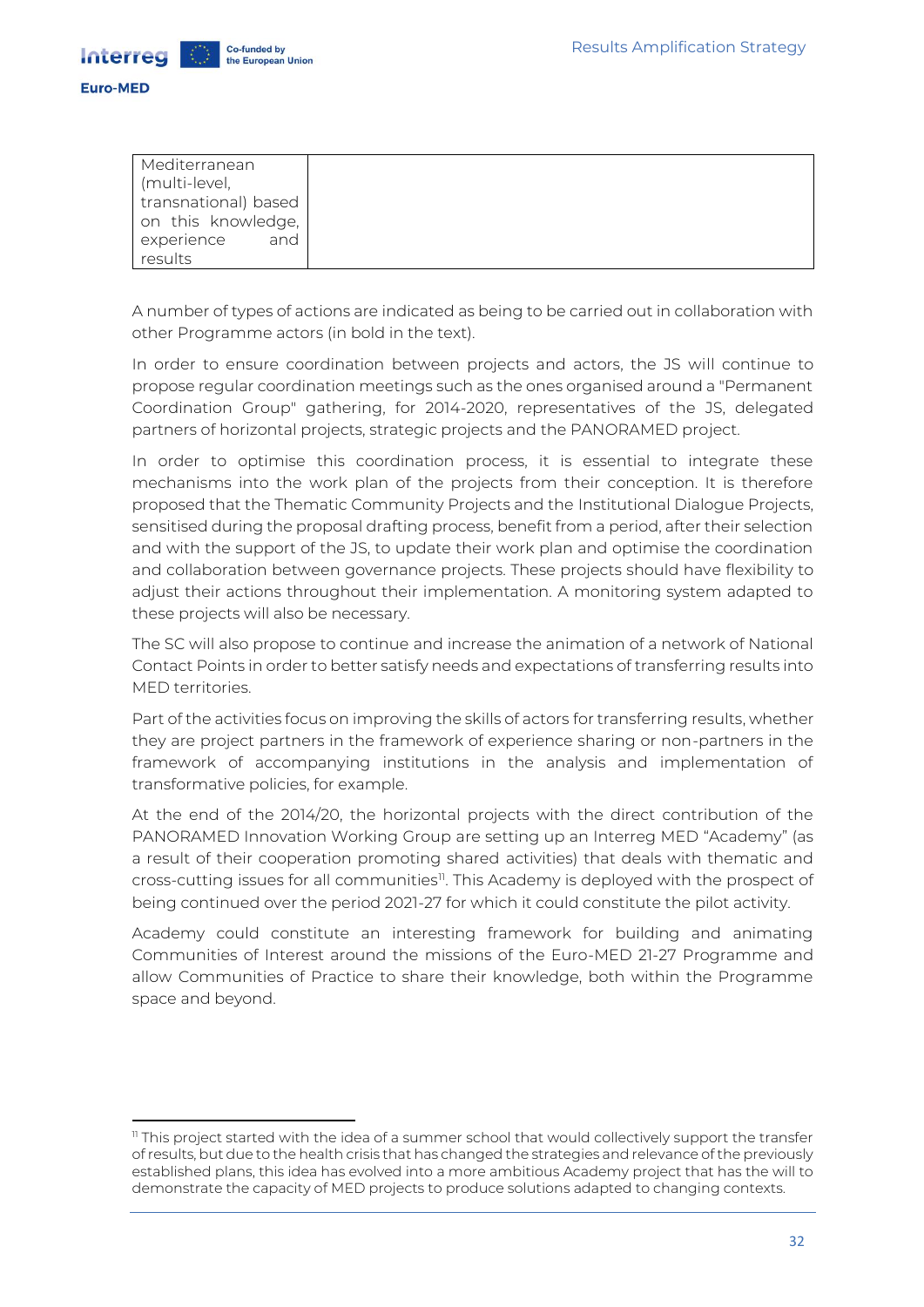#### <span id="page-32-0"></span>**Overview of the 2021-2027 action plan**

Co-funded by

the European Union

The action plan will follow the schedule of development and implementation of the Programme's information systems, the schedule of calls for projects and the agendas of the actors acting on the Mediterranean.

The development and implementation of information systems (linked more specifically to objective 1 of the strategy) will occupy a predominant place at the beginning of the Programme (2021 and 2022) with, in particular, the construction of tools and coordination mechanisms within the Secretariat and the governance projects; the tasks of the governance projects will intensify as of the second call for transfer projects (2025) with, in particular, the increase in the number of programmed projects and the first results to be transferred and integrated; and coordination activities with stakeholders will be governed by the respective agendas of the partner institutions, with periods of intensity during the preparation of calls for projects when the Secretariat envisages consultative processes and participatory means with other programmes, strategies and initiatives.

As the calendar of calls is not yet fixed and the agendas of the programmes not yet shared, the table below aims to give a general overview based on call forecasts to visualise moments of varying intensity of implementation of the objectives.

The adjustment will be done through the annual work plans built in collaboration with the Communication team to optimise the respective missions, with the Monitoring Committee according to the progress of the Programme and with the Authorities of the programmes, Strategies and Initiatives acting on the Mediterranean according to their agendas.



## <span id="page-32-1"></span>**ORIENTATIONS TOWARDS A JOINT AMPLIFICATION-COMMUNICATION WORK PLAN**

Communication is the most important transversal support task of the Programme as it is functional to all the objectives of the Programme.

The communication strategy will support all stages of the capitalisation and governance improvement processes of the projects through appropriate promotion and advice to beneficiaries by implementing activities corresponding to the 3 communication objectives of the Programme<sup>12</sup>, closely linked to the objectives of the Results Amplification Strategy:

- Publicising the Programme in partner states and regions
- Promote communication and capitalisation of high-quality projects
- Contribute to promoting policy change in the Programme area

<sup>12</sup> The Interreg Euro-MED 2021-27 Communication strategy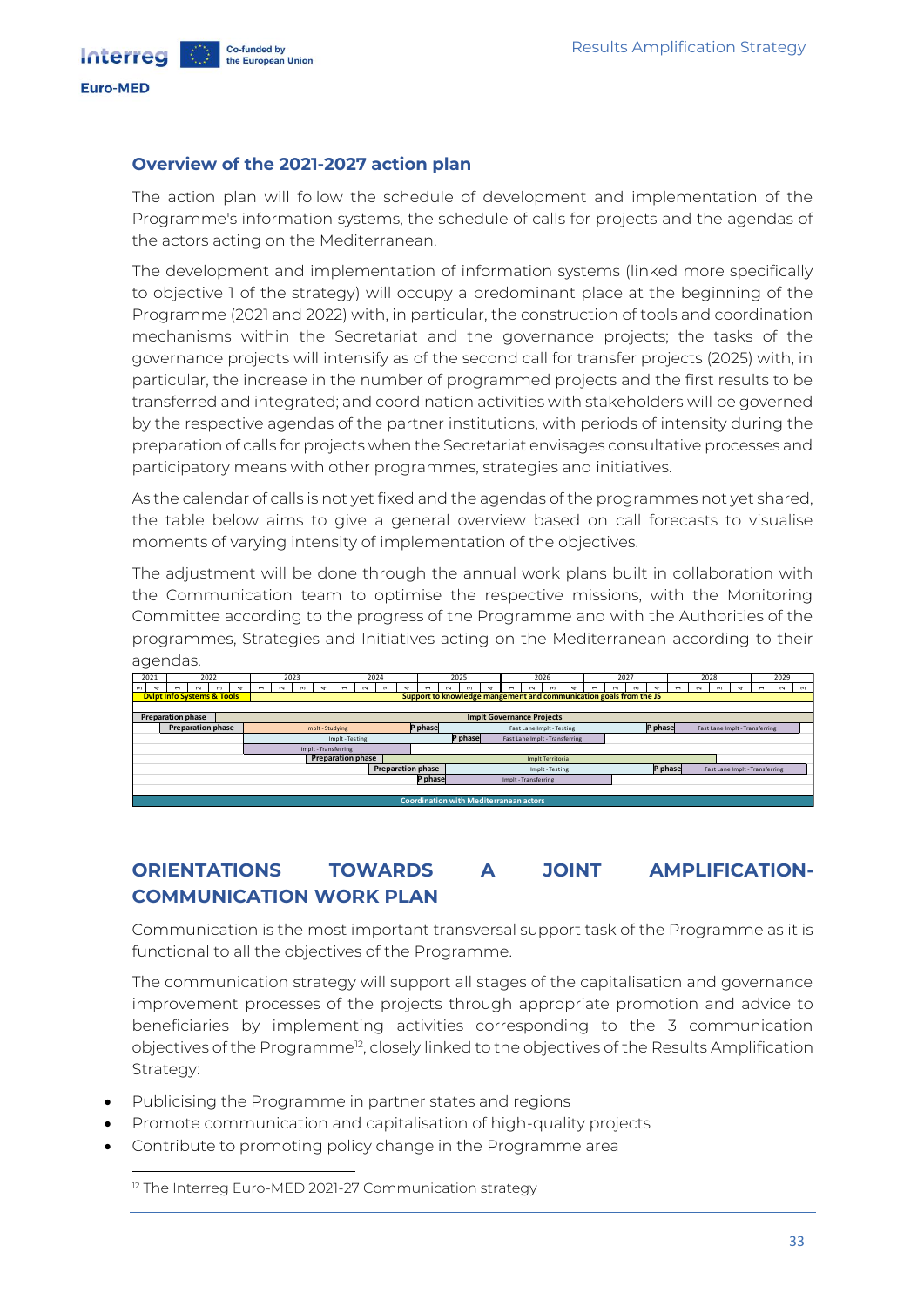**Interreg** Euro-MED

> The table below compares the 3 communication objectives with the 3 objectives of the leverage strategy and an overview of the respective types of activities to highlight the complementary activities that will be coordinated through a joint detailed work plan.

| Communication<br>objectives                                                      | are functional                                                                                                                                                                                                                                                                                                                                                                                                                                                                                                                                                                                                                                                                   | the<br>to<br>objectives<br>of<br>the<br><b>Results</b><br>Amplification<br>Strategy                                                                                                                                              |                                                                                                                                                                                                |
|----------------------------------------------------------------------------------|----------------------------------------------------------------------------------------------------------------------------------------------------------------------------------------------------------------------------------------------------------------------------------------------------------------------------------------------------------------------------------------------------------------------------------------------------------------------------------------------------------------------------------------------------------------------------------------------------------------------------------------------------------------------------------|----------------------------------------------------------------------------------------------------------------------------------------------------------------------------------------------------------------------------------|------------------------------------------------------------------------------------------------------------------------------------------------------------------------------------------------|
| Raise awareness<br>of the<br>Programme in<br>partner states<br>and regions       | CONTENT OF THE STRATEGIES<br>Websites<br>Publish the strategy<br>$\bullet$<br>$\bullet$<br><b>Branding</b><br>Prepare materials<br>$\bullet$<br>$\bullet$<br>Designing<br>Organise info<br>$\bullet$<br>$\bullet$<br>communication<br>sessions<br>Create video tutorials<br>strategy<br>$\bullet$<br>templates for<br>and FAQs<br>projects, focusing<br><b>Coaching NCPs</b><br>$\bullet$<br>on capitalisation<br>Identify/map targets<br>$\bullet$<br>and advocacy<br>Highlighting the<br>$\bullet$<br>NCP support kit<br>"MED circuit"<br>$\bullet$<br>Podcasts series<br>$\bullet$<br><b>Technical content</b><br>$\bullet$<br>(video tutorials)<br>Policy interactive<br>map |                                                                                                                                                                                                                                  | Facilitate<br>the<br>exploitation,<br>sharing<br>and<br>of<br>reuse<br>knowledge,<br>experience and<br>project results<br>other<br>in<br>projects,<br>programmes<br>relevant<br>and<br>work    |
| Promote<br>communication<br>and<br>capitalisation of<br>high-quality<br>projects | <b>EVENTS</b><br>Four major<br>Disseminate results<br>$\bullet$<br>transnational events<br>at events organised<br>to launch the<br>actors<br>by the Programme<br>Programme, to boost<br>Organise and<br>$\bullet$<br>the MED community<br>their<br>participate in<br>effect, a capitalisation<br>bilateral and<br>Mediterranean forum,<br>multilateral meetings<br>a Programme and<br>project Governance                                                                                                                                                                                                                                                                         |                                                                                                                                                                                                                                  | Encourage the<br>transfer<br>оf<br>practices<br>and<br>results to other<br>and<br>territories<br>and<br>integration into<br>local, regional,<br>national<br>and<br>European<br>policies<br>and |
| Help promote<br>policy change in<br>the Programme<br>area                        | summit<br>NCP support kit<br><b>Tutorials and</b><br>coaching sessions<br>Support projects<br>$\bullet$<br>Support potential<br>$\bullet$<br>beneficiaries<br>Working group<br>$\bullet$<br>for advocacy                                                                                                                                                                                                                                                                                                                                                                                                                                                                         | <b>COMPETENCE BUILDING</b><br>Produce guides and<br>$\bullet$<br>video tutorials<br>Create results<br>analysis sheets<br>Organise training<br>courses<br>Exploiting the value<br>$\bullet$<br>of the MED Circuit<br><b>TOOLS</b> | strategies<br>(mainstream)<br>Increase<br>coordination<br>between actors                                                                                                                       |
|                                                                                  | <b>WEB PLATFORM:</b><br>Tool for coordination,<br>data collection<br>(content, target                                                                                                                                                                                                                                                                                                                                                                                                                                                                                                                                                                                            | <b>WEB PLATFORM</b><br>Set up a web<br>platform linking<br>clustered projects,                                                                                                                                                   | acting on the<br>Mediterranean<br>(multi-level,<br>transnational)                                                                                                                              |

A detailed annual work plan completes this document<sup>13</sup>. .

<sup>13</sup> Plan GANTT under development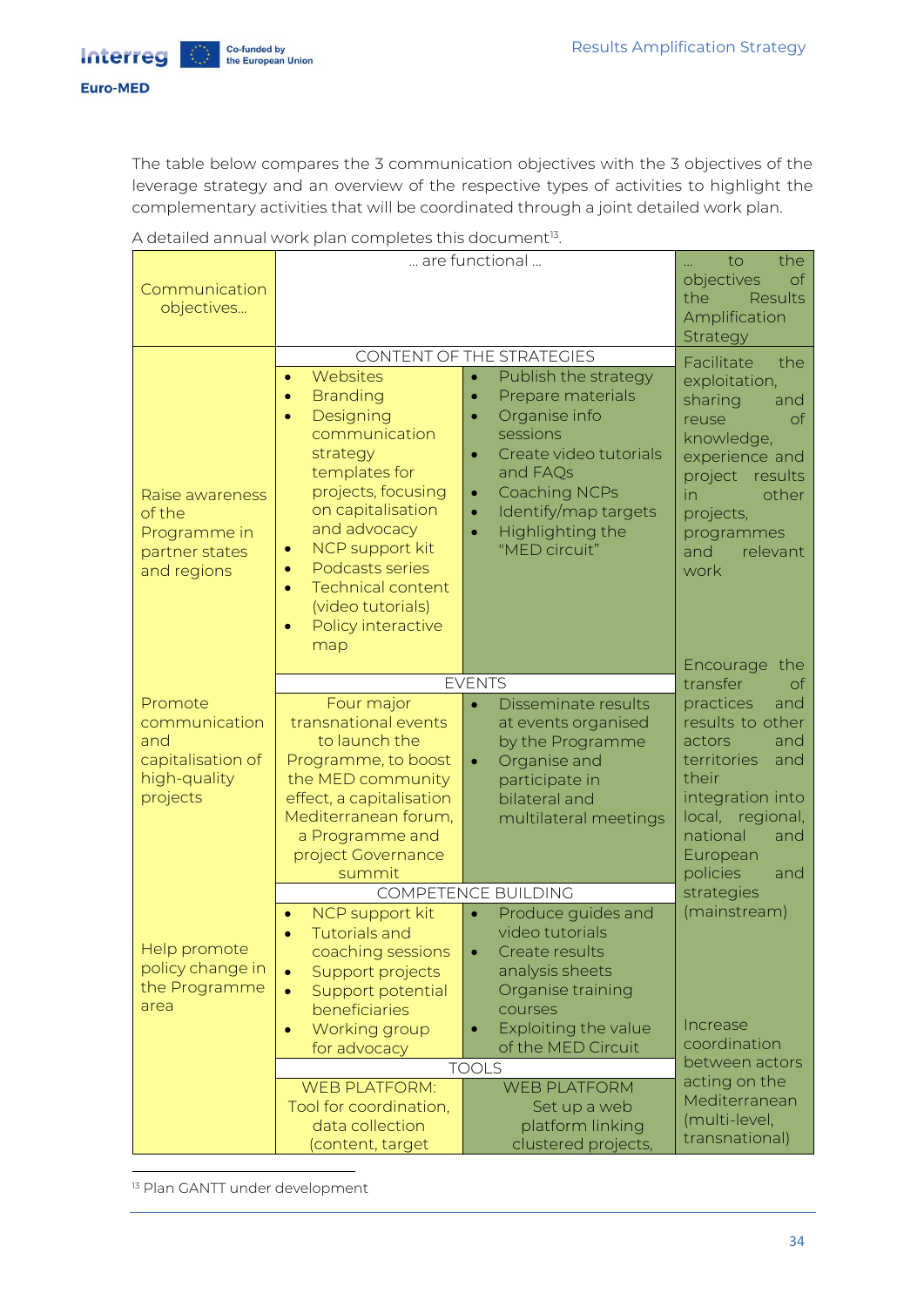#### Euro-MED

| groups) and<br>management on<br>project and<br>Programme level. It<br>will offer technical<br>tools to facilitate<br>transfer and analysis<br>of data through<br>common formats and<br>technologies<br>Key deliverables<br>templates<br>Promotion<br>$\bullet$<br>webpages<br>template<br>Online forum for<br>$\bullet$<br>partner search<br>and project idea<br>generation<br>Online guidance<br>$\bullet$<br>and tutorials for<br>diffusing policy<br>key deliverables<br>Interactive tools<br>$\bullet$<br>for chatting with<br>NCPs and project<br>officers | offering tools for<br>sharing calendars,<br>information, etc.<br>Propose a template<br>$\bullet$<br>for websites<br>Organise the<br>۰<br>extraction and<br>sharing of<br>data/databases<br>Update the e-<br>$\bullet$<br>Programme library<br>Propose a space to<br>$\bullet$<br>gather the platforms<br>developed by the<br>projects<br>Propose examples of<br>$\bullet$<br>transfer plans and<br>existing<br>methodologies<br>Create materials for<br>$\bullet$<br>and with NCPs,<br>projects<br>Tool the networks of<br>actors                                              | based on this<br>knowledge,<br>experience and<br>results |
|-----------------------------------------------------------------------------------------------------------------------------------------------------------------------------------------------------------------------------------------------------------------------------------------------------------------------------------------------------------------------------------------------------------------------------------------------------------------------------------------------------------------------------------------------------------------|--------------------------------------------------------------------------------------------------------------------------------------------------------------------------------------------------------------------------------------------------------------------------------------------------------------------------------------------------------------------------------------------------------------------------------------------------------------------------------------------------------------------------------------------------------------------------------|----------------------------------------------------------|
|                                                                                                                                                                                                                                                                                                                                                                                                                                                                                                                                                                 | <b>CAMPAIGNS</b>                                                                                                                                                                                                                                                                                                                                                                                                                                                                                                                                                               |                                                          |
| Citizen's<br>$\bullet$<br>awareness<br>Mapping and<br>$\bullet$<br>promoting<br>capitalisation<br>success stories<br>Coordination with<br>national<br>coordinators and<br><b>NCP to</b><br>disseminate at<br>national level<br>information and<br>results about the<br>Interreg MED<br>Programme<br><b>Full-fledge Social</b><br>media strategy<br>Mobilize the<br>$\bullet$<br>Programme and<br>projects<br>participation in<br>European<br>campaigns and<br>events;                                                                                           | Publish project<br>$\bullet$<br>stories on the<br>Programme website<br>Disseminate<br>$\bullet$<br>information via the<br>Programme website,<br>call specifications,<br>newsletters, articles.<br>Disseminate, share<br>$\bullet$<br>results via pan-<br>European<br>communication<br>channels<br>Disseminate results<br>$\bullet$<br>through participation<br>in events<br>Organise or<br>$\bullet$<br>participate in<br>meetings as part of<br>the implementation<br>of a roadmap to<br>formalise<br>coordination<br>mechanisms/working<br>relationships with<br>programmes, |                                                          |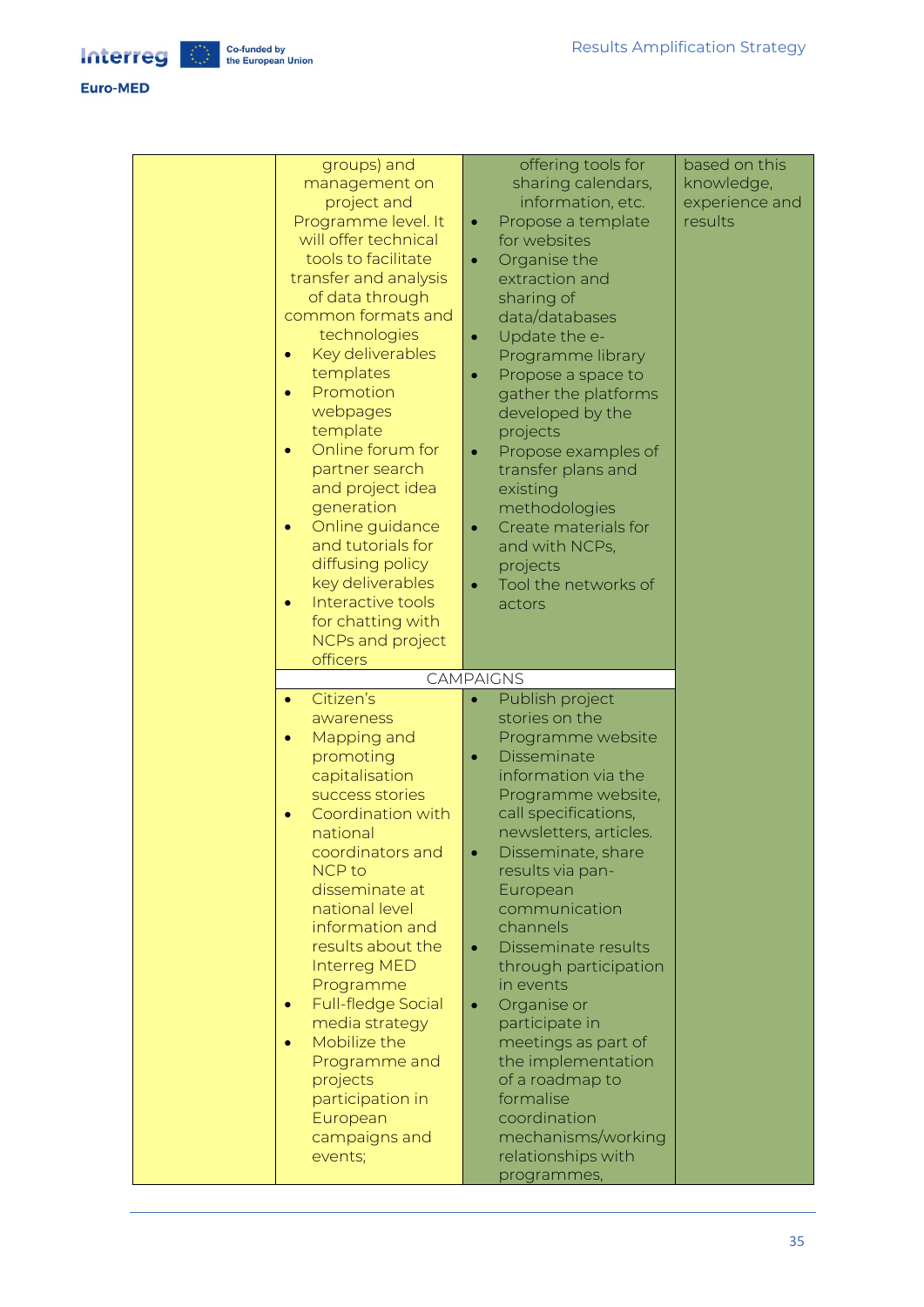

Co-funded by

the European Union

#### **Euro-MED**

| Relations with     | initiatives and     |  |
|--------------------|---------------------|--|
| media, by          | strategies covering |  |
| organising media   | the Mediterranean   |  |
| trainings about    |                     |  |
| thematic issues of |                     |  |
| the Programme.     |                     |  |

## <span id="page-35-0"></span>**OVERVIEW OF MONITORING AND EVALUATION OF THE IMPLEMENTATION OF THE STRATEGY AND WORK PLAN**

The Programme foresees the implementation of an evaluation plan that will include the evaluation of the implementation of the Result Amplification and Communication Strategy.

The Programme has also selected indicators of Programme achievement and results that apply to this strategy, especially as they reflect the Programme's intervention logic and focus on coordination between actors, transfer and adoption of solutions.



In order to have a more immediate follow-up of the relevance of the work plan in relation to the objectives set, the Programme will monitor specific data for the implementation of the activities in collaboration with the Communication which has defined its system of indicators. These data will allow for quicker adjustment of activities in the light of feedback and needs expressed by stakeholders.

Data will be collected through the JEMS and/or common platform information system (such as number of participants, number of events) and through surveys on needs and satisfaction.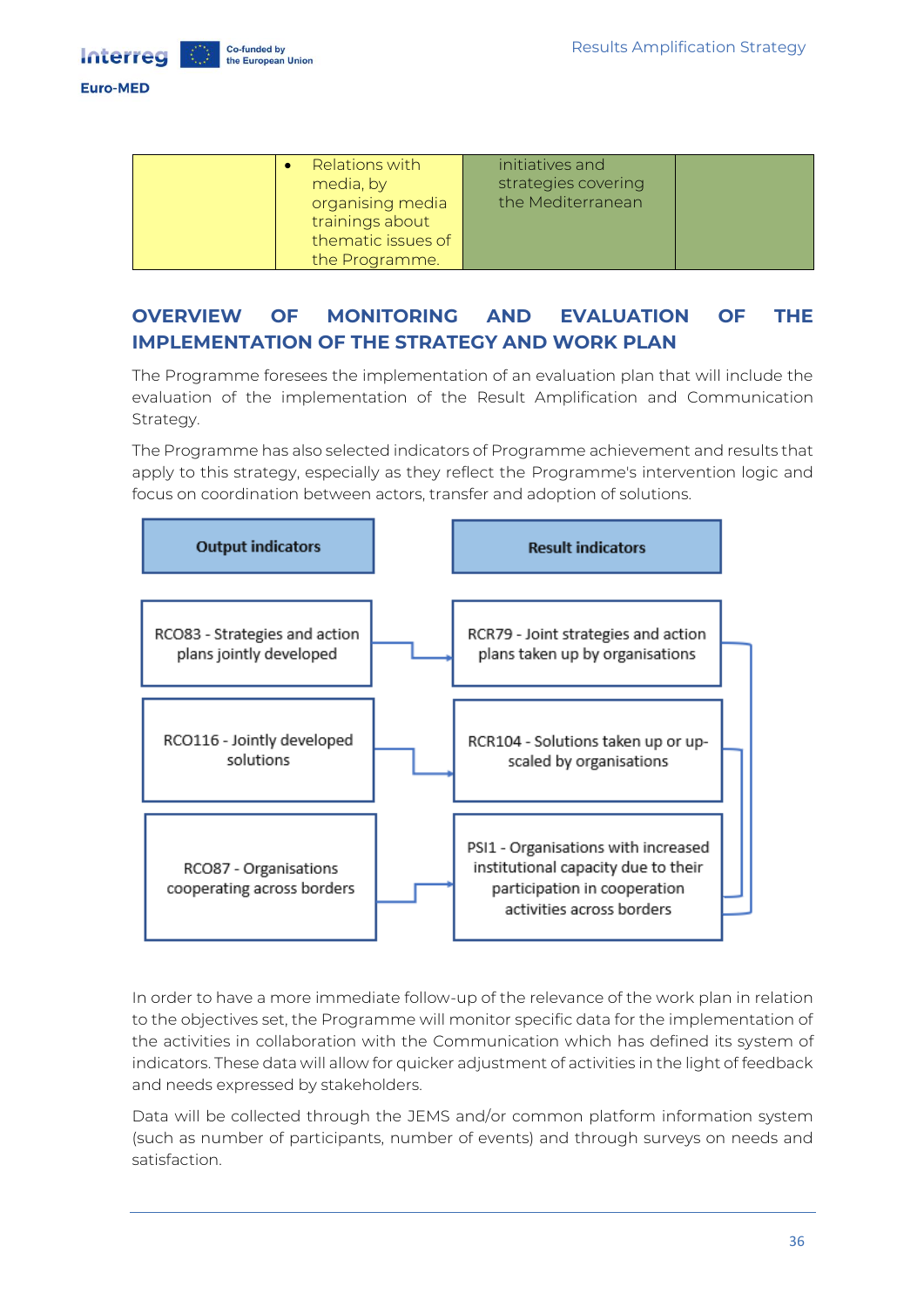**Euro-MED** 

**Interreg** 

The data will be statistical and textual (feedback). A cross-referencing and analysis of the data in their context will make it possible to complete the annual assessment of the implementation of the activities, to assess their relevance and to propose adjustments.

From the perspective of a joint Amplification-COM work plan, the Results Amplification Strategy indicator system is based on the typology of monitoring data proposed by the Communication Strategy in order to take full advantage of the coordination of resources. A majority of the data is functional to the monitoring of Amplification activities. The table below provides an overview of the data to be collected by objectives, types of actions, methods and frequency.

|              | Monitoring data                                                                    | Collection method                                                                          | Frequency                 |  |  |
|--------------|------------------------------------------------------------------------------------|--------------------------------------------------------------------------------------------|---------------------------|--|--|
|              | General Objective 1: Facilitate the exploitation, sharing and re-use of knowledge, |                                                                                            |                           |  |  |
|              |                                                                                    | experience and project results to other Euro-MED projects or programmes and                |                           |  |  |
|              | promote the production of relevant work                                            |                                                                                            |                           |  |  |
|              | # of seminars,                                                                     | Concept note                                                                               | For each event organised  |  |  |
|              | workshops, nature of                                                               | List of participants                                                                       | by the JS                 |  |  |
|              | workshops, objectives                                                              | Satisfaction survey                                                                        | When processing project   |  |  |
| ✓            | # of participants, profile                                                         | (including analysis of                                                                     | progress reports          |  |  |
|              | of participants                                                                    | future needs)                                                                              |                           |  |  |
| ✓            | Quality of seminars                                                                | Follow-up of the work of                                                                   |                           |  |  |
|              |                                                                                    | the Thematic                                                                               |                           |  |  |
|              |                                                                                    | Communities projects                                                                       |                           |  |  |
| ✓            | # of entries in the                                                                | Statistical data from the                                                                  | During annual reviews     |  |  |
|              | library                                                                            | library                                                                                    | When processing project   |  |  |
| $\checkmark$ | # of data processed                                                                | Follow-up of the work of                                                                   | progress reports          |  |  |
|              | and identified with                                                                | the governance projects                                                                    | When analysing the JS in  |  |  |
|              | High Potential for                                                                 | Additional analysis JS                                                                     | the context of the        |  |  |
|              | Replicability and                                                                  |                                                                                            | preparation of calls      |  |  |
|              | Transfer                                                                           |                                                                                            |                           |  |  |
| ✓            | $\overline{\#}$ of synergies,                                                      | Monitoring the work of the                                                                 | When processing progress  |  |  |
|              | federative actions                                                                 | governance projects                                                                        | reports                   |  |  |
|              | between beneficiaries                                                              |                                                                                            |                           |  |  |
| ✓            | Quality of the platform,                                                           | Statistical data on use                                                                    | During the annual reviews |  |  |
|              | collaborative tools                                                                | Satisfaction survey                                                                        |                           |  |  |
| ✓            | Quality of the guides                                                              | Satisfaction survey                                                                        | During the annual reviews |  |  |
|              |                                                                                    | General objective 2: Encourage the transfer of practices and results to other actors and   |                           |  |  |
|              |                                                                                    | territories and their integration into local, regional, national and European policies and |                           |  |  |
|              | strategies (mainstream)                                                            |                                                                                            |                           |  |  |
| ✓            | # of seminars,                                                                     | Concept note                                                                               | For each event organised  |  |  |
|              | workshops, nature of                                                               | List of participants                                                                       | by the JS                 |  |  |
|              | workshops, objectives                                                              | Satisfaction survey                                                                        | When processing project   |  |  |
| $\checkmark$ | # of participants, profile                                                         | (including analysis of                                                                     | progress reports          |  |  |
|              | of participants                                                                    | future needs)                                                                              |                           |  |  |
|              | Quality of seminars                                                                |                                                                                            |                           |  |  |
|              | # of formalised                                                                    | Monitoring the work of the                                                                 | When processing project   |  |  |
|              | networks, types of                                                                 | governance projects                                                                        | progress reports          |  |  |
|              | networks                                                                           | (including analysis of                                                                     |                           |  |  |
| ✓            | # federating actions                                                               | thematic projects)                                                                         |                           |  |  |
|              | between potential                                                                  |                                                                                            |                           |  |  |
|              | recipients and donors,                                                             |                                                                                            |                           |  |  |
|              | actor profiles                                                                     |                                                                                            |                           |  |  |
| ✓            | # advocacy activities                                                              |                                                                                            |                           |  |  |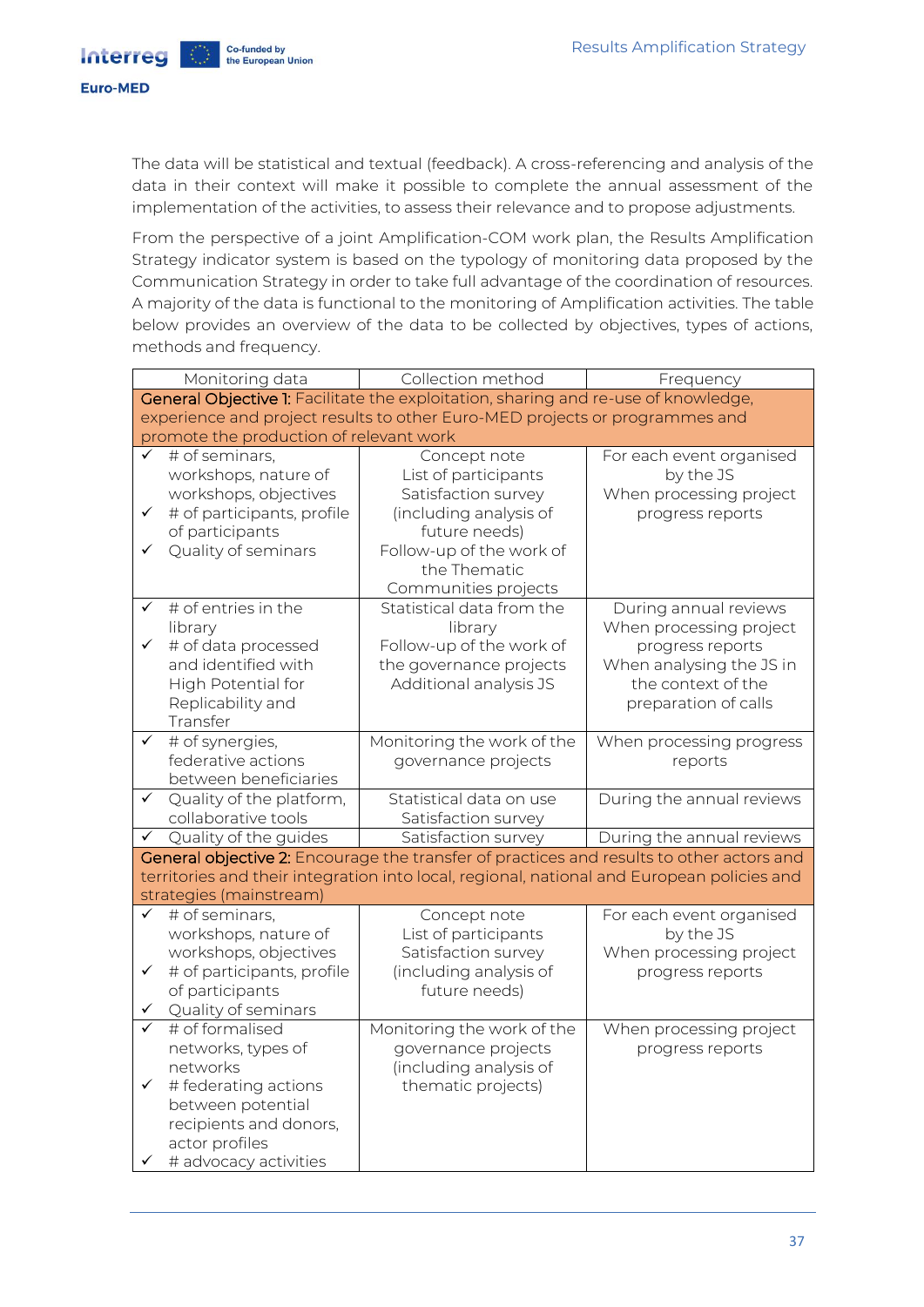

Interreg

| <b>General objective 3:</b> To increase coordination between actors acting on the<br>Mediterranean (multi-level, transnational) based on this knowledge, experience and<br>results |                                                            |                                                      |                                             |  |
|------------------------------------------------------------------------------------------------------------------------------------------------------------------------------------|------------------------------------------------------------|------------------------------------------------------|---------------------------------------------|--|
|                                                                                                                                                                                    | $\checkmark$ # of actions, types of<br>actions, profile of | Monitoring of the work of<br>the governance projects | When processing project<br>progress reports |  |
|                                                                                                                                                                                    | participants                                               | (including analysis of the                           |                                             |  |
|                                                                                                                                                                                    | ✔ Quality methodology<br>to analyse                        | thematic projects)                                   | On going                                    |  |
|                                                                                                                                                                                    | opportunities                                              | Follow-up file of                                    |                                             |  |
|                                                                                                                                                                                    | $\checkmark$ Types of agreements, #<br>of agreements, # of | coordination activities with<br>other Programmes,    |                                             |  |
|                                                                                                                                                                                    | members, profiles of                                       | Strategies, Initiatives                              |                                             |  |
|                                                                                                                                                                                    | actors<br>$\checkmark$ # of working groups,                |                                                      |                                             |  |
|                                                                                                                                                                                    | subjects of working                                        |                                                      |                                             |  |
|                                                                                                                                                                                    | groups, profiles of<br>actors, geographical                |                                                      |                                             |  |
|                                                                                                                                                                                    | areas concerned                                            |                                                      |                                             |  |
| $\checkmark$                                                                                                                                                                       | # of joint actions,<br>nature                              |                                                      |                                             |  |
| $\checkmark$                                                                                                                                                                       | # of joint action plans                                    |                                                      |                                             |  |
| $\checkmark$                                                                                                                                                                       | Policies involved, # of<br>countries involved              |                                                      |                                             |  |

This table is indicative and may be enriched according to the details of the work plan which is the subject of a complementary document to this Strategy.